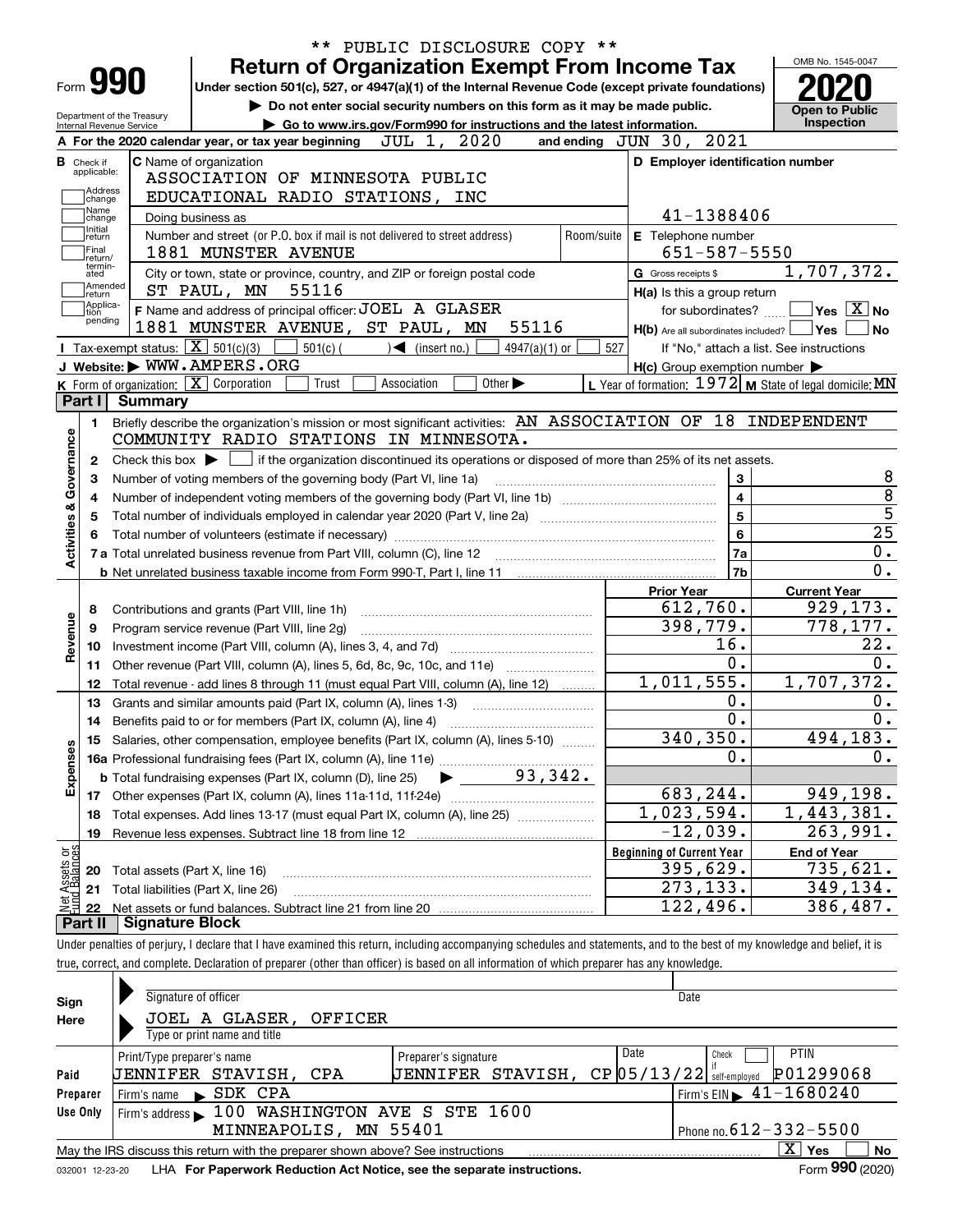|              | <b>Part III   Statement of Program Service Accomplishments</b>                                                                               |
|--------------|----------------------------------------------------------------------------------------------------------------------------------------------|
|              | $\overline{\mathbf{X}}$                                                                                                                      |
| 1.           | Briefly describe the organization's mission:                                                                                                 |
|              | AMPERS (ASSOCIATION OF MINNESOTA PUBLIC EDUCATIONAL RADIO STATIONS),                                                                         |
|              | FOUNDED IN 1972, EXISTS TO HELP MEMBER STATIONS SERVE THEIR DIVERSE                                                                          |
|              | COMMUNITIES BY GENERATING REVENUE, DEVELOPING AND SHARING PROGRAMMING,                                                                       |
|              | AND ACTIVELY WORK TO CHANGE THE NARRATIVE (SEE SCHEDULE O)                                                                                   |
| $\mathbf{2}$ | Did the organization undertake any significant program services during the year which were not listed on the                                 |
|              | $\blacksquare$ Yes $\boxed{\text{X}}$ No<br>prior Form 990 or 990-EZ?                                                                        |
|              | If "Yes," describe these new services on Schedule O.                                                                                         |
| 3            |                                                                                                                                              |
|              | If "Yes," describe these changes on Schedule O.                                                                                              |
| 4            | Describe the organization's program service accomplishments for each of its three largest program services, as measured by expenses.         |
|              | Section 501(c)(3) and 501(c)(4) organizations are required to report the amount of grants and allocations to others, the total expenses, and |
|              | revenue, if any, for each program service reported.                                                                                          |
| 4a l         | 778, 177.<br>$1$ , $292$ , $454$ or including grants of \$<br>) (Revenue \$<br>$\overline{\phantom{a}}$ ) (Expenses \$<br>(Code:             |
|              | AMPERS IS THE LARGEST ASSOCIATION OF COMMUNITY RADIO STATIONS IN THE                                                                         |
|              | STATE OF MINNESOTA AND THE LARGEST OF ITS KIND IN THE UNITED STATES.                                                                         |
|              | AMPERS CONSISTS OF 18 INDEPENDENTLY LICENSED AND MANAGED, LOCALLY                                                                            |
|              | RESPONSIVE, COMMUNITY-BASED RADIO STATIONS THAT SERVE BIPOC (BLACK,                                                                          |
|              | INDIGENOUS, PEOPLE OF COLOR), RURAL, AND STUDENT COMMUNITIES NOT                                                                             |
|              | TYPICALLY REACHED THROUGH TRADITIONAL MEDIA IN MINNESOTA. THE MAJORITY                                                                       |
|              | OF REVENUE AMPERS SECURES FOR ITS MEMBER STATIONS GOES DIRECTLY TO THE                                                                       |
|              | STATIONS. MOST OF THE FUNDS DO NOT FLOW THROUGH NOR DO THEY APPEAR IN                                                                        |
|              | THE ORGANIZATION'S FINANCIALS. IN ADDITION TO SECURING REVENUE FOR ITS                                                                       |
|              | MEMBER STATIONS, AMPERS PRODUCES PROGRAMMING. THE ORGANIZATION PARTNERS                                                                      |
|              | WITH THE MINNESOTA HUMANITIES CENTER TO CREATE AND DISTRIBUTE                                                                                |
|              | "VETERANS' VOICES, " A RADIO SERIES THAT ALLOWS (SEE SCHEDULE O)                                                                             |
| 4b           |                                                                                                                                              |
|              |                                                                                                                                              |
|              |                                                                                                                                              |
|              |                                                                                                                                              |
|              |                                                                                                                                              |
|              |                                                                                                                                              |
|              |                                                                                                                                              |
|              |                                                                                                                                              |
|              |                                                                                                                                              |
|              |                                                                                                                                              |
|              |                                                                                                                                              |
|              |                                                                                                                                              |
|              |                                                                                                                                              |
|              |                                                                                                                                              |
| 4c           | (Expenses \$<br>(Revenue \$<br>(Code:<br>including grants of \$                                                                              |
|              |                                                                                                                                              |
|              |                                                                                                                                              |
|              |                                                                                                                                              |
|              |                                                                                                                                              |
|              |                                                                                                                                              |
|              |                                                                                                                                              |
|              |                                                                                                                                              |
|              |                                                                                                                                              |
|              |                                                                                                                                              |
|              |                                                                                                                                              |
|              |                                                                                                                                              |
|              |                                                                                                                                              |
| 4d           | Other program services (Describe on Schedule O.)                                                                                             |
|              | (Expenses \$<br>including grants of \$<br>Revenue \$                                                                                         |
|              |                                                                                                                                              |
| 4е           | Total program service expenses ▶                                                                                                             |
|              | 1, 292, 454.<br>Form 990 (2020)                                                                                                              |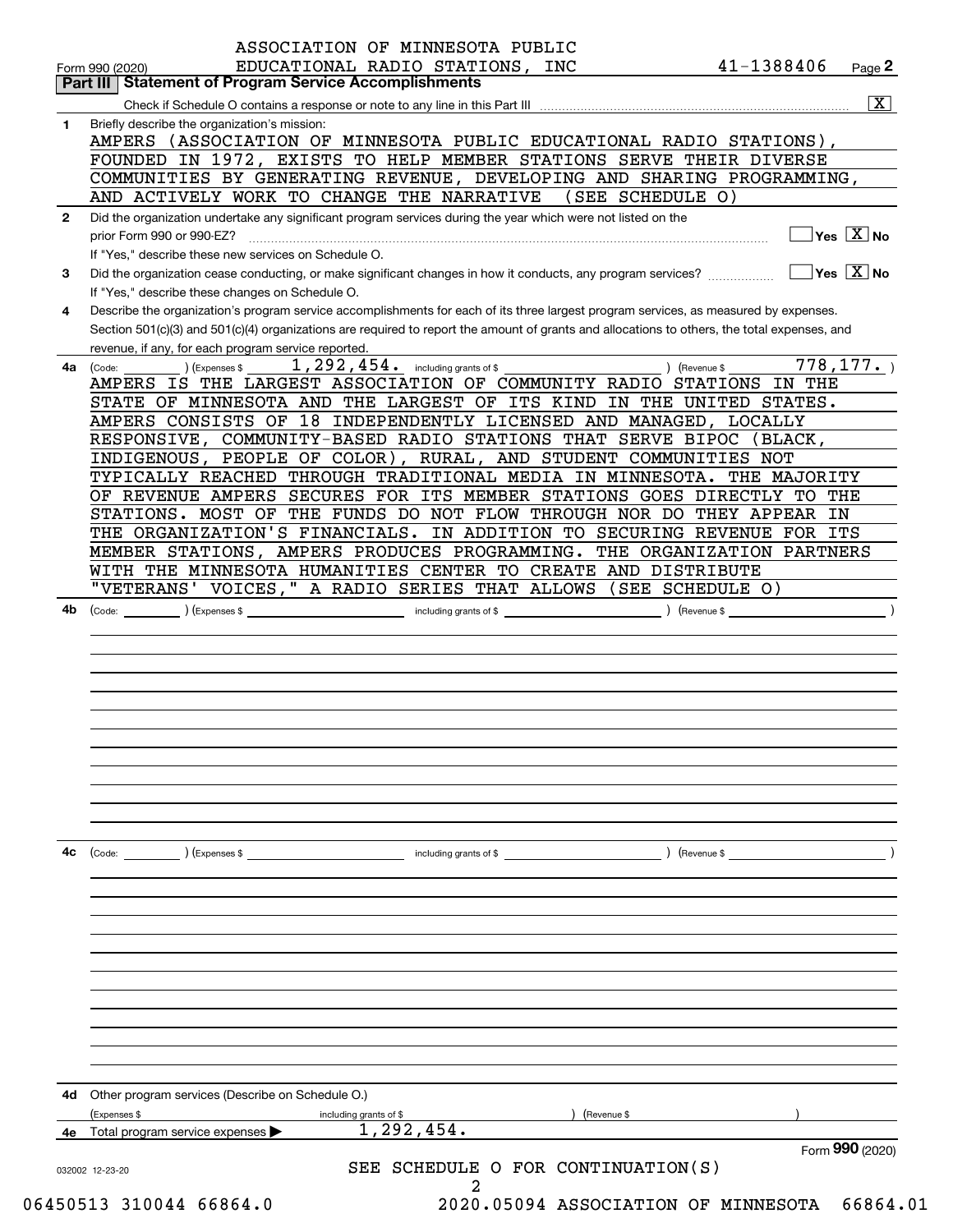| ASSOCIATION OF MINNESOTA PUBLIC |
|---------------------------------|
|                                 |

|     |                                                                                                                                       |                 | Yes   No                |                         |
|-----|---------------------------------------------------------------------------------------------------------------------------------------|-----------------|-------------------------|-------------------------|
| 1.  | Is the organization described in section 501(c)(3) or $4947(a)(1)$ (other than a private foundation)?                                 |                 |                         |                         |
|     |                                                                                                                                       | 1               | X                       |                         |
| 2   |                                                                                                                                       | $\overline{2}$  | $\overline{\mathbf{x}}$ |                         |
| 3   | Did the organization engage in direct or indirect political campaign activities on behalf of or in opposition to candidates for       |                 |                         |                         |
|     |                                                                                                                                       | 3               |                         | x                       |
| 4   | Section 501(c)(3) organizations. Did the organization engage in lobbying activities, or have a section 501(h) election in effect      |                 | X                       |                         |
|     |                                                                                                                                       | 4               |                         |                         |
| 5   | Is the organization a section 501(c)(4), 501(c)(5), or 501(c)(6) organization that receives membership dues, assessments, or          | 5               |                         | x                       |
| 6   | Did the organization maintain any donor advised funds or any similar funds or accounts for which donors have the right to             |                 |                         |                         |
|     | provide advice on the distribution or investment of amounts in such funds or accounts? If "Yes," complete Schedule D, Part I          | 6               |                         | X                       |
| 7   | Did the organization receive or hold a conservation easement, including easements to preserve open space,                             |                 |                         |                         |
|     |                                                                                                                                       | $\overline{7}$  |                         | X                       |
| 8   | Did the organization maintain collections of works of art, historical treasures, or other similar assets? If "Yes," complete          |                 |                         |                         |
|     |                                                                                                                                       | 8               |                         | X                       |
| 9   | Did the organization report an amount in Part X, line 21, for escrow or custodial account liability, serve as a custodian for         |                 |                         |                         |
|     | amounts not listed in Part X; or provide credit counseling, debt management, credit repair, or debt negotiation services?             |                 |                         |                         |
|     |                                                                                                                                       | 9               |                         | x                       |
| 10  | Did the organization, directly or through a related organization, hold assets in donor-restricted endowments                          |                 |                         |                         |
|     |                                                                                                                                       | 10              |                         | x                       |
| 11  | If the organization's answer to any of the following questions is "Yes," then complete Schedule D, Parts VI, VII, VIII, IX, or X      |                 |                         |                         |
|     | as applicable.                                                                                                                        |                 |                         |                         |
|     | a Did the organization report an amount for land, buildings, and equipment in Part X, line 10? If "Yes," complete Schedule D,         |                 |                         |                         |
|     |                                                                                                                                       | 11a             |                         | X                       |
|     | <b>b</b> Did the organization report an amount for investments - other securities in Part X, line 12, that is 5% or more of its total |                 |                         |                         |
|     |                                                                                                                                       | 11 <sub>b</sub> |                         | x                       |
|     | c Did the organization report an amount for investments - program related in Part X, line 13, that is 5% or more of its total         |                 |                         |                         |
|     |                                                                                                                                       | 11c             |                         | x                       |
|     | d Did the organization report an amount for other assets in Part X, line 15, that is 5% or more of its total assets reported in       |                 |                         |                         |
|     |                                                                                                                                       | 11d             |                         | х                       |
|     | e Did the organization report an amount for other liabilities in Part X, line 25? If "Yes," complete Schedule D, Part X               | 11e             |                         | $\overline{\mathbf{x}}$ |
| f   | Did the organization's separate or consolidated financial statements for the tax year include a footnote that addresses               |                 |                         |                         |
|     | the organization's liability for uncertain tax positions under FIN 48 (ASC 740)? If "Yes," complete Schedule D, Part X                | 11f             | Χ                       |                         |
|     | 12a Did the organization obtain separate, independent audited financial statements for the tax year? If "Yes," complete               |                 |                         |                         |
|     |                                                                                                                                       | 12a             | Х                       |                         |
|     | <b>b</b> Was the organization included in consolidated, independent audited financial statements for the tax year?                    |                 |                         |                         |
|     | If "Yes," and if the organization answered "No" to line 12a, then completing Schedule D, Parts XI and XII is optional                 | 12b<br>13       |                         | 4<br>X                  |
| 13  | Did the organization maintain an office, employees, or agents outside of the United States?                                           | 14a             |                         | X                       |
| 14a | <b>b</b> Did the organization have aggregate revenues or expenses of more than \$10,000 from grantmaking, fundraising, business,      |                 |                         |                         |
|     | investment, and program service activities outside the United States, or aggregate foreign investments valued at \$100,000            |                 |                         |                         |
|     |                                                                                                                                       | 14b             |                         | x                       |
| 15  | Did the organization report on Part IX, column (A), line 3, more than \$5,000 of grants or other assistance to or for any             |                 |                         |                         |
|     |                                                                                                                                       | 15              |                         | X                       |
| 16  | Did the organization report on Part IX, column (A), line 3, more than \$5,000 of aggregate grants or other assistance to              |                 |                         |                         |
|     |                                                                                                                                       | 16              |                         | X                       |
| 17  | Did the organization report a total of more than \$15,000 of expenses for professional fundraising services on Part IX,               |                 |                         |                         |
|     |                                                                                                                                       | 17              |                         | X                       |
| 18  | Did the organization report more than \$15,000 total of fundraising event gross income and contributions on Part VIII, lines          |                 |                         |                         |
|     |                                                                                                                                       | 18              |                         | x                       |
| 19  | Did the organization report more than \$15,000 of gross income from gaming activities on Part VIII, line 9a? If "Yes."                |                 |                         |                         |
|     |                                                                                                                                       | 19              |                         | X                       |
| 20a |                                                                                                                                       | <b>20a</b>      |                         | $\mathbf X$             |
|     | b If "Yes" to line 20a, did the organization attach a copy of its audited financial statements to this return?                        | 20 <sub>b</sub> |                         |                         |
| 21  | Did the organization report more than \$5,000 of grants or other assistance to any domestic organization or                           |                 |                         |                         |
|     |                                                                                                                                       | 21              |                         | x                       |
|     | 032003 12-23-20                                                                                                                       |                 |                         | Form 990 (2020)         |

032003 12-23-20

3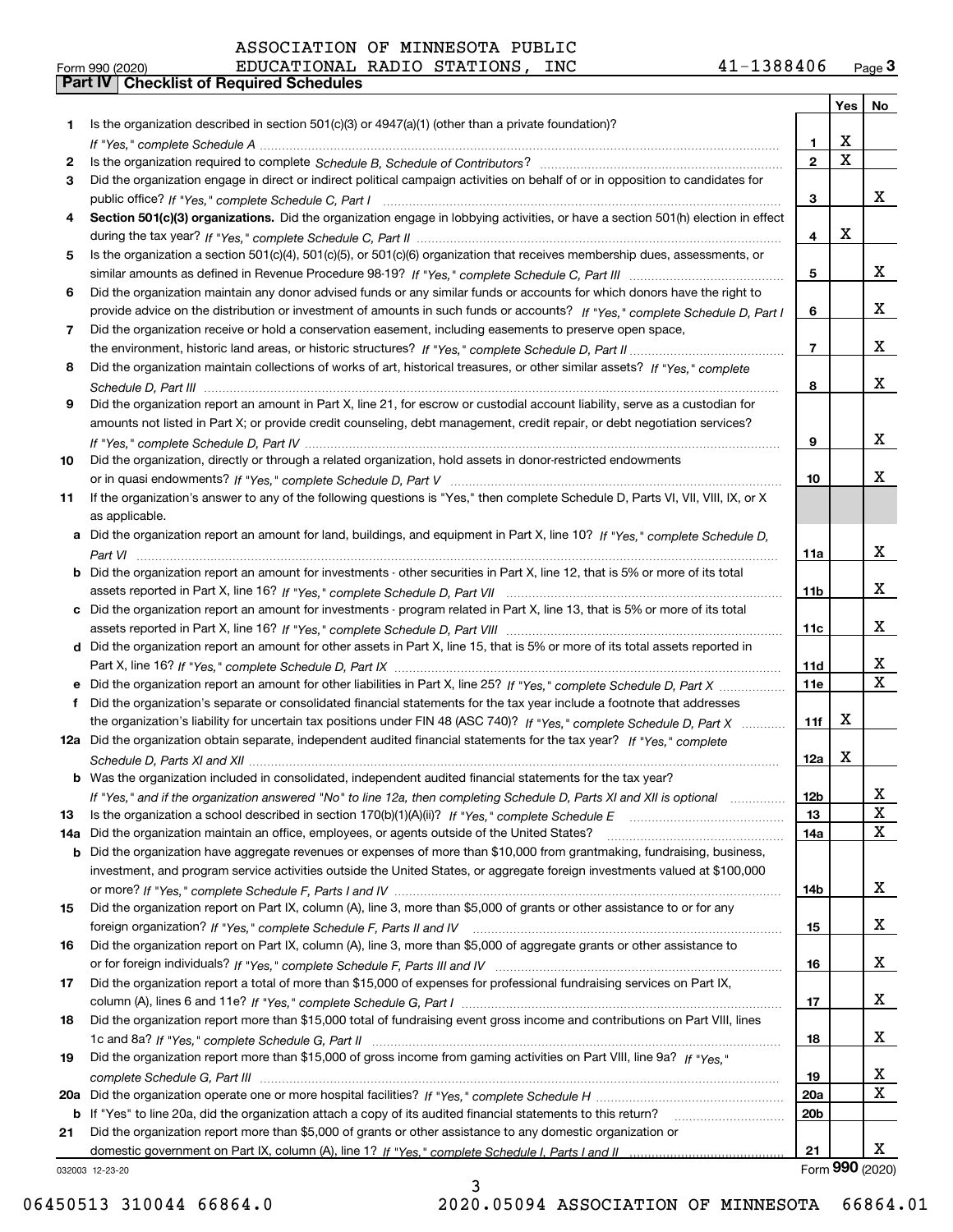| Form 990 (2020) | EDUCATIONAL                                           | RADIO STATIONS | INC | 1388406 | Page 4 |
|-----------------|-------------------------------------------------------|----------------|-----|---------|--------|
|                 | Part IV   Checklist of Required Schedules (continued) |                |     |         |        |

|          |                                                                                                                                                                                                                                |                 | Yes | No                           |
|----------|--------------------------------------------------------------------------------------------------------------------------------------------------------------------------------------------------------------------------------|-----------------|-----|------------------------------|
| 22       | Did the organization report more than \$5,000 of grants or other assistance to or for domestic individuals on                                                                                                                  |                 |     |                              |
|          |                                                                                                                                                                                                                                | 22              |     | x                            |
| 23       | Did the organization answer "Yes" to Part VII, Section A, line 3, 4, or 5 about compensation of the organization's current                                                                                                     |                 |     |                              |
|          | and former officers, directors, trustees, key employees, and highest compensated employees? If "Yes," complete                                                                                                                 |                 |     |                              |
|          |                                                                                                                                                                                                                                | 23              | Х   |                              |
|          | 24a Did the organization have a tax-exempt bond issue with an outstanding principal amount of more than \$100,000 as of the                                                                                                    |                 |     |                              |
|          | last day of the year, that was issued after December 31, 2002? If "Yes," answer lines 24b through 24d and complete                                                                                                             |                 |     |                              |
|          |                                                                                                                                                                                                                                | 24a             |     | X                            |
|          | <b>b</b> Did the organization invest any proceeds of tax-exempt bonds beyond a temporary period exception?                                                                                                                     | 24b             |     |                              |
|          | c Did the organization maintain an escrow account other than a refunding escrow at any time during the year to defease                                                                                                         |                 |     |                              |
|          |                                                                                                                                                                                                                                | 24c             |     |                              |
|          |                                                                                                                                                                                                                                | 24d             |     |                              |
|          | 25a Section 501(c)(3), 501(c)(4), and 501(c)(29) organizations. Did the organization engage in an excess benefit                                                                                                               |                 |     |                              |
|          |                                                                                                                                                                                                                                | 25a             |     | x                            |
|          | b Is the organization aware that it engaged in an excess benefit transaction with a disqualified person in a prior year, and                                                                                                   |                 |     |                              |
|          | that the transaction has not been reported on any of the organization's prior Forms 990 or 990-EZ? If "Yes." complete                                                                                                          |                 |     |                              |
|          | Schedule L, Part I                                                                                                                                                                                                             | 25b             |     | x                            |
| 26       | Did the organization report any amount on Part X, line 5 or 22, for receivables from or payables to any current                                                                                                                |                 |     |                              |
|          | or former officer, director, trustee, key employee, creator or founder, substantial contributor, or 35%                                                                                                                        |                 |     |                              |
|          |                                                                                                                                                                                                                                | 26              |     | х                            |
| 27       | Did the organization provide a grant or other assistance to any current or former officer, director, trustee, key employee,                                                                                                    |                 |     |                              |
|          | creator or founder, substantial contributor or employee thereof, a grant selection committee member, or to a 35% controlled                                                                                                    |                 |     |                              |
|          | entity (including an employee thereof) or family member of any of these persons? If "Yes," complete Schedule L, Part III                                                                                                       | 27              |     | x                            |
| 28       | Was the organization a party to a business transaction with one of the following parties (see Schedule L, Part IV                                                                                                              |                 |     |                              |
|          | instructions, for applicable filing thresholds, conditions, and exceptions):                                                                                                                                                   |                 |     |                              |
|          | a A current or former officer, director, trustee, key employee, creator or founder, or substantial contributor? If                                                                                                             |                 |     |                              |
|          |                                                                                                                                                                                                                                | 28a             |     | X<br>$\overline{\mathtt{x}}$ |
|          |                                                                                                                                                                                                                                | 28 <sub>b</sub> |     |                              |
|          | c A 35% controlled entity of one or more individuals and/or organizations described in lines 28a or 28b? If                                                                                                                    |                 |     |                              |
|          |                                                                                                                                                                                                                                | 28c             |     | X<br>$\overline{\mathbf{x}}$ |
| 29       |                                                                                                                                                                                                                                | 29              |     |                              |
| 30       | Did the organization receive contributions of art, historical treasures, or other similar assets, or qualified conservation                                                                                                    |                 |     |                              |
|          |                                                                                                                                                                                                                                | 30              |     | x<br>$\overline{\mathbf{X}}$ |
| 31       | Did the organization liquidate, terminate, or dissolve and cease operations? If "Yes," complete Schedule N, Part I                                                                                                             | 31              |     |                              |
| 32       | Did the organization sell, exchange, dispose of, or transfer more than 25% of its net assets? If "Yes." complete                                                                                                               |                 |     |                              |
|          |                                                                                                                                                                                                                                | 32              |     | x                            |
| 33       | Did the organization own 100% of an entity disregarded as separate from the organization under Regulations                                                                                                                     |                 |     |                              |
|          |                                                                                                                                                                                                                                | 33              |     | X                            |
| 34       | Was the organization related to any tax-exempt or taxable entity? If "Yes," complete Schedule R, Part II, III, or IV, and                                                                                                      |                 |     |                              |
|          |                                                                                                                                                                                                                                | 34              |     | x<br>$\overline{\mathbf{X}}$ |
|          | 35a Did the organization have a controlled entity within the meaning of section 512(b)(13)?                                                                                                                                    | 35a             |     |                              |
|          | b If "Yes" to line 35a, did the organization receive any payment from or engage in any transaction with a controlled entity                                                                                                    |                 |     |                              |
|          |                                                                                                                                                                                                                                | 35b             |     |                              |
| 36       | Section 501(c)(3) organizations. Did the organization make any transfers to an exempt non-charitable related organization?                                                                                                     | 36              |     | x                            |
| 37       | Did the organization conduct more than 5% of its activities through an entity that is not a related organization                                                                                                               |                 |     |                              |
|          |                                                                                                                                                                                                                                | 37              |     | x                            |
| 38       | and that is treated as a partnership for federal income tax purposes? If "Yes," complete Schedule R, Part VI<br>Did the organization complete Schedule O and provide explanations in Schedule O for Part VI, lines 11b and 19? |                 |     |                              |
|          | Note: All Form 990 filers are required to complete Schedule O                                                                                                                                                                  | 38              | х   |                              |
| ∣ Part V | <b>Statements Regarding Other IRS Filings and Tax Compliance</b>                                                                                                                                                               |                 |     |                              |
|          | Check if Schedule O contains a response or note to any line in this Part V                                                                                                                                                     |                 |     |                              |
|          |                                                                                                                                                                                                                                |                 | Yes | No                           |
|          | 20<br>1a<br>1a Enter the number reported in Box 3 of Form 1096. Enter -0- if not applicable                                                                                                                                    |                 |     |                              |
|          | 0<br><b>b</b> Enter the number of Forms W-2G included in line 1a. Enter -0- if not applicable<br>1b                                                                                                                            |                 |     |                              |
| с        | Did the organization comply with backup withholding rules for reportable payments to vendors and reportable gaming                                                                                                             |                 |     |                              |
|          | (gambling) winnings to prize winners?                                                                                                                                                                                          | 1c              | X   |                              |
|          | 032004 12-23-20                                                                                                                                                                                                                |                 |     | Form 990 (2020)              |
|          | 4                                                                                                                                                                                                                              |                 |     |                              |

06450513 310044 66864.0 2020.05094 ASSOCIATION OF MINNESOTA 66864.01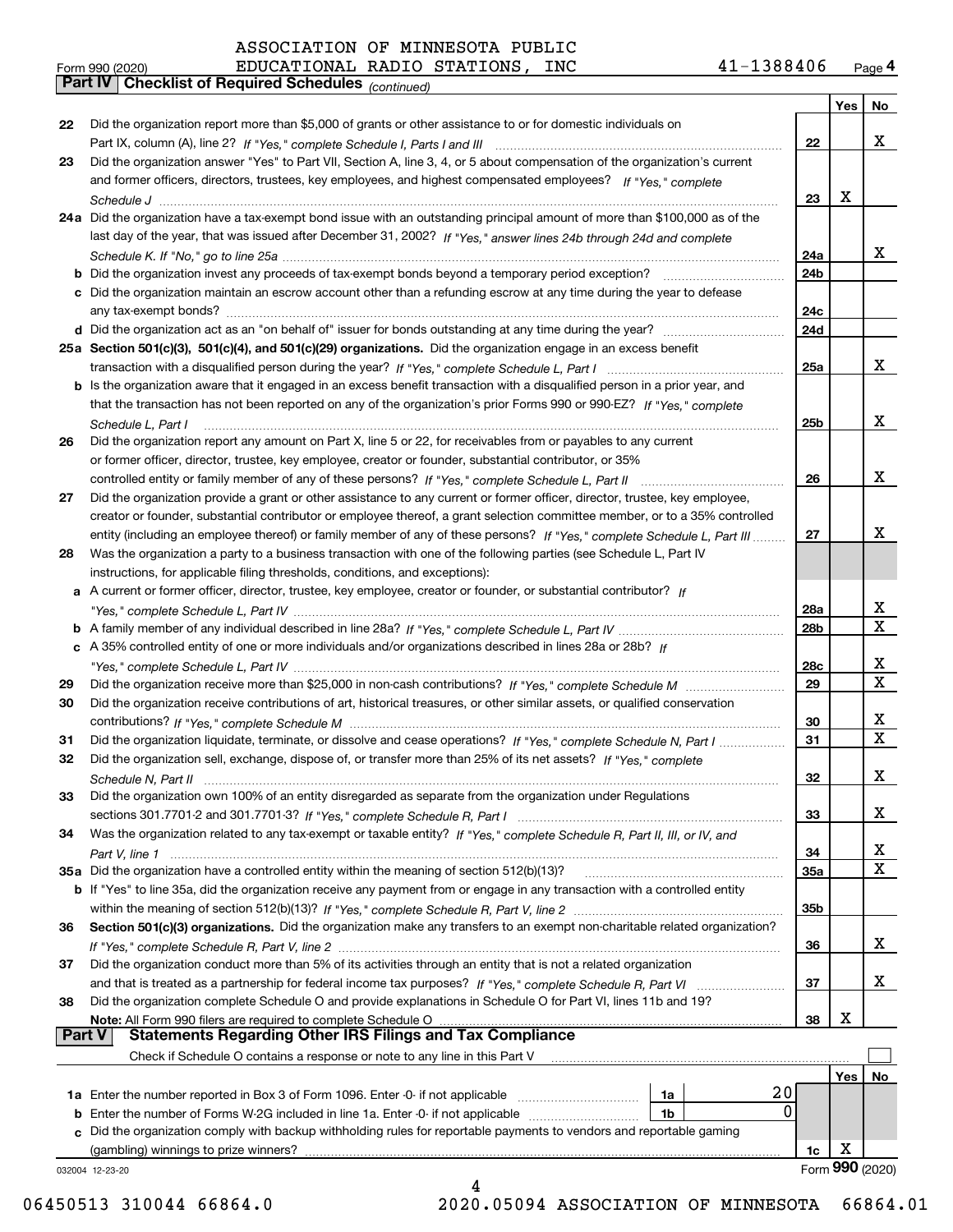|               | EDUCATIONAL RADIO STATIONS, INC<br>41-1388406<br>Form 990 (2020)                                                                                |                |         | $Page$ <sup>5</sup> |
|---------------|-------------------------------------------------------------------------------------------------------------------------------------------------|----------------|---------|---------------------|
| <b>Part V</b> | Statements Regarding Other IRS Filings and Tax Compliance (continued)                                                                           |                |         |                     |
|               |                                                                                                                                                 |                | Yes $ $ | No                  |
|               | 2a Enter the number of employees reported on Form W-3, Transmittal of Wage and Tax Statements,                                                  |                |         |                     |
|               | 5<br>filed for the calendar year ending with or within the year covered by this return <i>manumumumum</i><br>2a                                 |                |         |                     |
|               |                                                                                                                                                 | 2 <sub>b</sub> | Х       |                     |
|               |                                                                                                                                                 |                |         |                     |
| За            | Did the organization have unrelated business gross income of \$1,000 or more during the year?                                                   | 3a             |         | х                   |
|               |                                                                                                                                                 | 3b             |         |                     |
|               | 4a At any time during the calendar year, did the organization have an interest in, or a signature or other authority over, a                    |                |         |                     |
|               |                                                                                                                                                 | 4a             |         | x                   |
|               | <b>b</b> If "Yes," enter the name of the foreign country $\blacktriangleright$                                                                  |                |         |                     |
|               | See instructions for filing requirements for FinCEN Form 114, Report of Foreign Bank and Financial Accounts (FBAR).                             |                |         |                     |
|               |                                                                                                                                                 | 5a             |         | х                   |
|               |                                                                                                                                                 | 5 <sub>b</sub> |         | х                   |
|               |                                                                                                                                                 | 5c             |         |                     |
|               | 6a Does the organization have annual gross receipts that are normally greater than \$100,000, and did the organization solicit                  |                |         |                     |
|               |                                                                                                                                                 | 6a             |         | х                   |
|               | <b>b</b> If "Yes," did the organization include with every solicitation an express statement that such contributions or gifts                   |                |         |                     |
|               |                                                                                                                                                 | 6b             |         |                     |
| 7             | Organizations that may receive deductible contributions under section 170(c).                                                                   |                |         |                     |
| а             | Did the organization receive a payment in excess of \$75 made partly as a contribution and partly for goods and services provided to the payor? | 7a             |         | х                   |
|               | <b>b</b> If "Yes," did the organization notify the donor of the value of the goods or services provided?                                        | 7b             |         |                     |
|               | c Did the organization sell, exchange, or otherwise dispose of tangible personal property for which it was required                             |                |         |                     |
|               |                                                                                                                                                 | 7c             |         | x                   |
|               | 7d                                                                                                                                              |                |         |                     |
| е             | Did the organization receive any funds, directly or indirectly, to pay premiums on a personal benefit contract?                                 | 7e             |         |                     |
| f             | Did the organization, during the year, pay premiums, directly or indirectly, on a personal benefit contract?                                    | 7f             |         |                     |
| g             | If the organization received a contribution of qualified intellectual property, did the organization file Form 8899 as required?                | 7g             |         |                     |
| h.            | If the organization received a contribution of cars, boats, airplanes, or other vehicles, did the organization file a Form 1098-C?              | 7h             |         |                     |
| 8             | Sponsoring organizations maintaining donor advised funds. Did a donor advised fund maintained by the                                            |                |         |                     |
|               | sponsoring organization have excess business holdings at any time during the year?                                                              | 8              |         |                     |
| 9             | Sponsoring organizations maintaining donor advised funds.                                                                                       |                |         |                     |
| а             | Did the sponsoring organization make any taxable distributions under section 4966?                                                              | 9а             |         |                     |
|               | <b>b</b> Did the sponsoring organization make a distribution to a donor, donor advisor, or related person?                                      | 9b             |         |                     |
| 10            | Section 501(c)(7) organizations. Enter:                                                                                                         |                |         |                     |
|               | 10a<br>10 <sub>b</sub>                                                                                                                          |                |         |                     |
|               | Gross receipts, included on Form 990, Part VIII, line 12, for public use of club facilities                                                     |                |         |                     |
| 11            | Section 501(c)(12) organizations. Enter:                                                                                                        |                |         |                     |
|               | 11a<br>b Gross income from other sources (Do not net amounts due or paid to other sources against                                               |                |         |                     |
|               | 11b                                                                                                                                             |                |         |                     |
|               | 12a Section 4947(a)(1) non-exempt charitable trusts. Is the organization filing Form 990 in lieu of Form 1041?                                  | 12a            |         |                     |
|               | 12b<br><b>b</b> If "Yes," enter the amount of tax-exempt interest received or accrued during the year <i>manument</i>                           |                |         |                     |
| 13            | Section 501(c)(29) qualified nonprofit health insurance issuers.                                                                                |                |         |                     |
|               | <b>a</b> Is the organization licensed to issue qualified health plans in more than one state?                                                   | 13а            |         |                     |
|               | Note: See the instructions for additional information the organization must report on Schedule O.                                               |                |         |                     |
|               | <b>b</b> Enter the amount of reserves the organization is required to maintain by the states in which the                                       |                |         |                     |
|               | 13b                                                                                                                                             |                |         |                     |
|               | 13с                                                                                                                                             |                |         |                     |
| 14a           | Did the organization receive any payments for indoor tanning services during the tax year?                                                      | 14a            |         | х                   |
|               | <b>b</b> If "Yes," has it filed a Form 720 to report these payments? If "No," provide an explanation on Schedule O                              | 14b            |         |                     |
| 15            | Is the organization subject to the section 4960 tax on payment(s) of more than \$1,000,000 in remuneration or                                   |                |         |                     |
|               |                                                                                                                                                 | 15             |         | X                   |
|               | If "Yes," see instructions and file Form 4720, Schedule N.                                                                                      |                |         |                     |
| 16            | Is the organization an educational institution subject to the section 4968 excise tax on net investment income?                                 | 16             |         | X                   |
|               | If "Yes," complete Form 4720, Schedule O.                                                                                                       |                |         |                     |

Form (2020) **990**

032005 12-23-20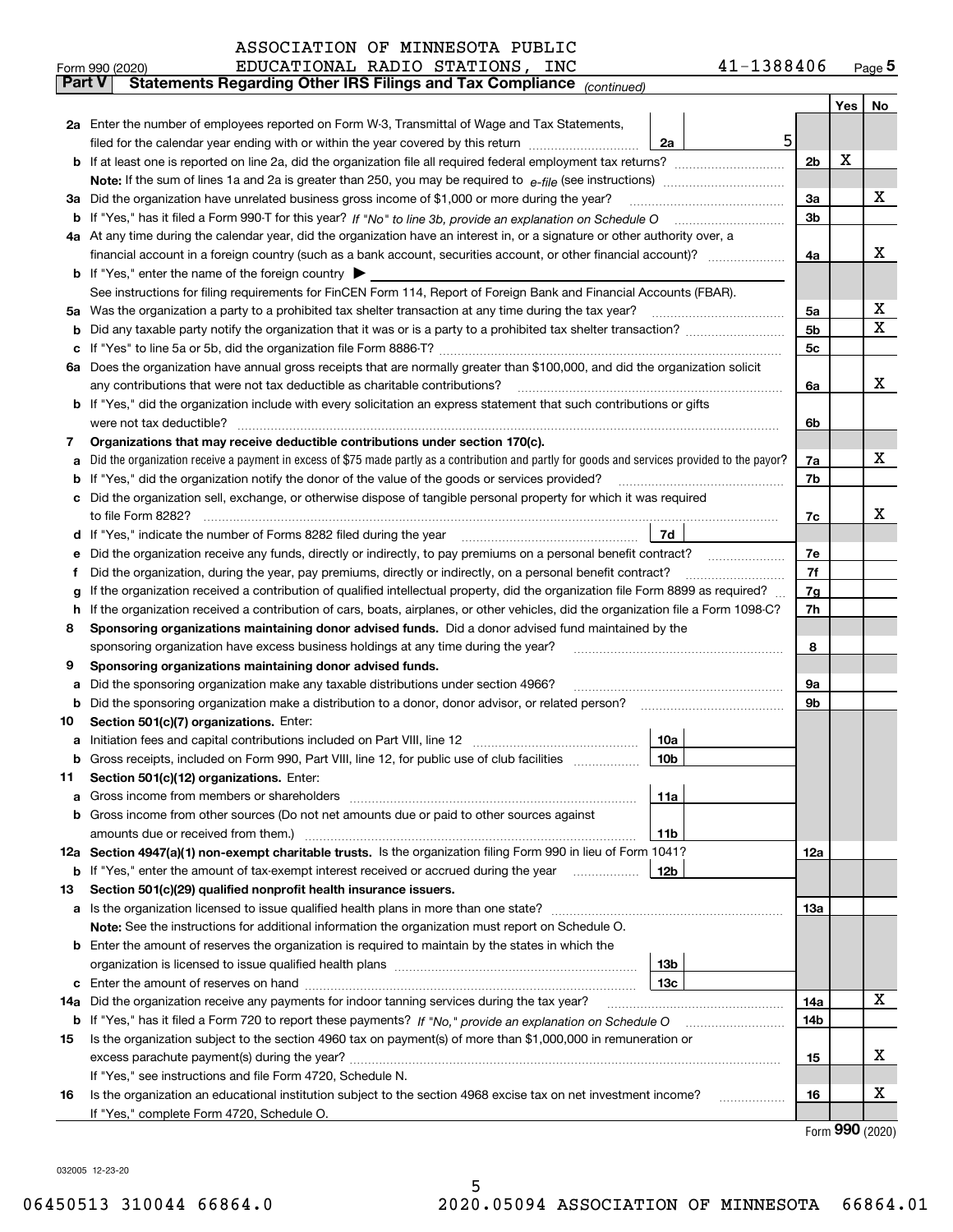## Form 990 (2020) **COVICE BE RALE AT ACT AT A PAGE 1989 12-1388406** Page 6<br>**Part VI Governance, Management, and Disclosure** For each "Yes" response to lines 2 through 7b below, and for a "No" response EDUCATIONAL RADIO STATIONS, INC 41-1388406 ASSOCIATION OF MINNESOTA PUBLIC

## *to line 8a, 8b, or 10b below, describe the circumstances, processes, or changes on Schedule O. See instructions.* Check if Schedule O contains a response or note to any line in this Part VI **Section A. Governing Body and Management**

 $\boxed{\text{X}}$ 

**No**

**Yes**

- 6

*For each "Yes" response to lines 2 through 7b below, and for a "No" response*

 $\mathbf{I}$ 

 $\mathbf{I}$ 

|    | 8<br>1a Enter the number of voting members of the governing body at the end of the tax year<br>1a                                                                                                                              |                        |                 |    |
|----|--------------------------------------------------------------------------------------------------------------------------------------------------------------------------------------------------------------------------------|------------------------|-----------------|----|
|    | If there are material differences in voting rights among members of the governing body, or if the governing                                                                                                                    |                        |                 |    |
|    | body delegated broad authority to an executive committee or similar committee, explain on Schedule O.                                                                                                                          |                        |                 |    |
|    | 8<br>Enter the number of voting members included on line 1a, above, who are independent<br>1b                                                                                                                                  |                        |                 |    |
| 2  | Did any officer, director, trustee, or key employee have a family relationship or a business relationship with any other                                                                                                       |                        |                 |    |
|    | officer, director, trustee, or key employee?                                                                                                                                                                                   | $\mathbf{2}$           |                 | X  |
| З  | Did the organization delegate control over management duties customarily performed by or under the direct supervision                                                                                                          |                        |                 |    |
|    | of officers, directors, trustees, or key employees to a management company or other person?                                                                                                                                    | 3                      |                 | X  |
| 4  | Did the organization make any significant changes to its governing documents since the prior Form 990 was filed?                                                                                                               | 4                      | $\mathbf X$     |    |
| 5  |                                                                                                                                                                                                                                | 5                      |                 | X  |
| 6  | Did the organization have members or stockholders?                                                                                                                                                                             | 6                      | X               |    |
| 7a | Did the organization have members, stockholders, or other persons who had the power to elect or appoint one or                                                                                                                 |                        |                 |    |
|    |                                                                                                                                                                                                                                | 7a                     | х               |    |
|    | <b>b</b> Are any governance decisions of the organization reserved to (or subject to approval by) members, stockholders, or                                                                                                    |                        |                 |    |
|    | persons other than the governing body?                                                                                                                                                                                         | 7b                     | x               |    |
| 8  | Did the organization contemporaneously document the meetings held or written actions undertaken during the year by the following:                                                                                              |                        |                 |    |
| а  |                                                                                                                                                                                                                                | 8а                     | x               |    |
| b  | Each committee with authority to act on behalf of the governing body? [11] manufacture manufacture with authority to act on behalf of the governing body? [11] manufacture manufacture with authority of the state with an int | 8b                     | X               |    |
| 9  | Is there any officer, director, trustee, or key employee listed in Part VII, Section A, who cannot be reached at the                                                                                                           |                        |                 |    |
|    |                                                                                                                                                                                                                                | 9                      |                 | x  |
|    | Section B. Policies (This Section B requests information about policies not required by the Internal Revenue Code.)                                                                                                            |                        |                 |    |
|    |                                                                                                                                                                                                                                |                        | Yes             | No |
|    |                                                                                                                                                                                                                                | 10a                    |                 | X  |
|    | <b>b</b> If "Yes," did the organization have written policies and procedures governing the activities of such chapters, affiliates,                                                                                            |                        |                 |    |
|    |                                                                                                                                                                                                                                |                        |                 |    |
|    |                                                                                                                                                                                                                                | 10 <sub>b</sub><br>11a | x               |    |
|    | 11a Has the organization provided a complete copy of this Form 990 to all members of its governing body before filing the form?                                                                                                |                        |                 |    |
|    | <b>b</b> Describe in Schedule O the process, if any, used by the organization to review this Form 990.                                                                                                                         |                        | X               |    |
|    |                                                                                                                                                                                                                                | 12a                    | X               |    |
| b  |                                                                                                                                                                                                                                | 12 <sub>b</sub>        |                 |    |
|    | c Did the organization regularly and consistently monitor and enforce compliance with the policy? If "Yes." describe                                                                                                           |                        | X               |    |
|    | in Schedule O how this was done manufactured and continuum control of the Schedule O how this was done manufactured and continuum control of the Schedule O how this was done                                                  | 12c<br>13              | X               |    |
| 13 |                                                                                                                                                                                                                                |                        | X               |    |
| 14 | Did the organization have a written document retention and destruction policy? manufactured and the organization have a written document retention and destruction policy?                                                     | 14                     |                 |    |
| 15 | Did the process for determining compensation of the following persons include a review and approval by independent                                                                                                             |                        |                 |    |
|    | persons, comparability data, and contemporaneous substantiation of the deliberation and decision?                                                                                                                              |                        |                 |    |
| a  | The organization's CEO, Executive Director, or top management official manufactured content content of the organization's CEO, Executive Director, or top management official manufactured content of the original content of  | 15a                    | х               |    |
|    |                                                                                                                                                                                                                                | 15b                    |                 | X  |
|    | If "Yes" to line 15a or 15b, describe the process in Schedule O (see instructions).                                                                                                                                            |                        |                 |    |
|    | 16a Did the organization invest in, contribute assets to, or participate in a joint venture or similar arrangement with a                                                                                                      |                        |                 |    |
|    | taxable entity during the year?                                                                                                                                                                                                | 16a                    |                 | х  |
|    | <b>b</b> If "Yes," did the organization follow a written policy or procedure requiring the organization to evaluate its participation                                                                                          |                        |                 |    |
|    | in joint venture arrangements under applicable federal tax law, and take steps to safeguard the organization's                                                                                                                 |                        |                 |    |
|    |                                                                                                                                                                                                                                | 16b                    |                 |    |
|    | <b>Section C. Disclosure</b>                                                                                                                                                                                                   |                        |                 |    |
|    | List the states with which a copy of this Form 990 is required to be filed $\blacktriangleright MN$                                                                                                                            |                        |                 |    |
| 17 |                                                                                                                                                                                                                                |                        |                 |    |
|    | Section 6104 requires an organization to make its Forms 1023 (1024 or 1024-A, if applicable), 990, and 990-T (Section 501(c)(3)s only) available                                                                               |                        |                 |    |
|    | for public inspection. Indicate how you made these available. Check all that apply.                                                                                                                                            |                        |                 |    |
| 18 | $X$ Upon request<br>$\mid$ $\rm X\mid$ Own website<br>Another's website<br>Other (explain on Schedule O)                                                                                                                       |                        |                 |    |
|    | Describe on Schedule O whether (and if so, how) the organization made its governing documents, conflict of interest policy, and financial                                                                                      |                        |                 |    |
| 19 | statements available to the public during the tax year.                                                                                                                                                                        |                        |                 |    |
| 20 | State the name, address, and telephone number of the person who possesses the organization's books and records                                                                                                                 |                        |                 |    |
|    | JOEL GLASER - 651-686-5367                                                                                                                                                                                                     |                        |                 |    |
|    | 55116<br>1881 MUNSTER AVENUE, ST PAUL,<br>MN                                                                                                                                                                                   |                        | Form 990 (2020) |    |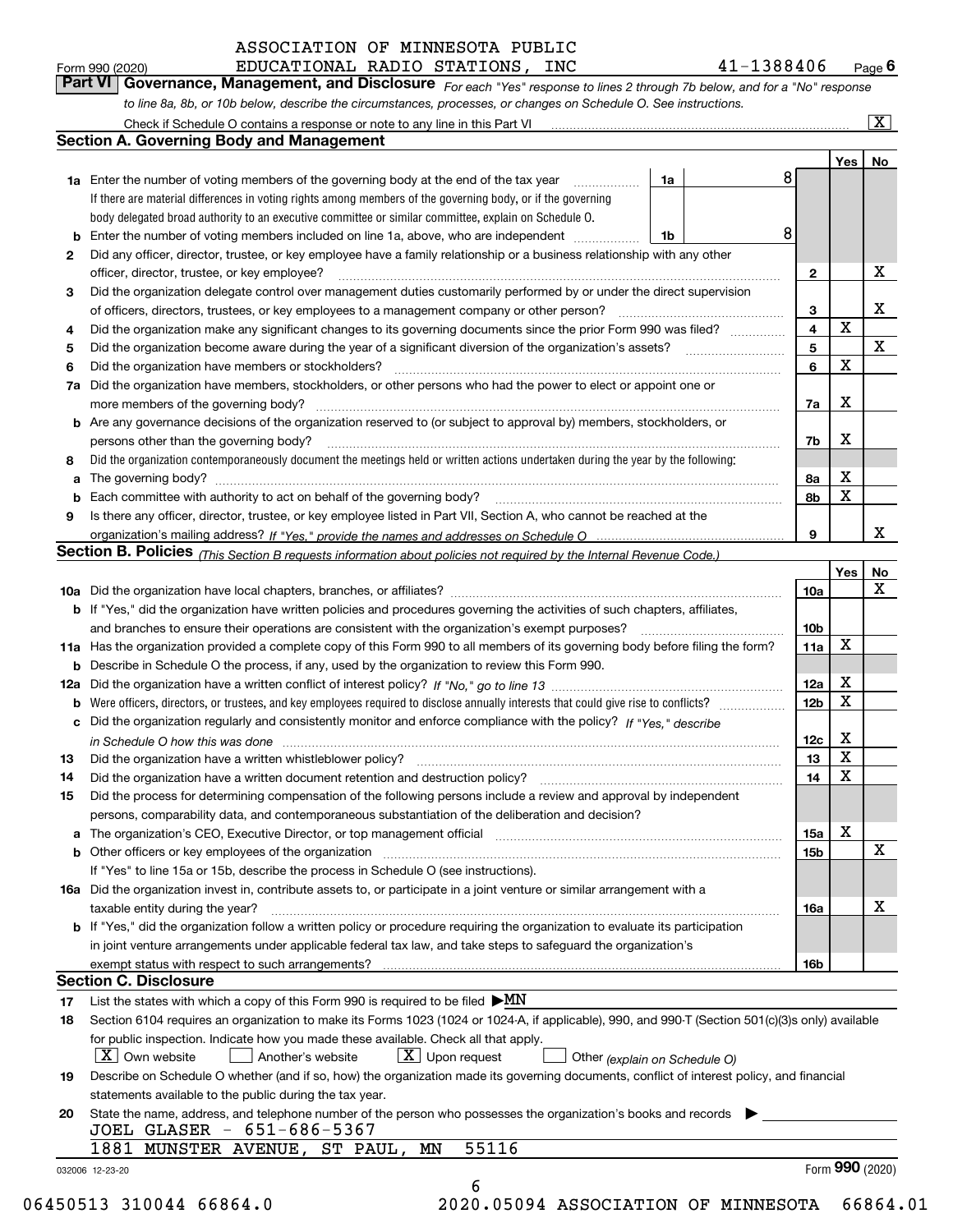$\mathcal{L}^{\text{max}}$ 

| Form 990 (2020) |                                                                                            | EDUCATIONAL RADIO STATIONS, | INC | 41-1388406 | Page 7 |
|-----------------|--------------------------------------------------------------------------------------------|-----------------------------|-----|------------|--------|
|                 | Part VII Compensation of Officers, Directors, Trustees, Key Employees, Highest Compensated |                             |     |            |        |
|                 | <b>Employees, and Independent Contractors</b>                                              |                             |     |            |        |

Check if Schedule O contains a response or note to any line in this Part VII

**Section A. Officers, Directors, Trustees, Key Employees, and Highest Compensated Employees**

**1a**  Complete this table for all persons required to be listed. Report compensation for the calendar year ending with or within the organization's tax year. **•** List all of the organization's current officers, directors, trustees (whether individuals or organizations), regardless of amount of compensation.

Enter -0- in columns (D), (E), and (F) if no compensation was paid.

 $\bullet$  List all of the organization's  $\,$ current key employees, if any. See instructions for definition of "key employee."

**•** List the organization's five current highest compensated employees (other than an officer, director, trustee, or key employee) who received reportable compensation (Box 5 of Form W-2 and/or Box 7 of Form 1099-MISC) of more than \$100,000 from the organization and any related organizations.

**•** List all of the organization's former officers, key employees, and highest compensated employees who received more than \$100,000 of reportable compensation from the organization and any related organizations.

**former directors or trustees**  ¥ List all of the organization's that received, in the capacity as a former director or trustee of the organization, more than \$10,000 of reportable compensation from the organization and any related organizations.

See instructions for the order in which to list the persons above.

Check this box if neither the organization nor any related organization compensated any current officer, director, or trustee.  $\mathcal{L}^{\text{max}}$ 

| (A)                     | (B)                    | (C)                           |                                 |             |              |                                  | (D)    | (E)             | (F)             |                              |
|-------------------------|------------------------|-------------------------------|---------------------------------|-------------|--------------|----------------------------------|--------|-----------------|-----------------|------------------------------|
| Name and title          | Average                |                               | (do not check more than one     | Position    |              |                                  |        | Reportable      | Reportable      | Estimated                    |
|                         | hours per              |                               | box, unless person is both an   |             |              |                                  |        | compensation    | compensation    | amount of                    |
|                         | week                   |                               | officer and a director/trustee) |             |              |                                  |        | from            | from related    | other                        |
|                         | (list any              |                               |                                 |             |              |                                  |        | the             | organizations   | compensation                 |
|                         | hours for              |                               |                                 |             |              |                                  |        | organization    | (W-2/1099-MISC) | from the                     |
|                         | related                |                               |                                 |             |              |                                  |        | (W-2/1099-MISC) |                 | organization                 |
|                         | organizations<br>below |                               |                                 |             |              |                                  |        |                 |                 | and related<br>organizations |
|                         | line)                  | ndividual trustee or director | Institutional trustee           | Officer     | Key employee | Highest compensated<br> employee | Former |                 |                 |                              |
| (1) JOEL GLASER         | $\overline{55.00}$     |                               |                                 |             |              |                                  |        |                 |                 |                              |
| CHIEF EXECUTIVE OFFICER |                        |                               |                                 | $\mathbf X$ |              |                                  |        | 136,889.        | $0$ .           | 20,462.                      |
| (2) FREDDIE BELL        | 1.00                   |                               |                                 |             |              |                                  |        |                 |                 |                              |
| CHAIRPERSON             |                        | $\mathbf X$                   |                                 | $\mathbf X$ |              |                                  |        | $0$ .           | $0$ .           | $0_{.}$                      |
| (3) MATTHEW BROWN       | 0.75                   |                               |                                 |             |              |                                  |        |                 |                 |                              |
| AT LARGE MEMBER         |                        | $\mathbf X$                   |                                 |             |              |                                  |        | 0.              | 0.              | $\mathbf 0$ .                |
| (4) MARK JOHNSON        | 0.75                   |                               |                                 |             |              |                                  |        |                 |                 |                              |
| VICE CHAIRPERSON        |                        | $\mathbf X$                   |                                 | $\mathbf X$ |              |                                  |        | 0.              | 0.              | 0.                           |
| (5) DOUG WESTERMAN      | 1.25                   |                               |                                 |             |              |                                  |        |                 |                 |                              |
| <b>TREASURER</b>        |                        | $\mathbf X$                   |                                 | $\mathbf X$ |              |                                  |        | 0.              | 0.              | $0_{.}$                      |
| (6) ANGELICA KLEBSCH    | 0.75                   |                               |                                 |             |              |                                  |        |                 |                 |                              |
| AT LARGE MEMBER         |                        | $\mathbf X$                   |                                 |             |              |                                  |        | 0.              | 0.              | $0_{.}$                      |
| (7) FAITH AHLGREEN      | 0.75                   |                               |                                 |             |              |                                  |        |                 |                 |                              |
| AT LARGE MEMBER         |                        | $\mathbf X$                   |                                 |             |              |                                  |        | 0.              | 0.              | $\mathbf 0$ .                |
| (8) TODD BRAKKE         | 1.25                   |                               |                                 |             |              |                                  |        |                 |                 |                              |
| <b>SECRETARY</b>        |                        | $\mathbf X$                   |                                 | $\mathbf X$ |              |                                  |        | 0.              | 0.              | 0.                           |
| (9) SARA MILLER         | 0.75                   |                               |                                 |             |              |                                  |        |                 |                 |                              |
| AT LARGE MEMBER         |                        | $\mathbf X$                   |                                 |             |              |                                  |        | 0.              | 0.              | $0$ .                        |
|                         |                        |                               |                                 |             |              |                                  |        |                 |                 |                              |
|                         |                        |                               |                                 |             |              |                                  |        |                 |                 |                              |
|                         |                        |                               |                                 |             |              |                                  |        |                 |                 |                              |
|                         |                        |                               |                                 |             |              |                                  |        |                 |                 |                              |
|                         |                        |                               |                                 |             |              |                                  |        |                 |                 |                              |
|                         |                        |                               |                                 |             |              |                                  |        |                 |                 |                              |
|                         |                        |                               |                                 |             |              |                                  |        |                 |                 |                              |
|                         |                        |                               |                                 |             |              |                                  |        |                 |                 |                              |
|                         |                        |                               |                                 |             |              |                                  |        |                 |                 |                              |
|                         |                        |                               |                                 |             |              |                                  |        |                 |                 |                              |
|                         |                        |                               |                                 |             |              |                                  |        |                 |                 |                              |
|                         |                        |                               |                                 |             |              |                                  |        |                 |                 |                              |
|                         |                        |                               |                                 |             |              |                                  |        |                 |                 |                              |
|                         |                        |                               |                                 |             |              |                                  |        |                 |                 |                              |
|                         |                        |                               |                                 |             |              |                                  |        |                 |                 |                              |

7

032007 12-23-20

Form (2020) **990**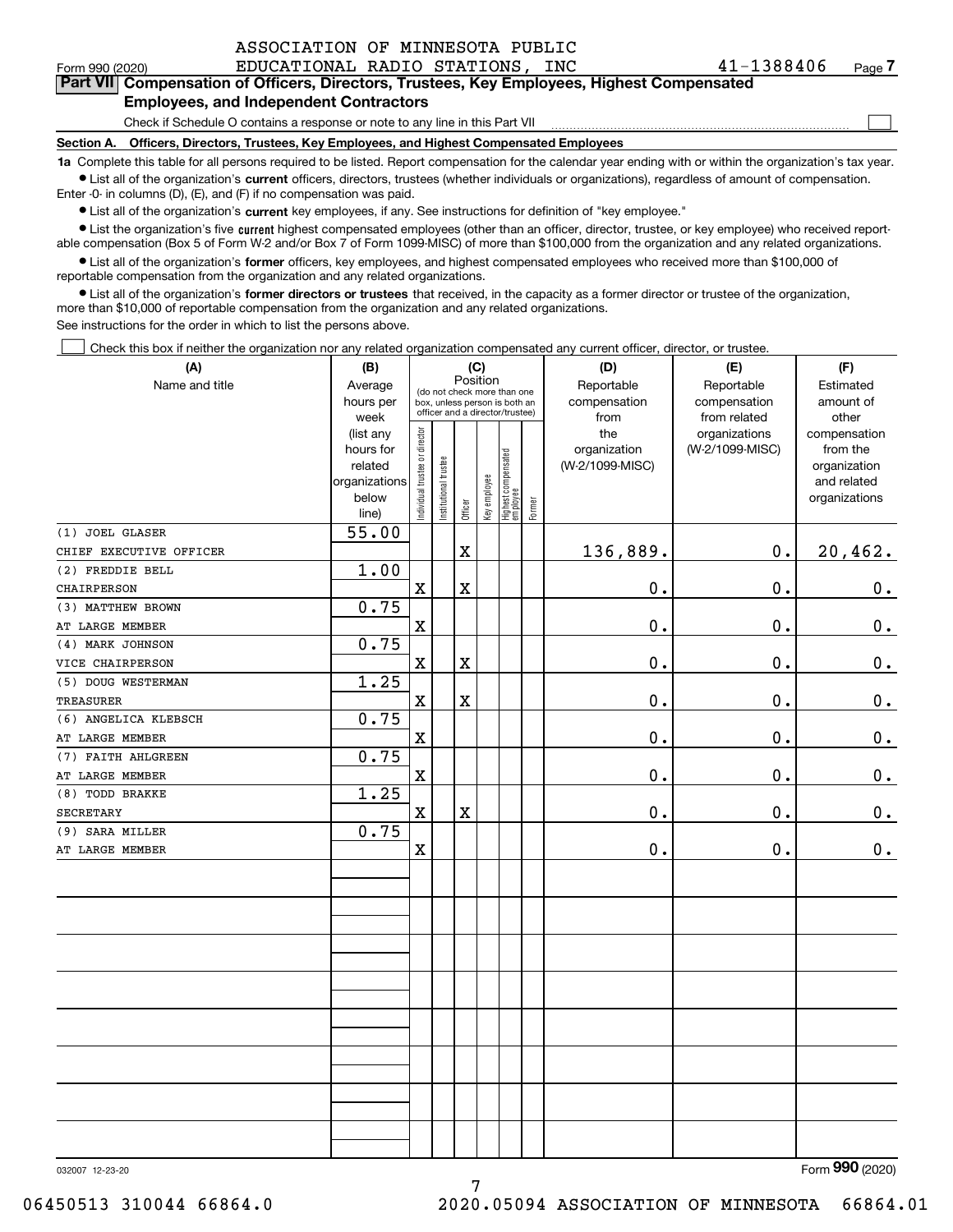| ASSOCIATION OF MINNESOTA PUBLIC |  |  |     |
|---------------------------------|--|--|-----|
| EDUCATIONAL RADIO STATIONS,     |  |  | INC |

| 41-1388406 | Page 8 |
|------------|--------|
|------------|--------|

|              | EDUCATIONAL RADIO STATIONS,<br>Form 990 (2020)                                                                                                       |               |                                |                       |         |              |                                                              |        | TMC                     | 41-1388406      |                  |                        |               | Page <b>ö</b> |
|--------------|------------------------------------------------------------------------------------------------------------------------------------------------------|---------------|--------------------------------|-----------------------|---------|--------------|--------------------------------------------------------------|--------|-------------------------|-----------------|------------------|------------------------|---------------|---------------|
|              | <b>Part VII</b><br>Section A. Officers, Directors, Trustees, Key Employees, and Highest Compensated Employees (continued)                            |               |                                |                       |         |              |                                                              |        |                         |                 |                  |                        |               |               |
|              | (A)                                                                                                                                                  | (B)           |                                |                       |         | (C)          |                                                              |        | (D)                     | (E)             |                  |                        | (F)           |               |
|              | Name and title                                                                                                                                       | Average       |                                |                       |         | Position     |                                                              |        | Reportable              | Reportable      |                  |                        | Estimated     |               |
|              |                                                                                                                                                      | hours per     |                                |                       |         |              | (do not check more than one<br>box, unless person is both an |        | compensation            | compensation    |                  |                        | amount of     |               |
|              |                                                                                                                                                      | week          |                                |                       |         |              | officer and a director/trustee)                              |        | from                    | from related    |                  |                        | other         |               |
|              |                                                                                                                                                      | (list any     |                                |                       |         |              |                                                              |        | the                     | organizations   |                  |                        | compensation  |               |
|              |                                                                                                                                                      | hours for     | Individual trustee or director |                       |         |              |                                                              |        | organization            | (W-2/1099-MISC) |                  |                        | from the      |               |
|              |                                                                                                                                                      | related       |                                | Institutional trustee |         |              |                                                              |        | (W-2/1099-MISC)         |                 |                  |                        | organization  |               |
|              |                                                                                                                                                      | organizations |                                |                       |         |              |                                                              |        |                         |                 |                  |                        | and related   |               |
|              |                                                                                                                                                      | below         |                                |                       |         | key employee |                                                              |        |                         |                 |                  |                        | organizations |               |
|              |                                                                                                                                                      | line)         |                                |                       | Officer |              | Highest compensated<br> employee                             | Former |                         |                 |                  |                        |               |               |
|              |                                                                                                                                                      |               |                                |                       |         |              |                                                              |        |                         |                 |                  |                        |               |               |
|              |                                                                                                                                                      |               |                                |                       |         |              |                                                              |        |                         |                 |                  |                        |               |               |
|              |                                                                                                                                                      |               |                                |                       |         |              |                                                              |        |                         |                 |                  |                        |               |               |
|              |                                                                                                                                                      |               |                                |                       |         |              |                                                              |        |                         |                 |                  |                        |               |               |
|              |                                                                                                                                                      |               |                                |                       |         |              |                                                              |        |                         |                 |                  |                        |               |               |
|              |                                                                                                                                                      |               |                                |                       |         |              |                                                              |        |                         |                 |                  |                        |               |               |
|              |                                                                                                                                                      |               |                                |                       |         |              |                                                              |        |                         |                 |                  |                        |               |               |
|              |                                                                                                                                                      |               |                                |                       |         |              |                                                              |        |                         |                 |                  |                        |               |               |
|              |                                                                                                                                                      |               |                                |                       |         |              |                                                              |        |                         |                 |                  |                        |               |               |
|              |                                                                                                                                                      |               |                                |                       |         |              |                                                              |        |                         |                 |                  |                        |               |               |
|              |                                                                                                                                                      |               |                                |                       |         |              |                                                              |        |                         |                 |                  |                        |               |               |
|              |                                                                                                                                                      |               |                                |                       |         |              |                                                              |        |                         |                 |                  |                        |               |               |
|              |                                                                                                                                                      |               |                                |                       |         |              |                                                              |        |                         |                 |                  |                        |               |               |
|              |                                                                                                                                                      |               |                                |                       |         |              |                                                              |        |                         |                 |                  |                        |               |               |
|              |                                                                                                                                                      |               |                                |                       |         |              |                                                              |        |                         |                 |                  |                        |               |               |
|              |                                                                                                                                                      |               |                                |                       |         |              |                                                              |        |                         |                 |                  |                        |               |               |
|              |                                                                                                                                                      |               |                                |                       |         |              |                                                              |        |                         |                 |                  |                        |               |               |
|              |                                                                                                                                                      |               |                                |                       |         |              |                                                              |        |                         |                 |                  |                        |               |               |
|              |                                                                                                                                                      |               |                                |                       |         |              |                                                              |        |                         |                 |                  |                        |               |               |
|              |                                                                                                                                                      |               |                                |                       |         |              |                                                              |        |                         |                 |                  |                        |               |               |
|              |                                                                                                                                                      |               |                                |                       |         |              |                                                              |        |                         |                 |                  |                        |               |               |
|              |                                                                                                                                                      |               |                                |                       |         |              |                                                              |        | 136,889.                |                 | 0.               |                        |               | 20,462.       |
|              | c Total from continuation sheets to Part VII, Section A manufactured by                                                                              |               |                                |                       |         |              |                                                              |        | 0.                      |                 | $\overline{0}$ . | $20, 46\overline{2}$ . |               | 0.            |
| d            |                                                                                                                                                      |               |                                |                       |         |              |                                                              |        | 136,889.                |                 | $\overline{0}$ . |                        |               |               |
| $\mathbf{2}$ | Total number of individuals (including but not limited to those listed above) who received more than \$100,000 of reportable                         |               |                                |                       |         |              |                                                              |        |                         |                 |                  |                        |               |               |
|              | compensation from the organization $\blacktriangleright$                                                                                             |               |                                |                       |         |              |                                                              |        |                         |                 |                  |                        |               | 1             |
|              |                                                                                                                                                      |               |                                |                       |         |              |                                                              |        |                         |                 |                  |                        | Yes           | No            |
| 3            | Did the organization list any former officer, director, trustee, key employee, or highest compensated employee on                                    |               |                                |                       |         |              |                                                              |        |                         |                 |                  |                        |               |               |
|              |                                                                                                                                                      |               |                                |                       |         |              |                                                              |        |                         |                 |                  |                        |               | х             |
|              | line 1a? If "Yes," complete Schedule J for such individual manufactured contained and the line 1a? If "Yes," complete Schedule J for such individual |               |                                |                       |         |              |                                                              |        |                         |                 |                  | 3                      |               |               |
|              | For any individual listed on line 1a, is the sum of reportable compensation and other compensation from the organization                             |               |                                |                       |         |              |                                                              |        |                         |                 |                  |                        |               |               |
|              |                                                                                                                                                      |               |                                |                       |         |              |                                                              |        |                         |                 |                  | 4                      | X             |               |
| 5            | Did any person listed on line 1a receive or accrue compensation from any unrelated organization or individual for services                           |               |                                |                       |         |              |                                                              |        |                         |                 |                  |                        |               |               |
|              |                                                                                                                                                      |               |                                |                       |         |              |                                                              |        |                         |                 |                  | 5                      |               | x             |
|              | <b>Section B. Independent Contractors</b>                                                                                                            |               |                                |                       |         |              |                                                              |        |                         |                 |                  |                        |               |               |
| 1            | Complete this table for your five highest compensated independent contractors that received more than \$100,000 of compensation from                 |               |                                |                       |         |              |                                                              |        |                         |                 |                  |                        |               |               |
|              | the organization. Report compensation for the calendar year ending with or within the organization's tax year.                                       |               |                                |                       |         |              |                                                              |        |                         |                 |                  |                        |               |               |
|              |                                                                                                                                                      |               |                                |                       |         |              |                                                              |        |                         |                 |                  |                        |               |               |
|              | (A)<br>Name and business address                                                                                                                     |               |                                |                       |         |              |                                                              |        | (B)                     |                 |                  | (C)                    |               |               |
|              |                                                                                                                                                      |               |                                | <b>NONE</b>           |         |              |                                                              |        | Description of services |                 |                  | Compensation           |               |               |
|              |                                                                                                                                                      |               |                                |                       |         |              |                                                              |        |                         |                 |                  |                        |               |               |
|              |                                                                                                                                                      |               |                                |                       |         |              |                                                              |        |                         |                 |                  |                        |               |               |
|              |                                                                                                                                                      |               |                                |                       |         |              |                                                              |        |                         |                 |                  |                        |               |               |
|              |                                                                                                                                                      |               |                                |                       |         |              |                                                              |        |                         |                 |                  |                        |               |               |
|              |                                                                                                                                                      |               |                                |                       |         |              |                                                              |        |                         |                 |                  |                        |               |               |
|              |                                                                                                                                                      |               |                                |                       |         |              |                                                              |        |                         |                 |                  |                        |               |               |
|              |                                                                                                                                                      |               |                                |                       |         |              |                                                              |        |                         |                 |                  |                        |               |               |
|              |                                                                                                                                                      |               |                                |                       |         |              |                                                              |        |                         |                 |                  |                        |               |               |
|              |                                                                                                                                                      |               |                                |                       |         |              |                                                              |        |                         |                 |                  |                        |               |               |
|              |                                                                                                                                                      |               |                                |                       |         |              |                                                              |        |                         |                 |                  |                        |               |               |
|              |                                                                                                                                                      |               |                                |                       |         |              |                                                              |        |                         |                 |                  |                        |               |               |
| 2            | Total number of independent contractors (including but not limited to those listed above) who received more than                                     |               |                                |                       |         |              |                                                              |        |                         |                 |                  |                        |               |               |
|              | \$100,000 of compensation from the organization                                                                                                      |               |                                |                       |         | U            |                                                              |        |                         |                 |                  |                        |               |               |

Form (2020) **990**

032008 12-23-20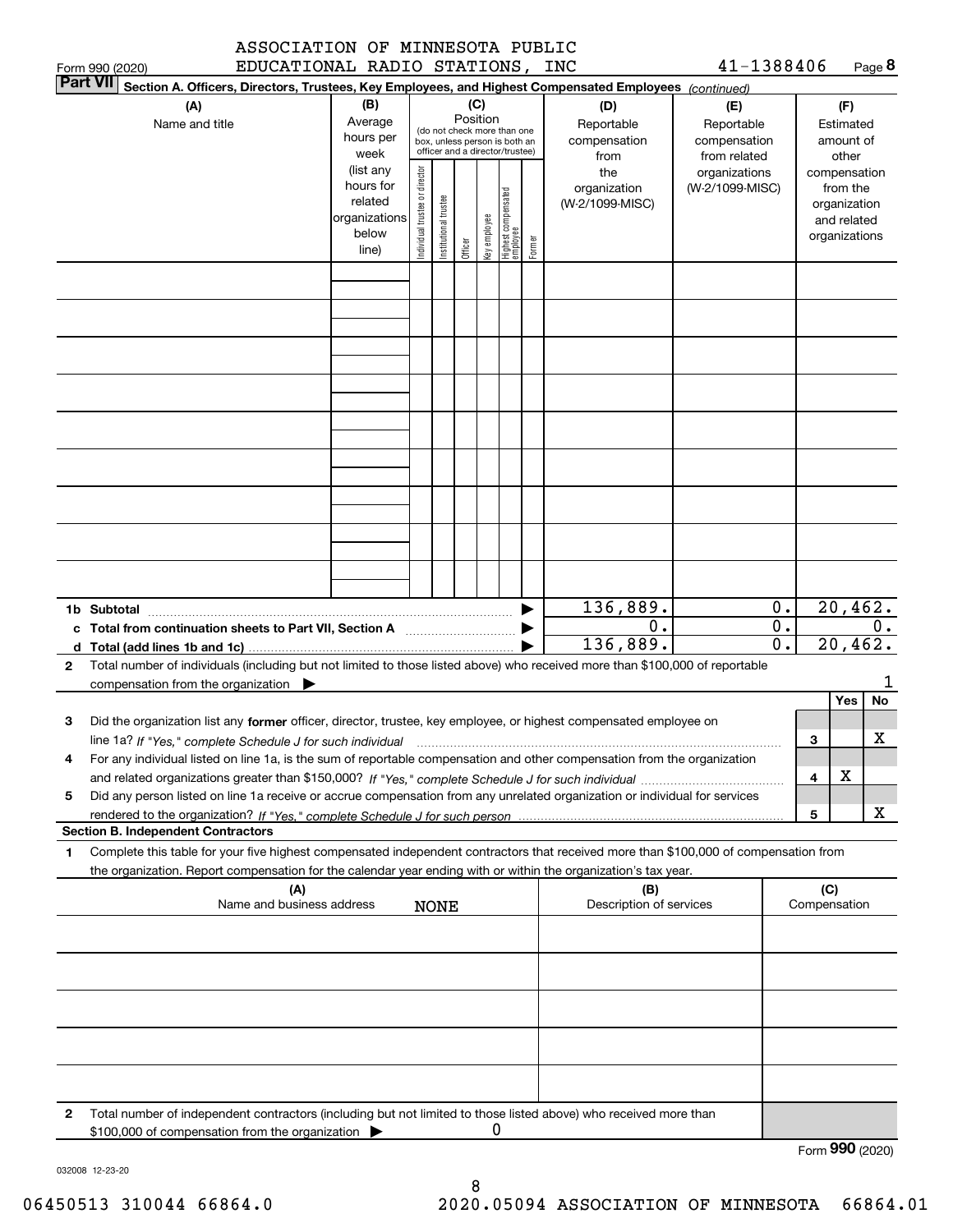| Form 990 (2020) | <b>EDUCATI</b>                        |
|-----------------|---------------------------------------|
|                 | <b>Part VIII Statement of Revenue</b> |

|                                                           |      | Check if Schedule O contains a response or note to any line in this Part VIII                                                                                                                                                             |                      |                                  |                                              |                                      |                                                                 |
|-----------------------------------------------------------|------|-------------------------------------------------------------------------------------------------------------------------------------------------------------------------------------------------------------------------------------------|----------------------|----------------------------------|----------------------------------------------|--------------------------------------|-----------------------------------------------------------------|
|                                                           |      |                                                                                                                                                                                                                                           |                      | Total revenue                    | (B)<br>Related or exempt<br>function revenue | (C)<br>Unrelated<br>business revenue | (D)<br>Revenue excluded<br>from tax under<br>sections 512 - 514 |
|                                                           |      | 1 a Federated campaigns<br>1a                                                                                                                                                                                                             |                      |                                  |                                              |                                      |                                                                 |
| Contributions, Gifts, Grants<br>and Other Similar Amounts |      | 1 <sub>b</sub><br><b>b</b> Membership dues                                                                                                                                                                                                |                      |                                  |                                              |                                      |                                                                 |
|                                                           |      | 1 <sub>c</sub><br>c Fundraising events                                                                                                                                                                                                    |                      |                                  |                                              |                                      |                                                                 |
|                                                           |      | 1d<br>d Related organizations<br>.                                                                                                                                                                                                        |                      |                                  |                                              |                                      |                                                                 |
|                                                           |      | e Government grants (contributions)<br>1e                                                                                                                                                                                                 | 710,025.             |                                  |                                              |                                      |                                                                 |
|                                                           |      | f All other contributions, gifts, grants, and                                                                                                                                                                                             |                      |                                  |                                              |                                      |                                                                 |
|                                                           |      | similar amounts not included above<br>1f                                                                                                                                                                                                  | 219,148.             |                                  |                                              |                                      |                                                                 |
|                                                           |      | $1g$ \$<br><b>g</b> Noncash contributions included in lines 1a-1f                                                                                                                                                                         |                      |                                  |                                              |                                      |                                                                 |
|                                                           |      |                                                                                                                                                                                                                                           |                      | 929,173.                         |                                              |                                      |                                                                 |
|                                                           |      |                                                                                                                                                                                                                                           | <b>Business Code</b> |                                  |                                              |                                      |                                                                 |
|                                                           | 2a   | UNDERWRITING                                                                                                                                                                                                                              | 900099               | 450,274.                         | 450,274.                                     |                                      |                                                                 |
|                                                           |      | PRODUCTION & RESEARCH<br>b                                                                                                                                                                                                                | 900099               | 199, 366.                        | 199,366.                                     |                                      |                                                                 |
|                                                           |      | MEMBERSHIP DUES<br>C.                                                                                                                                                                                                                     | 900099               | 111,000.                         | 111,000.                                     |                                      |                                                                 |
|                                                           |      | d OTHER PROGRAM INCOME                                                                                                                                                                                                                    | 900099               | 17,537.                          | 17,537.                                      |                                      |                                                                 |
|                                                           |      | е                                                                                                                                                                                                                                         |                      |                                  |                                              |                                      |                                                                 |
| Program Service<br>Revenue                                |      | f All other program service revenue                                                                                                                                                                                                       |                      |                                  |                                              |                                      |                                                                 |
|                                                           |      | g                                                                                                                                                                                                                                         |                      | 778,177.                         |                                              |                                      |                                                                 |
|                                                           | 3    | Investment income (including dividends, interest, and                                                                                                                                                                                     |                      |                                  |                                              |                                      |                                                                 |
|                                                           |      |                                                                                                                                                                                                                                           | ▶                    | 22.                              |                                              |                                      | 22.                                                             |
|                                                           | 4    | Income from investment of tax-exempt bond proceeds                                                                                                                                                                                        |                      |                                  |                                              |                                      |                                                                 |
|                                                           | 5    |                                                                                                                                                                                                                                           |                      |                                  |                                              |                                      |                                                                 |
|                                                           |      | (i) Real                                                                                                                                                                                                                                  | (ii) Personal        |                                  |                                              |                                      |                                                                 |
|                                                           |      | 6 a Gross rents<br>6a                                                                                                                                                                                                                     |                      |                                  |                                              |                                      |                                                                 |
|                                                           |      | 6b<br><b>b</b> Less: rental expenses                                                                                                                                                                                                      |                      |                                  |                                              |                                      |                                                                 |
|                                                           |      | c Rental income or (loss)<br>6c                                                                                                                                                                                                           |                      |                                  |                                              |                                      |                                                                 |
|                                                           |      | d Net rental income or (loss)                                                                                                                                                                                                             |                      |                                  |                                              |                                      |                                                                 |
|                                                           |      | (i) Securities<br>7 a Gross amount from sales of                                                                                                                                                                                          | (ii) Other           |                                  |                                              |                                      |                                                                 |
|                                                           |      | assets other than inventory<br>7a                                                                                                                                                                                                         |                      |                                  |                                              |                                      |                                                                 |
|                                                           |      | <b>b</b> Less: cost or other basis                                                                                                                                                                                                        |                      |                                  |                                              |                                      |                                                                 |
|                                                           |      | 7b<br>and sales expenses                                                                                                                                                                                                                  |                      |                                  |                                              |                                      |                                                                 |
| Other Revenue                                             |      | 7c<br><b>c</b> Gain or (loss)                                                                                                                                                                                                             |                      |                                  |                                              |                                      |                                                                 |
|                                                           |      |                                                                                                                                                                                                                                           |                      |                                  |                                              |                                      |                                                                 |
|                                                           |      | 8 a Gross income from fundraising events (not                                                                                                                                                                                             |                      |                                  |                                              |                                      |                                                                 |
|                                                           |      |                                                                                                                                                                                                                                           |                      |                                  |                                              |                                      |                                                                 |
|                                                           |      | contributions reported on line 1c). See                                                                                                                                                                                                   |                      |                                  |                                              |                                      |                                                                 |
|                                                           |      | 8a                                                                                                                                                                                                                                        |                      |                                  |                                              |                                      |                                                                 |
|                                                           |      | 8b<br><b>b</b> Less: direct expenses                                                                                                                                                                                                      |                      |                                  |                                              |                                      |                                                                 |
|                                                           |      | c Net income or (loss) from fundraising events                                                                                                                                                                                            |                      |                                  |                                              |                                      |                                                                 |
|                                                           |      | 9 a Gross income from gaming activities. See                                                                                                                                                                                              |                      |                                  |                                              |                                      |                                                                 |
|                                                           |      | 9a                                                                                                                                                                                                                                        |                      |                                  |                                              |                                      |                                                                 |
|                                                           |      | 9 <sub>b</sub><br><b>b</b> Less: direct expenses <b>manually</b>                                                                                                                                                                          |                      |                                  |                                              |                                      |                                                                 |
|                                                           |      | c Net income or (loss) from gaming activities                                                                                                                                                                                             | .                    |                                  |                                              |                                      |                                                                 |
|                                                           |      | 10 a Gross sales of inventory, less returns                                                                                                                                                                                               |                      |                                  |                                              |                                      |                                                                 |
|                                                           |      | 10a                                                                                                                                                                                                                                       |                      |                                  |                                              |                                      |                                                                 |
|                                                           |      | 10 <sub>b</sub>                                                                                                                                                                                                                           |                      |                                  |                                              |                                      |                                                                 |
|                                                           |      | <b>c</b> Net income or (loss) from sales of inventory                                                                                                                                                                                     |                      |                                  |                                              |                                      |                                                                 |
|                                                           |      |                                                                                                                                                                                                                                           | <b>Business Code</b> |                                  |                                              |                                      |                                                                 |
|                                                           | 11 a | <u> 1989 - Johann Barbara, martin amerikan basar dan berasal dalam basar dalam basar dalam basar dalam basar dala</u>                                                                                                                     |                      |                                  |                                              |                                      |                                                                 |
|                                                           |      | b<br><u>state and the state of the state of the state of the state of the state of the state of the state of the state of the state of the state of the state of the state of the state of the state of the state of the state of the</u> |                      |                                  |                                              |                                      |                                                                 |
|                                                           |      | с<br><u> 1989 - Johann Barbara, martxa alemaniar a</u>                                                                                                                                                                                    |                      |                                  |                                              |                                      |                                                                 |
| Miscellaneous<br>Revenue                                  |      |                                                                                                                                                                                                                                           |                      |                                  |                                              |                                      |                                                                 |
|                                                           |      |                                                                                                                                                                                                                                           | ▶                    |                                  |                                              |                                      |                                                                 |
|                                                           | 12   |                                                                                                                                                                                                                                           |                      | $\blacktriangleright$ 1,707,372. | 778,177.                                     | 0.                                   | 22.                                                             |
| 032009 12-23-20                                           |      |                                                                                                                                                                                                                                           |                      |                                  |                                              |                                      | Form 990 (2020)                                                 |

9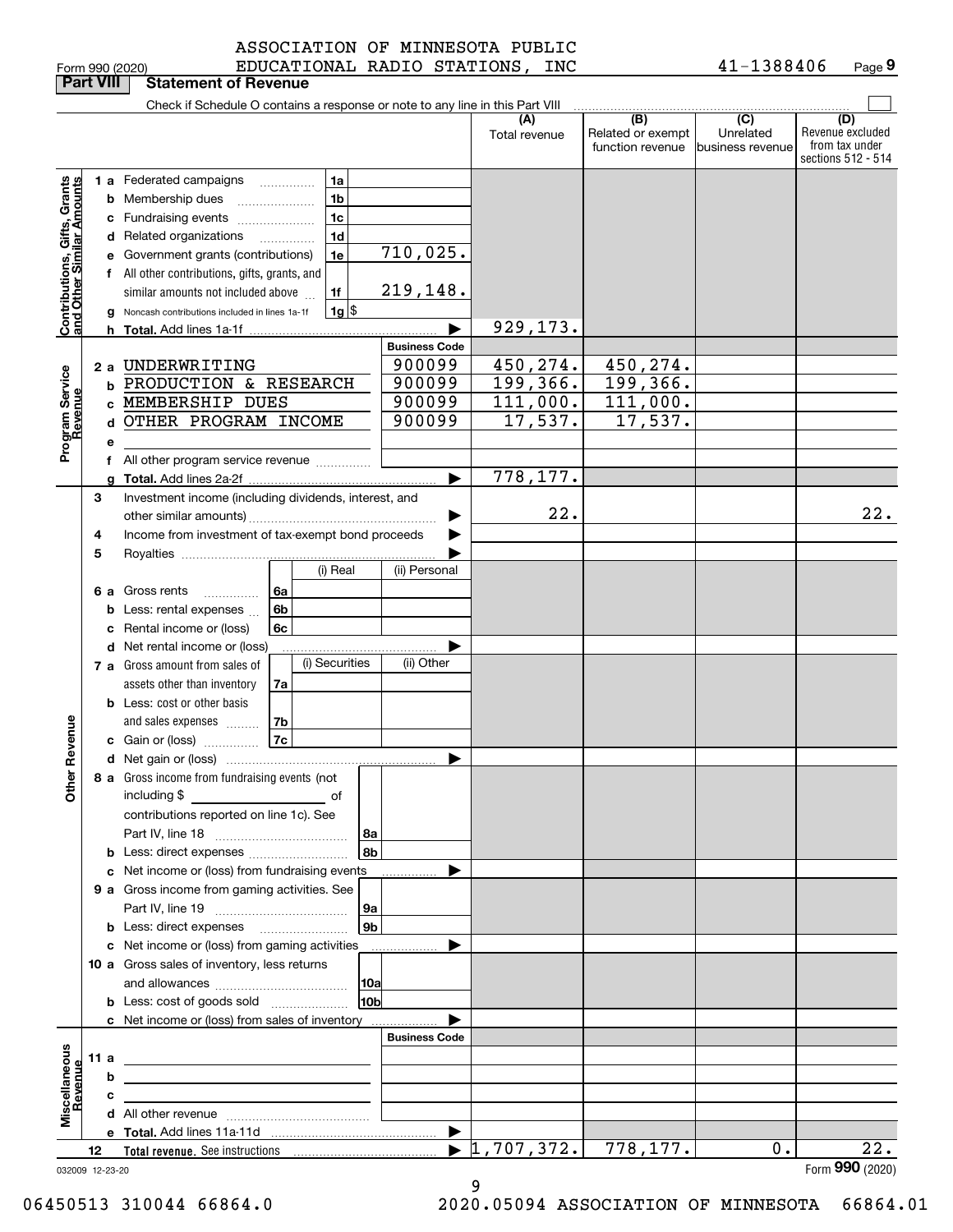## <code>Form</code> 990 (2020) <code>EDUCATIONAL RADIO STATIONS</code> , <code>INC</code> 4 $1\text{--}1388406$   $\,$  <code>Page</code> ASSOCIATION OF MINNESOTA PUBLIC

**Part IX Statement of Functional Expenses**

**10**

|              | Section 501(c)(3) and 501(c)(4) organizations must complete all columns. All other organizations must complete column (A).                                                                                 |                          |                                     |                                    |                         |
|--------------|------------------------------------------------------------------------------------------------------------------------------------------------------------------------------------------------------------|--------------------------|-------------------------------------|------------------------------------|-------------------------|
|              | Check if Schedule O contains a response or note to any line in this Part IX                                                                                                                                |                          | (B)                                 | (C)                                | (D)                     |
|              | Do not include amounts reported on lines 6b,<br>7b, 8b, 9b, and 10b of Part VIII.                                                                                                                          | (A)<br>Total expenses    | Program service<br>expenses         | Management and<br>general expenses | Fundraising<br>expenses |
| 1.           | Grants and other assistance to domestic organizations                                                                                                                                                      |                          |                                     |                                    |                         |
|              | and domestic governments. See Part IV, line 21                                                                                                                                                             |                          |                                     |                                    |                         |
| $\mathbf{2}$ | Grants and other assistance to domestic                                                                                                                                                                    |                          |                                     |                                    |                         |
|              | individuals. See Part IV, line 22                                                                                                                                                                          |                          |                                     |                                    |                         |
| 3            | Grants and other assistance to foreign                                                                                                                                                                     |                          |                                     |                                    |                         |
|              | organizations, foreign governments, and foreign                                                                                                                                                            |                          |                                     |                                    |                         |
|              | individuals. See Part IV, lines 15 and 16                                                                                                                                                                  |                          |                                     |                                    |                         |
| 4            | Benefits paid to or for members                                                                                                                                                                            |                          |                                     |                                    |                         |
| 5            | Compensation of current officers, directors,                                                                                                                                                               |                          |                                     |                                    |                         |
|              | trustees, and key employees                                                                                                                                                                                | 164,080.                 | 114,856.                            | 16,408.                            | 32,816.                 |
| 6            | Compensation not included above to disqualified                                                                                                                                                            |                          |                                     |                                    |                         |
|              | persons (as defined under section 4958(f)(1)) and                                                                                                                                                          |                          |                                     |                                    |                         |
|              | persons described in section 4958(c)(3)(B)                                                                                                                                                                 |                          |                                     |                                    |                         |
| 7            |                                                                                                                                                                                                            | 241,828.                 | 185,201.                            | 18,876.                            | 37,751.                 |
| 8            | Pension plan accruals and contributions (include                                                                                                                                                           |                          |                                     |                                    |                         |
|              | section 401(k) and 403(b) employer contributions)                                                                                                                                                          | 8,808.                   |                                     | 881.                               | $\frac{1,761}{10,988}$  |
| 9            |                                                                                                                                                                                                            | 54,941.                  | $\frac{6,166.}{38,459.}$<br>17,168. | 5,494.<br>$\overline{2,453}$ .     | 4,905.                  |
| 10           |                                                                                                                                                                                                            | 24,526.                  |                                     |                                    |                         |
| 11           | Fees for services (nonemployees):                                                                                                                                                                          |                          |                                     |                                    |                         |
| a            |                                                                                                                                                                                                            |                          |                                     |                                    |                         |
| b            |                                                                                                                                                                                                            |                          |                                     |                                    |                         |
| c            |                                                                                                                                                                                                            | 39,888.                  | <u>29,916.</u><br>10,083.           | 9,972.                             |                         |
| d            |                                                                                                                                                                                                            | 10,083.                  |                                     |                                    |                         |
| е            | Professional fundraising services. See Part IV, line 17                                                                                                                                                    |                          |                                     |                                    |                         |
| f            | Investment management fees                                                                                                                                                                                 |                          |                                     |                                    |                         |
| g            | Other. (If line 11g amount exceeds 10% of line 25,                                                                                                                                                         |                          |                                     |                                    |                         |
|              | column (A) amount, list line 11g expenses on Sch O.)                                                                                                                                                       | $\frac{47,917.}{6,387.}$ | $\frac{47,917.}{6,387.}$            |                                    |                         |
| 12           |                                                                                                                                                                                                            |                          | 11,396.                             |                                    |                         |
| 13           |                                                                                                                                                                                                            | 17,525.                  |                                     | 2,628.                             | 3,501.                  |
| 14           |                                                                                                                                                                                                            |                          |                                     |                                    |                         |
| 15           |                                                                                                                                                                                                            |                          |                                     |                                    |                         |
| 16           |                                                                                                                                                                                                            |                          |                                     |                                    |                         |
| 17           | Travel                                                                                                                                                                                                     |                          |                                     |                                    |                         |
| 18           | Payments of travel or entertainment expenses                                                                                                                                                               |                          |                                     |                                    |                         |
|              | for any federal, state, or local public officials                                                                                                                                                          | $\overline{128}$ .       |                                     |                                    |                         |
| 19           | Conferences, conventions, and meetings                                                                                                                                                                     |                          | $\overline{77}$ .                   | 19.                                | 32.                     |
| 20           | Interest                                                                                                                                                                                                   |                          |                                     |                                    |                         |
| 21           |                                                                                                                                                                                                            |                          |                                     |                                    |                         |
| 22           | Depreciation, depletion, and amortization                                                                                                                                                                  | 4,987.                   | 3,491.                              | 499.                               | 997.                    |
| 23           | Insurance                                                                                                                                                                                                  |                          |                                     |                                    |                         |
| 24           | Other expenses. Itemize expenses not covered<br>above (List miscellaneous expenses on line 24e. If<br>line 24e amount exceeds 10% of line 25, column (A)<br>amount, list line 24e expenses on Schedule O.) |                          |                                     |                                    |                         |
|              | PROGRAM EXPENSES                                                                                                                                                                                           | 819,919.                 | 819,919.                            |                                    |                         |
| b            | <b>MISCELLANEOUS</b>                                                                                                                                                                                       | 2,364.                   | 1,418.                              | 355.                               | 591.                    |
| c            |                                                                                                                                                                                                            |                          |                                     |                                    |                         |
| d            |                                                                                                                                                                                                            |                          |                                     |                                    |                         |
|              | e All other expenses                                                                                                                                                                                       |                          |                                     |                                    |                         |
| 25           | Total functional expenses. Add lines 1 through 24e                                                                                                                                                         | 1,443,381.               | 1,292,454.                          | 57,585.                            | 93,342.                 |
| 26           | Joint costs. Complete this line only if the organization                                                                                                                                                   |                          |                                     |                                    |                         |
|              | reported in column (B) joint costs from a combined                                                                                                                                                         |                          |                                     |                                    |                         |
|              | educational campaign and fundraising solicitation.                                                                                                                                                         |                          |                                     |                                    |                         |
|              | Check here<br>if following SOP 98-2 (ASC 958-720)                                                                                                                                                          |                          |                                     |                                    |                         |
|              | 032010 12-23-20                                                                                                                                                                                            |                          |                                     |                                    | Form 990 (2020)         |

032010 12-23-20

06450513 310044 66864.0 2020.05094 ASSOCIATION OF MINNESOTA 66864.01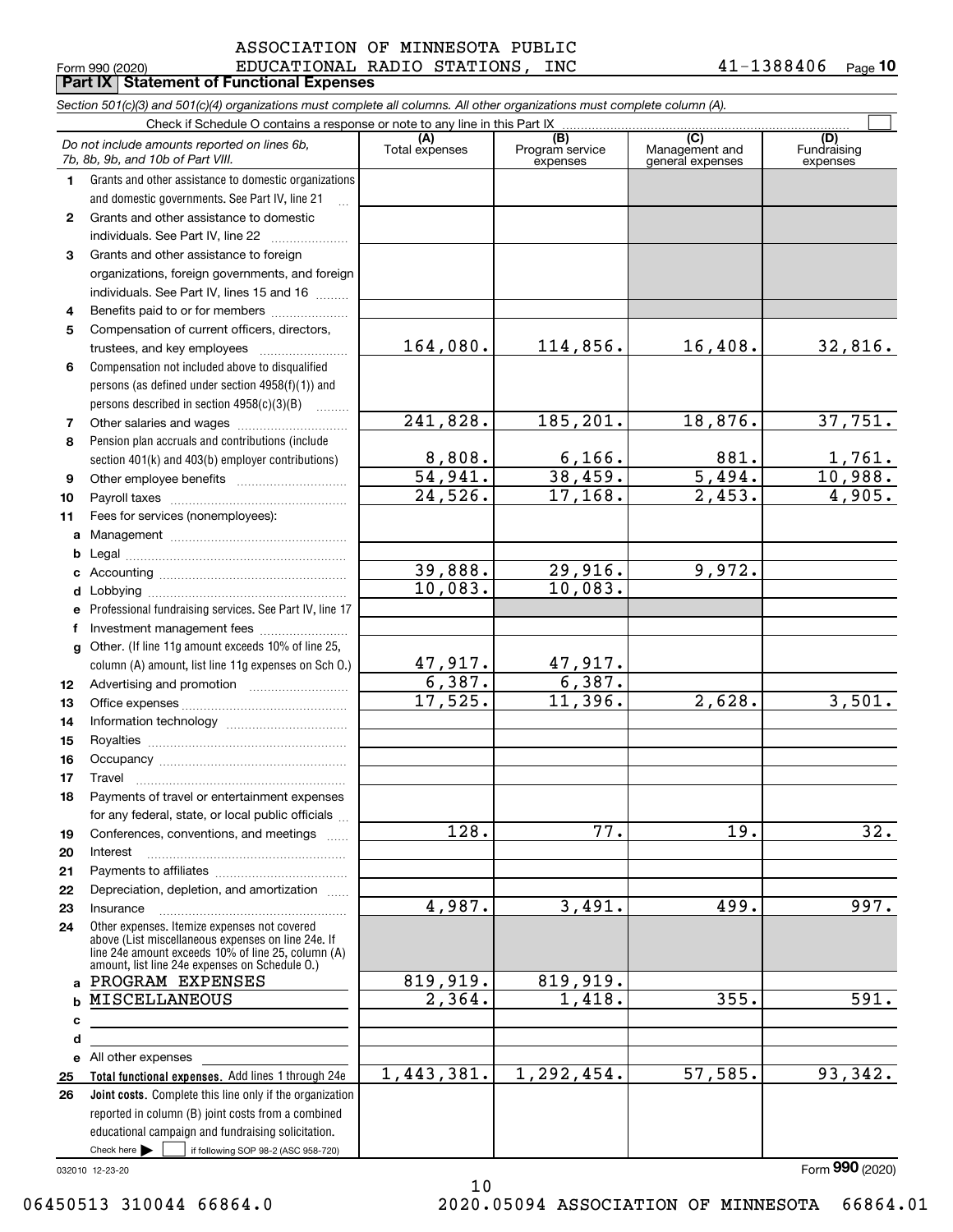|                 | ASSOCIATION OF MINNESOTA PUBLIC |  |     |            |         |
|-----------------|---------------------------------|--|-----|------------|---------|
| Form 990 (2020) | EDUCATIONAL RADIO STATIONS,     |  | INC | 41-1388406 | Page 11 |

|                             |    |                                                                                                                 |                | (A)<br>Beginning of year |                         | (B)<br>End of year     |
|-----------------------------|----|-----------------------------------------------------------------------------------------------------------------|----------------|--------------------------|-------------------------|------------------------|
|                             | 1  |                                                                                                                 |                |                          | 1                       |                        |
|                             | 2  |                                                                                                                 |                | 197,763.                 | $\overline{\mathbf{2}}$ | 277,266.               |
|                             | З  |                                                                                                                 |                |                          | 3                       |                        |
|                             | 4  |                                                                                                                 |                | 194,789.                 | $\overline{4}$          | 455,062.               |
|                             | 5  | Loans and other receivables from any current or former officer, director,                                       |                |                          |                         |                        |
|                             |    | trustee, key employee, creator or founder, substantial contributor, or 35%                                      |                |                          |                         |                        |
|                             |    | controlled entity or family member of any of these persons                                                      |                |                          | 5                       |                        |
|                             | 6  | Loans and other receivables from other disqualified persons (as defined                                         |                |                          |                         |                        |
|                             |    | under section 4958(f)(1)), and persons described in section 4958(c)(3)(B)                                       | <b>Section</b> |                          | 6                       |                        |
|                             | 7  |                                                                                                                 |                |                          | $\overline{7}$          |                        |
| Assets                      | 8  |                                                                                                                 |                |                          | 8                       |                        |
|                             | 9  | Prepaid expenses and deferred charges                                                                           |                | 3,077.                   | 9                       | 3, 293.                |
|                             |    | 10a Land, buildings, and equipment: cost or other                                                               |                |                          |                         |                        |
|                             |    | basis. Complete Part VI of Schedule D  10a                                                                      |                |                          |                         |                        |
|                             |    | <b>b</b> Less: accumulated depreciation                                                                         |                |                          | 10 <sub>c</sub>         |                        |
|                             | 11 |                                                                                                                 |                |                          | 11                      |                        |
|                             | 12 |                                                                                                                 |                |                          | 12                      |                        |
|                             | 13 |                                                                                                                 |                |                          | 13                      |                        |
|                             | 14 |                                                                                                                 |                |                          | 14                      |                        |
|                             | 15 |                                                                                                                 |                |                          | 15                      |                        |
|                             | 16 |                                                                                                                 |                | 395,629.                 | 16                      | 735,621.               |
|                             | 17 |                                                                                                                 |                | 126,533.                 | 17                      | 349,134.               |
|                             | 18 |                                                                                                                 |                |                          | 18                      |                        |
|                             | 19 |                                                                                                                 |                | 100,000.                 | 19                      |                        |
|                             | 20 |                                                                                                                 |                | 20                       |                         |                        |
|                             | 21 | Escrow or custodial account liability. Complete Part IV of Schedule D                                           |                |                          | 21                      |                        |
|                             | 22 | Loans and other payables to any current or former officer, director,                                            |                |                          |                         |                        |
| Liabilities                 |    | trustee, key employee, creator or founder, substantial contributor, or 35%                                      |                |                          |                         |                        |
|                             |    | controlled entity or family member of any of these persons                                                      |                |                          | 22                      |                        |
|                             | 23 | Secured mortgages and notes payable to unrelated third parties                                                  |                |                          | 23                      |                        |
|                             | 24 |                                                                                                                 |                | 46,600.                  | 24                      |                        |
|                             | 25 | Other liabilities (including federal income tax, payables to related third                                      |                |                          |                         |                        |
|                             |    | parties, and other liabilities not included on lines 17-24). Complete Part X                                    |                |                          |                         |                        |
|                             |    | of Schedule D <b>contract the contract of Schedule D</b>                                                        |                |                          | 25                      |                        |
|                             | 26 |                                                                                                                 |                | $\overline{273,133.}$    | 26                      | $\overline{349,134}$ . |
|                             |    | Organizations that follow FASB ASC 958, check here $\triangleright \lfloor X \rfloor$                           |                |                          |                         |                        |
|                             |    | and complete lines 27, 28, 32, and 33.                                                                          |                |                          |                         |                        |
|                             | 27 | Net assets without donor restrictions [111] Net assets without donor restrictions [11] Net assets without donor |                | 122,496.                 | 27                      | 386,487.               |
|                             | 28 |                                                                                                                 |                |                          | 28                      |                        |
|                             |    | Organizations that do not follow FASB ASC 958, check here $\blacktriangleright \lfloor$                         |                |                          |                         |                        |
|                             |    | and complete lines 29 through 33.                                                                               |                |                          |                         |                        |
|                             | 29 |                                                                                                                 |                |                          | 29                      |                        |
|                             | 30 | Paid-in or capital surplus, or land, building, or equipment fund                                                |                |                          | 30                      |                        |
|                             | 31 | Retained earnings, endowment, accumulated income, or other funds                                                |                |                          | 31                      |                        |
| Net Assets or Fund Balances | 32 |                                                                                                                 |                | 122,496.                 | 32                      | 386,487.               |
|                             | 33 |                                                                                                                 |                | 395,629.                 | 33                      | 735,621.               |

Form (2020) **990**

**Part X Balance Sheet**

 $\overline{\phantom{a}}$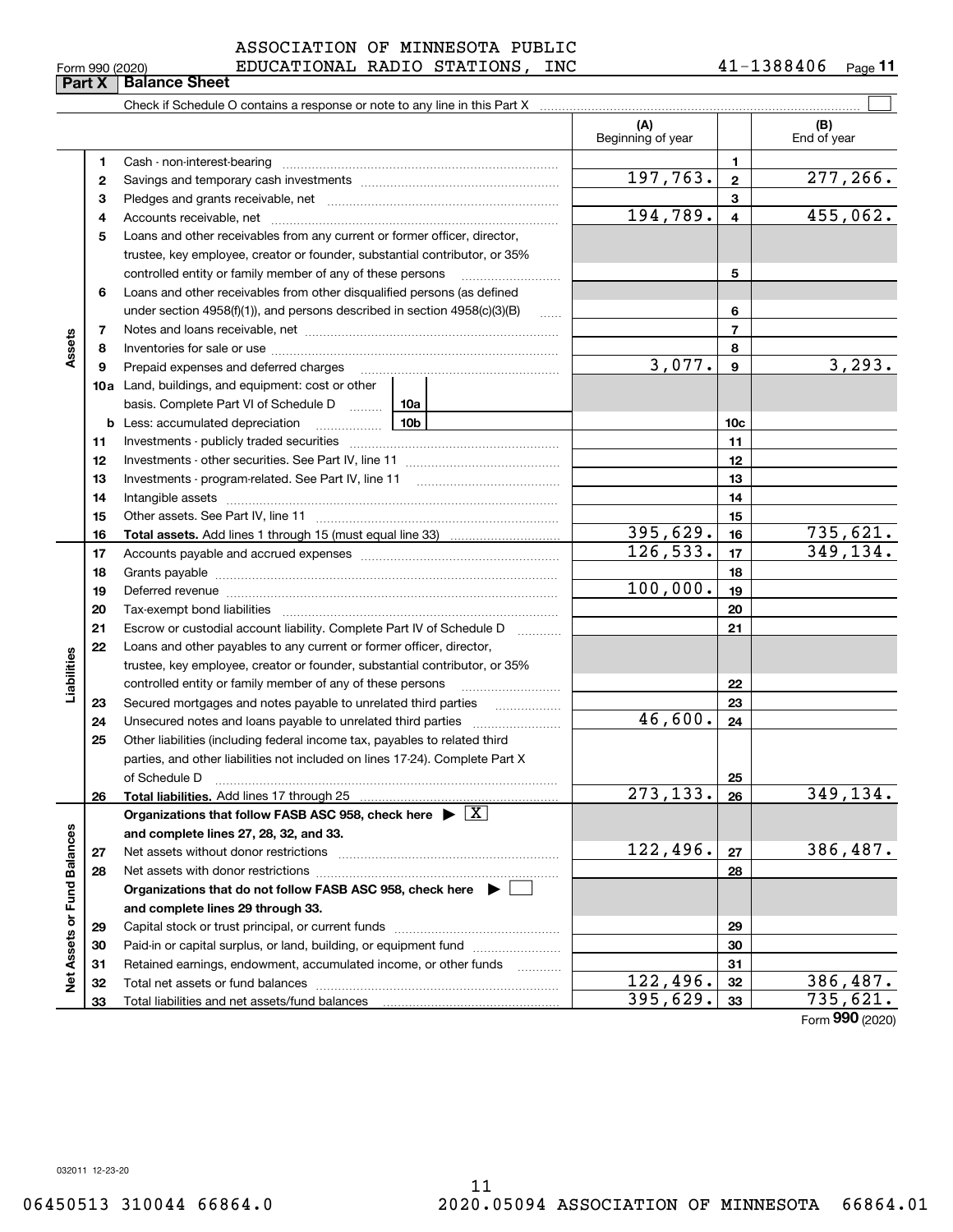|    | ASSOCIATION OF MINNESOTA PUBLIC                                                                                                 |                                                    |                             |            |                  |
|----|---------------------------------------------------------------------------------------------------------------------------------|----------------------------------------------------|-----------------------------|------------|------------------|
|    | EDUCATIONAL RADIO STATIONS, INC<br>Form 990 (2020)                                                                              | 41-1388406                                         |                             |            | Page 12          |
|    | Part XI<br><b>Reconciliation of Net Assets</b>                                                                                  |                                                    |                             |            |                  |
|    |                                                                                                                                 |                                                    |                             |            |                  |
|    |                                                                                                                                 |                                                    |                             |            |                  |
| 1  | Total revenue (must equal Part VIII, column (A), line 12)                                                                       | 1                                                  | 1,707,372.                  |            |                  |
| 2  | Total expenses (must equal Part IX, column (A), line 25)                                                                        | $\mathbf{2}$                                       | 1,443,381.                  |            |                  |
| з  | Revenue less expenses. Subtract line 2 from line 1                                                                              | 3                                                  | 263,991.                    |            |                  |
| 4  |                                                                                                                                 | $\overline{\mathbf{4}}$                            | 122,496.                    |            |                  |
| 5  |                                                                                                                                 | 5                                                  |                             |            |                  |
| 6  |                                                                                                                                 | 6                                                  |                             |            |                  |
| 7  | Investment expenses www.communication.com/www.communication.com/www.communication.com/www.com                                   | $\overline{7}$                                     |                             |            |                  |
| 8  | Prior period adjustments                                                                                                        | 8                                                  |                             |            |                  |
| 9  | Other changes in net assets or fund balances (explain on Schedule O)                                                            | 9                                                  |                             |            | $\overline{0}$ . |
| 10 | Net assets or fund balances at end of year. Combine lines 3 through 9 (must equal Part X, line 32,                              |                                                    |                             |            |                  |
|    |                                                                                                                                 | 10                                                 | 386,487.                    |            |                  |
|    | Part XII Financial Statements and Reporting                                                                                     |                                                    |                             |            |                  |
|    |                                                                                                                                 |                                                    |                             |            | $\mathbf{X}$     |
|    |                                                                                                                                 |                                                    |                             | <b>Yes</b> | <b>No</b>        |
| 1  | $ X $ Accrual<br>Accounting method used to prepare the Form 990: <u>I</u> Cash<br>Other                                         |                                                    |                             |            |                  |
|    | If the organization changed its method of accounting from a prior year or checked "Other," explain in Schedule O.               |                                                    |                             |            |                  |
|    | 2a Were the organization's financial statements compiled or reviewed by an independent accountant?                              | <u> 1986 - Jan Berlin, Amerikaansk politiker (</u> | 2a                          |            | $\mathbf X$      |
|    | If "Yes," check a box below to indicate whether the financial statements for the year were compiled or reviewed on a            |                                                    |                             |            |                  |
|    | separate basis, consolidated basis, or both:                                                                                    |                                                    |                             |            |                  |
|    | Separate basis<br><b>Consolidated basis</b><br>Both consolidated and separate basis                                             |                                                    |                             |            |                  |
|    | <b>b</b> Were the organization's financial statements audited by an independent accountant?                                     |                                                    | 2 <sub>b</sub>              | X          |                  |
|    | If "Yes," check a box below to indicate whether the financial statements for the year were audited on a separate basis,         |                                                    |                             |            |                  |
|    | consolidated basis, or both:                                                                                                    |                                                    |                             |            |                  |
|    | $\lfloor x \rfloor$ Separate basis<br>Consolidated basis<br>Both consolidated and separate basis                                |                                                    |                             |            |                  |
|    | c If "Yes" to line 2a or 2b, does the organization have a committee that assumes responsibility for oversight of the audit,     |                                                    |                             |            |                  |
|    |                                                                                                                                 |                                                    | 2c                          | Х          |                  |
|    | If the organization changed either its oversight process or selection process during the tax year, explain on Schedule O.       |                                                    |                             |            |                  |
|    | 3a As a result of a federal award, was the organization required to undergo an audit or audits as set forth in the Single Audit |                                                    |                             |            |                  |
|    |                                                                                                                                 |                                                    | За                          |            | х                |
|    | b If "Yes," did the organization undergo the required audit or audits? If the organization did not undergo the required audit   |                                                    |                             |            |                  |
|    |                                                                                                                                 |                                                    | 3b                          |            |                  |
|    |                                                                                                                                 |                                                    | $F_{\text{Orm}}$ 990 (2020) |            |                  |

Form (2020) **990**

032012 12-23-20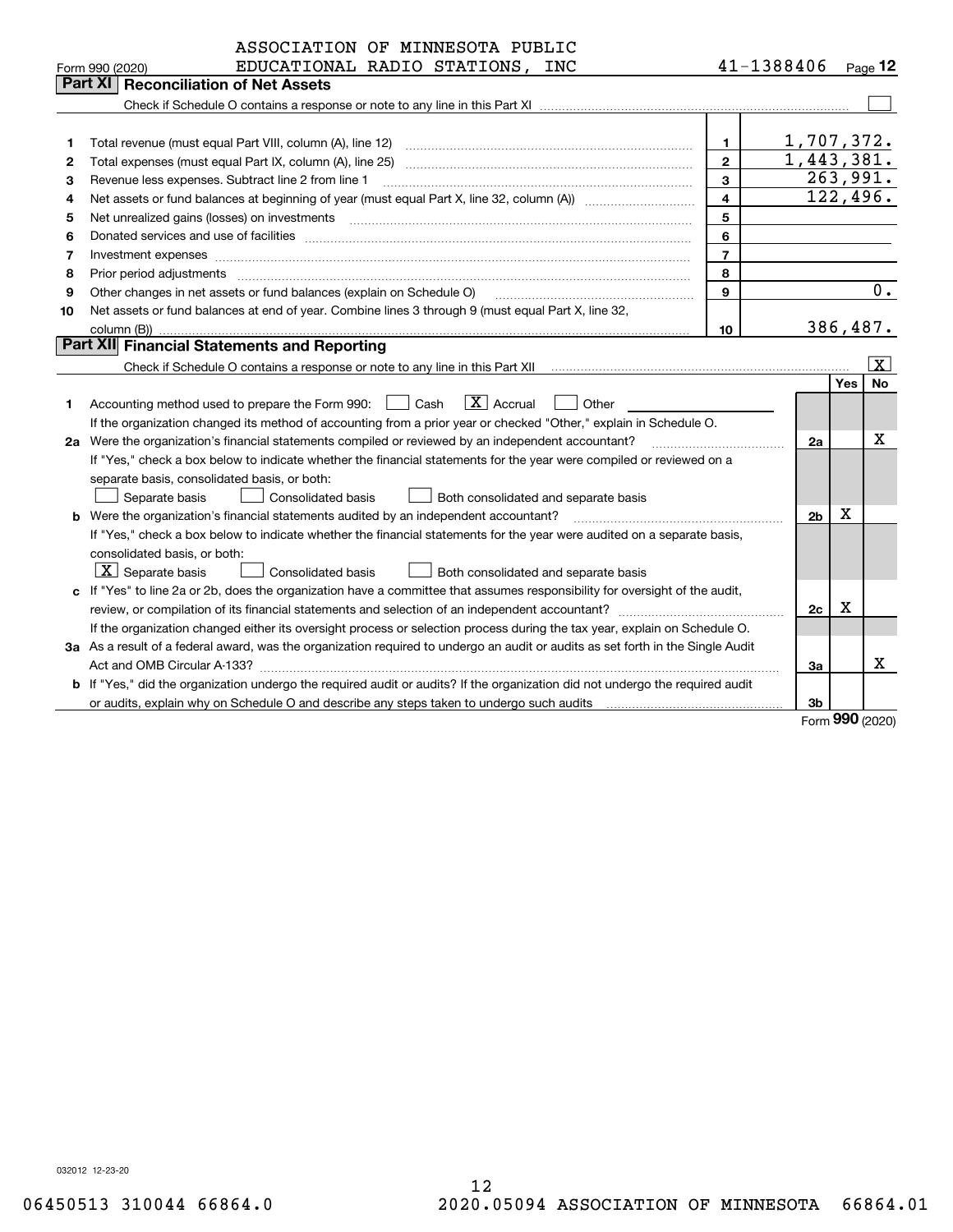|          | <b>SCHEDULE A</b>                                                                                                                                                                                                            |  |                                                            |                                                                                                                                                                                                                                                                                  |     |                                 |                                                      |  | OMB No. 1545-0047                                  |  |  |  |  |
|----------|------------------------------------------------------------------------------------------------------------------------------------------------------------------------------------------------------------------------------|--|------------------------------------------------------------|----------------------------------------------------------------------------------------------------------------------------------------------------------------------------------------------------------------------------------------------------------------------------------|-----|---------------------------------|------------------------------------------------------|--|----------------------------------------------------|--|--|--|--|
|          | (Form 990 or 990-EZ)                                                                                                                                                                                                         |  |                                                            | <b>Public Charity Status and Public Support</b><br>Complete if the organization is a section 501(c)(3) organization or a section                                                                                                                                                 |     |                                 |                                                      |  |                                                    |  |  |  |  |
|          |                                                                                                                                                                                                                              |  |                                                            | 4947(a)(1) nonexempt charitable trust.                                                                                                                                                                                                                                           |     |                                 |                                                      |  |                                                    |  |  |  |  |
|          | Department of the Treasury<br>Internal Revenue Service                                                                                                                                                                       |  |                                                            | Attach to Form 990 or Form 990-EZ.                                                                                                                                                                                                                                               |     |                                 |                                                      |  | Open to Public<br>Inspection                       |  |  |  |  |
|          | Name of the organization                                                                                                                                                                                                     |  |                                                            | Go to www.irs.gov/Form990 for instructions and the latest information.<br>ASSOCIATION OF MINNESOTA PUBLIC                                                                                                                                                                        |     |                                 |                                                      |  | <b>Employer identification number</b>              |  |  |  |  |
|          |                                                                                                                                                                                                                              |  |                                                            | EDUCATIONAL RADIO STATIONS, INC                                                                                                                                                                                                                                                  |     |                                 |                                                      |  | 41-1388406                                         |  |  |  |  |
| Part I   |                                                                                                                                                                                                                              |  |                                                            | Reason for Public Charity Status. (All organizations must complete this part.) See instructions.                                                                                                                                                                                 |     |                                 |                                                      |  |                                                    |  |  |  |  |
|          |                                                                                                                                                                                                                              |  |                                                            | The organization is not a private foundation because it is: (For lines 1 through 12, check only one box.)                                                                                                                                                                        |     |                                 |                                                      |  |                                                    |  |  |  |  |
| 1.       |                                                                                                                                                                                                                              |  |                                                            | A church, convention of churches, or association of churches described in section 170(b)(1)(A)(i).                                                                                                                                                                               |     |                                 |                                                      |  |                                                    |  |  |  |  |
| 2        |                                                                                                                                                                                                                              |  |                                                            | A school described in section 170(b)(1)(A)(ii). (Attach Schedule E (Form 990 or 990-EZ).)                                                                                                                                                                                        |     |                                 |                                                      |  |                                                    |  |  |  |  |
| 3        |                                                                                                                                                                                                                              |  |                                                            | A hospital or a cooperative hospital service organization described in section 170(b)(1)(A)(iii).                                                                                                                                                                                |     |                                 |                                                      |  |                                                    |  |  |  |  |
| 4        |                                                                                                                                                                                                                              |  |                                                            | A medical research organization operated in conjunction with a hospital described in section 170(b)(1)(A)(iii). Enter the hospital's name,                                                                                                                                       |     |                                 |                                                      |  |                                                    |  |  |  |  |
|          | city, and state:                                                                                                                                                                                                             |  |                                                            |                                                                                                                                                                                                                                                                                  |     |                                 |                                                      |  |                                                    |  |  |  |  |
| 5        |                                                                                                                                                                                                                              |  |                                                            | An organization operated for the benefit of a college or university owned or operated by a governmental unit described in                                                                                                                                                        |     |                                 |                                                      |  |                                                    |  |  |  |  |
|          | section 170(b)(1)(A)(iv). (Complete Part II.)<br>A federal, state, or local government or governmental unit described in section 170(b)(1)(A)(v).                                                                            |  |                                                            |                                                                                                                                                                                                                                                                                  |     |                                 |                                                      |  |                                                    |  |  |  |  |
| 6        |                                                                                                                                                                                                                              |  |                                                            |                                                                                                                                                                                                                                                                                  |     |                                 |                                                      |  |                                                    |  |  |  |  |
|          | $\mathbf{X}$<br>$\overline{7}$<br>An organization that normally receives a substantial part of its support from a governmental unit or from the general public described in<br>section 170(b)(1)(A)(vi). (Complete Part II.) |  |                                                            |                                                                                                                                                                                                                                                                                  |     |                                 |                                                      |  |                                                    |  |  |  |  |
| 8        |                                                                                                                                                                                                                              |  |                                                            | A community trust described in section 170(b)(1)(A)(vi). (Complete Part II.)                                                                                                                                                                                                     |     |                                 |                                                      |  |                                                    |  |  |  |  |
| 9        |                                                                                                                                                                                                                              |  |                                                            | An agricultural research organization described in section 170(b)(1)(A)(ix) operated in conjunction with a land-grant college                                                                                                                                                    |     |                                 |                                                      |  |                                                    |  |  |  |  |
|          |                                                                                                                                                                                                                              |  |                                                            | or university or a non-land-grant college of agriculture (see instructions). Enter the name, city, and state of the college or                                                                                                                                                   |     |                                 |                                                      |  |                                                    |  |  |  |  |
|          | university:                                                                                                                                                                                                                  |  |                                                            |                                                                                                                                                                                                                                                                                  |     |                                 |                                                      |  |                                                    |  |  |  |  |
| 10       |                                                                                                                                                                                                                              |  |                                                            | An organization that normally receives (1) more than 33 1/3% of its support from contributions, membership fees, and gross receipts from                                                                                                                                         |     |                                 |                                                      |  |                                                    |  |  |  |  |
|          | activities related to its exempt functions, subject to certain exceptions; and (2) no more than 33 1/3% of its support from gross investment                                                                                 |  |                                                            |                                                                                                                                                                                                                                                                                  |     |                                 |                                                      |  |                                                    |  |  |  |  |
|          | income and unrelated business taxable income (less section 511 tax) from businesses acquired by the organization after June 30, 1975.                                                                                        |  |                                                            |                                                                                                                                                                                                                                                                                  |     |                                 |                                                      |  |                                                    |  |  |  |  |
|          | See section 509(a)(2). (Complete Part III.)                                                                                                                                                                                  |  |                                                            |                                                                                                                                                                                                                                                                                  |     |                                 |                                                      |  |                                                    |  |  |  |  |
| 11<br>12 |                                                                                                                                                                                                                              |  |                                                            | An organization organized and operated exclusively to test for public safety. See section 509(a)(4).                                                                                                                                                                             |     |                                 |                                                      |  |                                                    |  |  |  |  |
|          |                                                                                                                                                                                                                              |  |                                                            | An organization organized and operated exclusively for the benefit of, to perform the functions of, or to carry out the purposes of one or<br>more publicly supported organizations described in section 509(a)(1) or section 509(a)(2). See section 509(a)(3). Check the box in |     |                                 |                                                      |  |                                                    |  |  |  |  |
|          |                                                                                                                                                                                                                              |  |                                                            | lines 12a through 12d that describes the type of supporting organization and complete lines 12e, 12f, and 12g.                                                                                                                                                                   |     |                                 |                                                      |  |                                                    |  |  |  |  |
| а        |                                                                                                                                                                                                                              |  |                                                            | Type I. A supporting organization operated, supervised, or controlled by its supported organization(s), typically by giving                                                                                                                                                      |     |                                 |                                                      |  |                                                    |  |  |  |  |
|          |                                                                                                                                                                                                                              |  |                                                            | the supported organization(s) the power to regularly appoint or elect a majority of the directors or trustees of the supporting                                                                                                                                                  |     |                                 |                                                      |  |                                                    |  |  |  |  |
|          |                                                                                                                                                                                                                              |  | organization. You must complete Part IV, Sections A and B. |                                                                                                                                                                                                                                                                                  |     |                                 |                                                      |  |                                                    |  |  |  |  |
| b        |                                                                                                                                                                                                                              |  |                                                            | Type II. A supporting organization supervised or controlled in connection with its supported organization(s), by having                                                                                                                                                          |     |                                 |                                                      |  |                                                    |  |  |  |  |
|          |                                                                                                                                                                                                                              |  |                                                            | control or management of the supporting organization vested in the same persons that control or manage the supported                                                                                                                                                             |     |                                 |                                                      |  |                                                    |  |  |  |  |
|          |                                                                                                                                                                                                                              |  |                                                            | organization(s). You must complete Part IV, Sections A and C.                                                                                                                                                                                                                    |     |                                 |                                                      |  |                                                    |  |  |  |  |
| с        |                                                                                                                                                                                                                              |  |                                                            | Type III functionally integrated. A supporting organization operated in connection with, and functionally integrated with,                                                                                                                                                       |     |                                 |                                                      |  |                                                    |  |  |  |  |
| d        |                                                                                                                                                                                                                              |  |                                                            | its supported organization(s) (see instructions). You must complete Part IV, Sections A, D, and E.<br>Type III non-functionally integrated. A supporting organization operated in connection with its supported organization(s)                                                  |     |                                 |                                                      |  |                                                    |  |  |  |  |
|          |                                                                                                                                                                                                                              |  |                                                            | that is not functionally integrated. The organization generally must satisfy a distribution requirement and an attentiveness                                                                                                                                                     |     |                                 |                                                      |  |                                                    |  |  |  |  |
|          |                                                                                                                                                                                                                              |  |                                                            | requirement (see instructions). You must complete Part IV, Sections A and D, and Part V.                                                                                                                                                                                         |     |                                 |                                                      |  |                                                    |  |  |  |  |
| е        |                                                                                                                                                                                                                              |  |                                                            | Check this box if the organization received a written determination from the IRS that it is a Type I, Type II, Type III                                                                                                                                                          |     |                                 |                                                      |  |                                                    |  |  |  |  |
|          |                                                                                                                                                                                                                              |  |                                                            | functionally integrated, or Type III non-functionally integrated supporting organization.                                                                                                                                                                                        |     |                                 |                                                      |  |                                                    |  |  |  |  |
| f        | Enter the number of supported organizations                                                                                                                                                                                  |  |                                                            |                                                                                                                                                                                                                                                                                  |     |                                 |                                                      |  |                                                    |  |  |  |  |
| g        |                                                                                                                                                                                                                              |  |                                                            | Provide the following information about the supported organization(s).                                                                                                                                                                                                           |     | (iv) Is the organization listed |                                                      |  |                                                    |  |  |  |  |
|          | (i) Name of supported<br>organization                                                                                                                                                                                        |  | (ii) EIN                                                   | (iii) Type of organization<br>(described on lines 1-10)                                                                                                                                                                                                                          |     | in your governing document?     | (v) Amount of monetary<br>support (see instructions) |  | (vi) Amount of other<br>support (see instructions) |  |  |  |  |
|          |                                                                                                                                                                                                                              |  |                                                            | above (see instructions))                                                                                                                                                                                                                                                        | Yes | No                              |                                                      |  |                                                    |  |  |  |  |
|          |                                                                                                                                                                                                                              |  |                                                            |                                                                                                                                                                                                                                                                                  |     |                                 |                                                      |  |                                                    |  |  |  |  |
|          |                                                                                                                                                                                                                              |  |                                                            |                                                                                                                                                                                                                                                                                  |     |                                 |                                                      |  |                                                    |  |  |  |  |
|          |                                                                                                                                                                                                                              |  |                                                            |                                                                                                                                                                                                                                                                                  |     |                                 |                                                      |  |                                                    |  |  |  |  |
|          |                                                                                                                                                                                                                              |  |                                                            |                                                                                                                                                                                                                                                                                  |     |                                 |                                                      |  |                                                    |  |  |  |  |
|          |                                                                                                                                                                                                                              |  |                                                            |                                                                                                                                                                                                                                                                                  |     |                                 |                                                      |  |                                                    |  |  |  |  |
|          |                                                                                                                                                                                                                              |  |                                                            |                                                                                                                                                                                                                                                                                  |     |                                 |                                                      |  |                                                    |  |  |  |  |
|          |                                                                                                                                                                                                                              |  |                                                            |                                                                                                                                                                                                                                                                                  |     |                                 |                                                      |  |                                                    |  |  |  |  |
|          |                                                                                                                                                                                                                              |  |                                                            |                                                                                                                                                                                                                                                                                  |     |                                 |                                                      |  |                                                    |  |  |  |  |
|          |                                                                                                                                                                                                                              |  |                                                            |                                                                                                                                                                                                                                                                                  |     |                                 |                                                      |  |                                                    |  |  |  |  |
| Total    |                                                                                                                                                                                                                              |  |                                                            | Departuark Beduction Act Notice, and the Instructions for Form 000 or 000 FZ, access at as at                                                                                                                                                                                    |     |                                 |                                                      |  | Schodule A (Form 000 or 000 F7) 2020               |  |  |  |  |

LHA For Paperwork Reduction Act Notice, see the Instructions for Form 990 or 990-EZ. <sub>032021</sub> o1-25-21 Schedule A (Form 990 or 990-EZ) 2020 13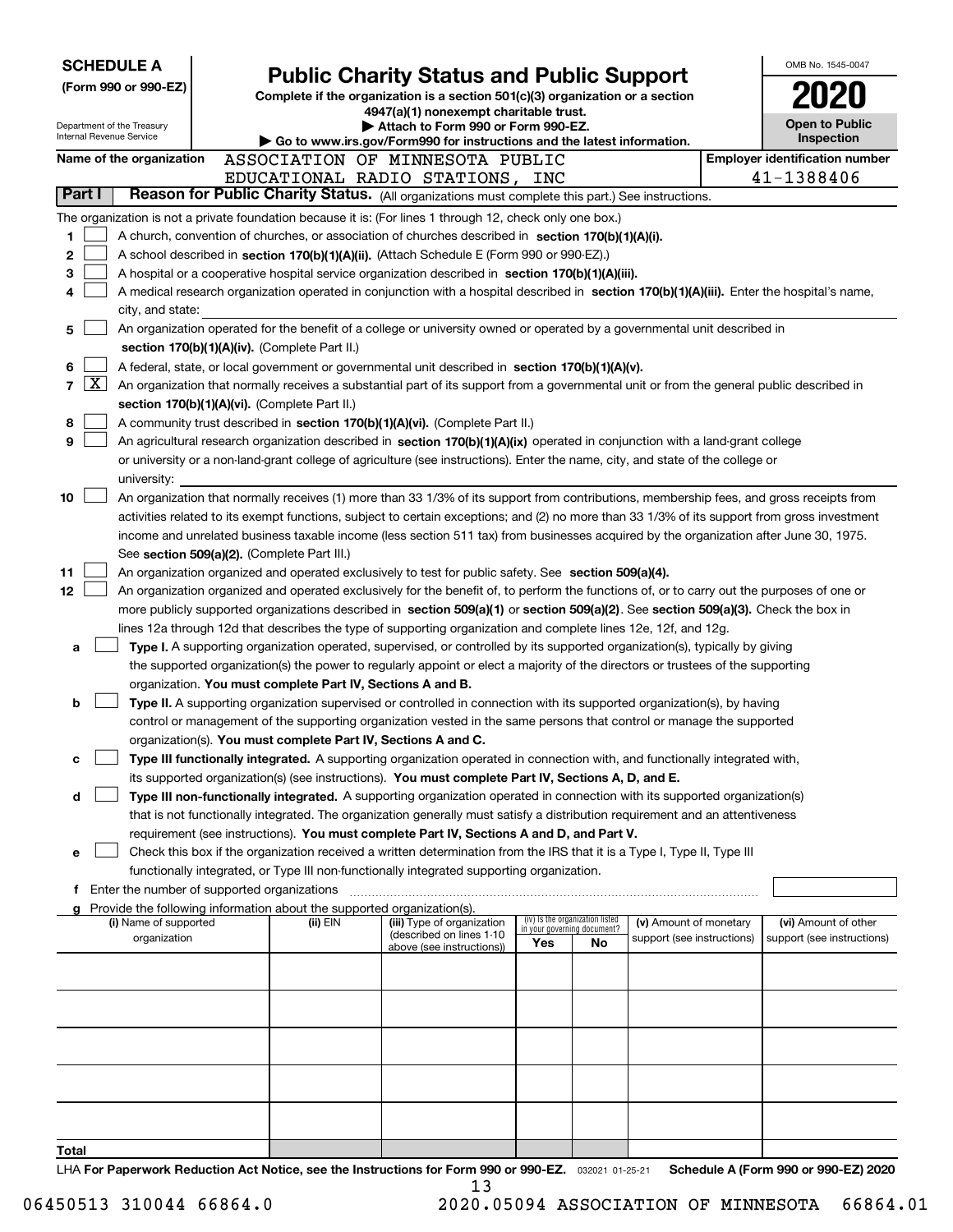# Schedule A (Form 990 or 990-EZ) 2020 Page EDUCATIONAL RADIO STATIONS, INC 41-1388406

**Part II** Support Schedule for Organizations Described in Sections 170(b)(1)(A)(iv) and 170(b)(1)(A)(vi)

(Complete only if you checked the box on line 5, 7, or 8 of Part I or if the organization failed to qualify under Part III. If the organization fails to qualify under the tests listed below, please complete Part III.)

|    | <b>Section A. Public Support</b>                                                                                                               |           |          |                        |            |                                      |                                         |
|----|------------------------------------------------------------------------------------------------------------------------------------------------|-----------|----------|------------------------|------------|--------------------------------------|-----------------------------------------|
|    | Calendar year (or fiscal year beginning in) $\blacktriangleright$                                                                              | (a) 2016  | (b) 2017 | $(c)$ 2018             | $(d)$ 2019 | (e) 2020                             | (f) Total                               |
|    | 1 Gifts, grants, contributions, and                                                                                                            |           |          |                        |            |                                      |                                         |
|    | membership fees received. (Do not                                                                                                              |           |          |                        |            |                                      |                                         |
|    | include any "unusual grants.")                                                                                                                 | 439, 469. | 318,958. | 265,907.               | 723,760.   | 1040173.                             | 2788267.                                |
|    | 2 Tax revenues levied for the organ-                                                                                                           |           |          |                        |            |                                      |                                         |
|    | ization's benefit and either paid to                                                                                                           |           |          |                        |            |                                      |                                         |
|    | or expended on its behalf                                                                                                                      |           |          |                        |            |                                      |                                         |
|    | 3 The value of services or facilities                                                                                                          |           |          |                        |            |                                      |                                         |
|    | furnished by a governmental unit to                                                                                                            |           |          |                        |            |                                      |                                         |
|    | the organization without charge                                                                                                                |           |          |                        |            |                                      |                                         |
|    | 4 Total. Add lines 1 through 3                                                                                                                 | 439, 469. | 318,958. | 265,907.               | 723,760.   | 1040173.                             | 2788267.                                |
|    | 5 The portion of total contributions                                                                                                           |           |          |                        |            |                                      |                                         |
|    | by each person (other than a                                                                                                                   |           |          |                        |            |                                      |                                         |
|    | governmental unit or publicly                                                                                                                  |           |          |                        |            |                                      |                                         |
|    | supported organization) included                                                                                                               |           |          |                        |            |                                      |                                         |
|    | on line 1 that exceeds 2% of the                                                                                                               |           |          |                        |            |                                      |                                         |
|    | amount shown on line 11,                                                                                                                       |           |          |                        |            |                                      |                                         |
|    | column (f)                                                                                                                                     |           |          |                        |            |                                      | 18,386.                                 |
|    | 6 Public support. Subtract line 5 from line 4.                                                                                                 |           |          |                        |            |                                      | 2769881.                                |
|    | <b>Section B. Total Support</b>                                                                                                                |           |          |                        |            |                                      |                                         |
|    | Calendar year (or fiscal year beginning in)                                                                                                    | (a) 2016  | (b) 2017 | $(c)$ 2018             | $(d)$ 2019 | (e) 2020                             | (f) Total                               |
|    | <b>7</b> Amounts from line 4                                                                                                                   | 439,469.  | 318,958. | $\overline{265,907}$ . | 723,760.   | 1040173.                             | 2788267.                                |
|    | 8 Gross income from interest,                                                                                                                  |           |          |                        |            |                                      |                                         |
|    | dividends, payments received on                                                                                                                |           |          |                        |            |                                      |                                         |
|    | securities loans, rents, royalties,                                                                                                            |           |          |                        |            |                                      |                                         |
|    | and income from similar sources                                                                                                                | 26.       | 30.      | 14.                    | 16.        | 22.                                  | 108.                                    |
|    | 9 Net income from unrelated business                                                                                                           |           |          |                        |            |                                      |                                         |
|    | activities, whether or not the                                                                                                                 |           |          |                        |            |                                      |                                         |
|    | business is regularly carried on                                                                                                               |           |          |                        |            |                                      |                                         |
|    | <b>10</b> Other income. Do not include gain                                                                                                    |           |          |                        |            |                                      |                                         |
|    | or loss from the sale of capital                                                                                                               |           |          |                        |            |                                      |                                         |
|    | assets (Explain in Part VI.) <b>Constant</b>                                                                                                   |           |          |                        |            |                                      |                                         |
|    | <b>11 Total support.</b> Add lines 7 through 10                                                                                                |           |          |                        |            |                                      | 2788375.                                |
|    | <b>12</b> Gross receipts from related activities, etc. (see instructions)                                                                      |           |          |                        |            | 12                                   |                                         |
|    | 13 First 5 years. If the Form 990 is for the organization's first, second, third, fourth, or fifth tax year as a section 501(c)(3)             |           |          |                        |            |                                      |                                         |
|    | organization, check this box and stop here                                                                                                     |           |          |                        |            |                                      |                                         |
|    | <b>Section C. Computation of Public Support Percentage</b>                                                                                     |           |          |                        |            |                                      |                                         |
|    | 14 Public support percentage for 2020 (line 6, column (f), divided by line 11, column (f) <i>mummumumum</i>                                    |           |          |                        |            | 14                                   | 99.34<br>$\frac{9}{6}$                  |
|    |                                                                                                                                                |           |          |                        |            | 15                                   | 90.52<br>%                              |
|    | 16a 33 1/3% support test - 2020. If the organization did not check the box on line 13, and line 14 is 33 1/3% or more, check this box and      |           |          |                        |            |                                      |                                         |
|    | stop here. The organization qualifies as a publicly supported organization                                                                     |           |          |                        |            |                                      | $\blacktriangleright$ $\vert$ X $\vert$ |
|    | b 33 1/3% support test - 2019. If the organization did not check a box on line 13 or 16a, and line 15 is 33 1/3% or more, check this box       |           |          |                        |            |                                      |                                         |
|    | and stop here. The organization qualifies as a publicly supported organization                                                                 |           |          |                        |            |                                      |                                         |
|    | 17a 10% -facts-and-circumstances test - 2020. If the organization did not check a box on line 13, 16a, or 16b, and line 14 is 10% or more,     |           |          |                        |            |                                      |                                         |
|    | and if the organization meets the facts and circumstances test, check this box and stop here. Explain in Part VI how the organization          |           |          |                        |            |                                      |                                         |
|    | meets the facts-and-circumstances test. The organization qualifies as a publicly supported organization                                        |           |          |                        |            |                                      |                                         |
|    | <b>b 10% -facts-and-circumstances test - 2019.</b> If the organization did not check a box on line 13, 16a, 16b, or 17a, and line 15 is 10% or |           |          |                        |            |                                      |                                         |
|    | more, and if the organization meets the facts-and-circumstances test, check this box and stop here. Explain in Part VI how the                 |           |          |                        |            |                                      |                                         |
|    | organization meets the facts-and-circumstances test. The organization qualifies as a publicly supported organization                           |           |          |                        |            |                                      |                                         |
| 18 | Private foundation. If the organization did not check a box on line 13, 16a, 16b, 17a, or 17b, check this box and see instructions             |           |          |                        |            |                                      |                                         |
|    |                                                                                                                                                |           |          |                        |            | Schodule A (Form 000 or 000 F7) 2020 |                                         |

**Schedule A (Form 990 or 990-EZ) 2020**

032022 01-25-21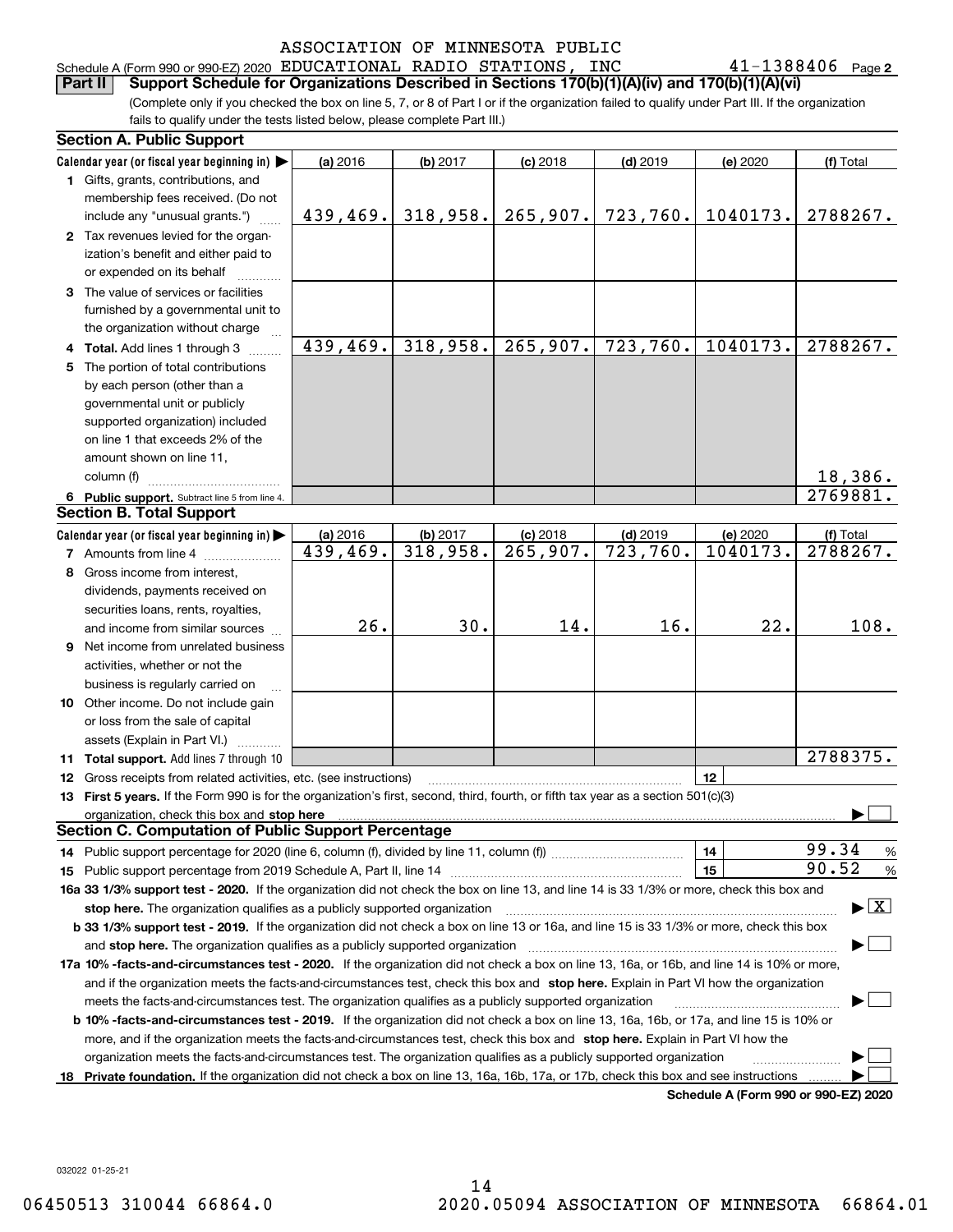### Schedule A (Form 990 or 990-EZ) 2020 Page EDUCATIONAL RADIO STATIONS, INC 41-1388406 **Part III Support Schedule for Organizations Described in Section 509(a)(2)**

(Complete only if you checked the box on line 10 of Part I or if the organization failed to qualify under Part II. If the organization fails to qualify under the tests listed below, please complete Part II.)

|    | <b>Section A. Public Support</b>                                                                                                                                                         |          |          |            |            |          |                                      |
|----|------------------------------------------------------------------------------------------------------------------------------------------------------------------------------------------|----------|----------|------------|------------|----------|--------------------------------------|
|    | Calendar year (or fiscal year beginning in) $\blacktriangleright$                                                                                                                        | (a) 2016 | (b) 2017 | $(c)$ 2018 | $(d)$ 2019 | (e) 2020 | (f) Total                            |
|    | 1 Gifts, grants, contributions, and                                                                                                                                                      |          |          |            |            |          |                                      |
|    | membership fees received. (Do not                                                                                                                                                        |          |          |            |            |          |                                      |
|    | include any "unusual grants.")                                                                                                                                                           |          |          |            |            |          |                                      |
|    | 2 Gross receipts from admissions,<br>merchandise sold or services per-<br>formed, or facilities furnished in<br>any activity that is related to the<br>organization's tax-exempt purpose |          |          |            |            |          |                                      |
|    | 3 Gross receipts from activities that<br>are not an unrelated trade or bus-                                                                                                              |          |          |            |            |          |                                      |
|    | iness under section 513                                                                                                                                                                  |          |          |            |            |          |                                      |
|    | 4 Tax revenues levied for the organ-                                                                                                                                                     |          |          |            |            |          |                                      |
|    | ization's benefit and either paid to<br>or expended on its behalf<br>.                                                                                                                   |          |          |            |            |          |                                      |
|    | 5 The value of services or facilities                                                                                                                                                    |          |          |            |            |          |                                      |
|    | furnished by a governmental unit to                                                                                                                                                      |          |          |            |            |          |                                      |
|    | the organization without charge                                                                                                                                                          |          |          |            |            |          |                                      |
|    | <b>6 Total.</b> Add lines 1 through 5                                                                                                                                                    |          |          |            |            |          |                                      |
|    | 7a Amounts included on lines 1, 2, and<br>3 received from disqualified persons                                                                                                           |          |          |            |            |          |                                      |
|    | <b>b</b> Amounts included on lines 2 and 3 received<br>from other than disqualified persons that<br>exceed the greater of \$5,000 or 1% of the<br>amount on line 13 for the year         |          |          |            |            |          |                                      |
|    | c Add lines 7a and 7b                                                                                                                                                                    |          |          |            |            |          |                                      |
|    | 8 Public support. (Subtract line 7c from line 6.)                                                                                                                                        |          |          |            |            |          |                                      |
|    | <b>Section B. Total Support</b>                                                                                                                                                          |          |          |            |            |          |                                      |
|    | Calendar year (or fiscal year beginning in) $\blacktriangleright$                                                                                                                        | (a) 2016 | (b) 2017 | $(c)$ 2018 | $(d)$ 2019 | (e) 2020 | (f) Total                            |
|    | 9 Amounts from line 6                                                                                                                                                                    |          |          |            |            |          |                                      |
|    | 10a Gross income from interest,<br>dividends, payments received on<br>securities loans, rents, royalties,<br>and income from similar sources                                             |          |          |            |            |          |                                      |
|    | <b>b</b> Unrelated business taxable income<br>(less section 511 taxes) from businesses                                                                                                   |          |          |            |            |          |                                      |
|    | acquired after June 30, 1975                                                                                                                                                             |          |          |            |            |          |                                      |
|    | c Add lines 10a and 10b<br>11 Net income from unrelated business<br>activities not included in line 10b,<br>whether or not the business is<br>regularly carried on                       |          |          |            |            |          |                                      |
|    | 12 Other income. Do not include gain<br>or loss from the sale of capital<br>assets (Explain in Part VI.)                                                                                 |          |          |            |            |          |                                      |
|    | <b>13</b> Total support. (Add lines 9, 10c, 11, and 12.)                                                                                                                                 |          |          |            |            |          |                                      |
|    | 14 First 5 years. If the Form 990 is for the organization's first, second, third, fourth, or fifth tax year as a section 501(c)(3) organization,                                         |          |          |            |            |          |                                      |
|    | check this box and stop here measurements are constructed as the state of the state of the state of the state o                                                                          |          |          |            |            |          |                                      |
|    | Section C. Computation of Public Support Percentage                                                                                                                                      |          |          |            |            |          |                                      |
|    | 15 Public support percentage for 2020 (line 8, column (f), divided by line 13, column (f))                                                                                               |          |          |            |            | 15       | %                                    |
|    | 16 Public support percentage from 2019 Schedule A, Part III, line 15                                                                                                                     |          |          |            |            | 16       | %                                    |
|    | <b>Section D. Computation of Investment Income Percentage</b>                                                                                                                            |          |          |            |            |          |                                      |
|    | 17 Investment income percentage for 2020 (line 10c, column (f), divided by line 13, column (f))                                                                                          |          |          |            |            | 17       | %                                    |
|    | <b>18</b> Investment income percentage from <b>2019</b> Schedule A, Part III, line 17                                                                                                    |          |          |            |            | 18       | %                                    |
|    | 19a 33 1/3% support tests - 2020. If the organization did not check the box on line 14, and line 15 is more than 33 1/3%, and line 17 is not                                             |          |          |            |            |          |                                      |
|    | more than 33 1/3%, check this box and stop here. The organization qualifies as a publicly supported organization                                                                         |          |          |            |            |          | ▶                                    |
|    | b 33 1/3% support tests - 2019. If the organization did not check a box on line 14 or line 19a, and line 16 is more than 33 1/3%, and                                                    |          |          |            |            |          |                                      |
|    | line 18 is not more than 33 1/3%, check this box and stop here. The organization qualifies as a publicly supported organization                                                          |          |          |            |            |          |                                      |
| 20 | <b>Private foundation.</b> If the organization did not check a box on line 14, 19a, or 19b, check this box and see instructions                                                          |          |          |            |            |          |                                      |
|    | 032023 01-25-21                                                                                                                                                                          |          | 15       |            |            |          | Schedule A (Form 990 or 990-EZ) 2020 |

06450513 310044 66864.0 2020.05094 ASSOCIATION OF MINNESOTA 66864.01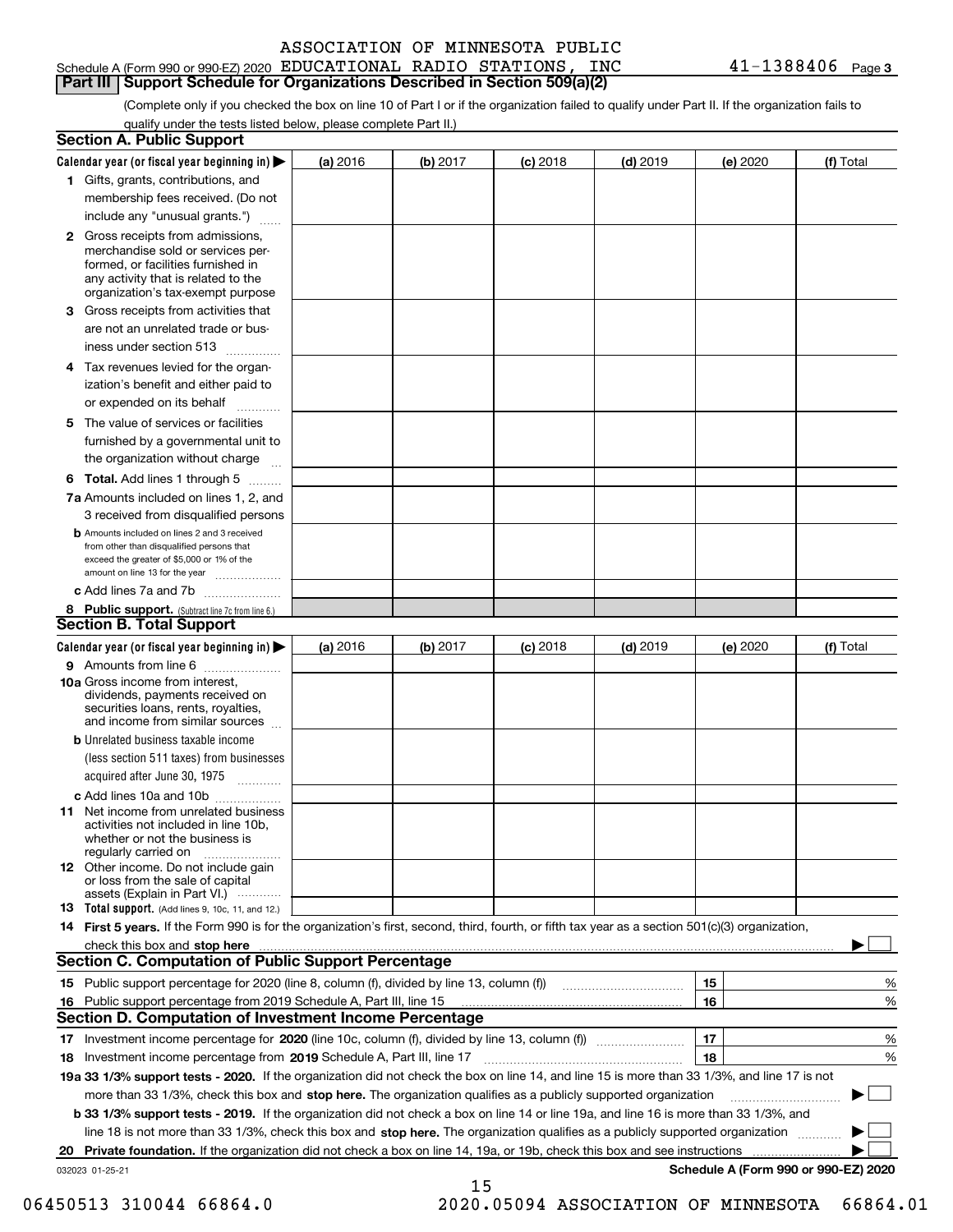# **Part IV Supporting Organizations**

(Complete only if you checked a box in line 12 on Part I. If you checked box 12a, Part I, complete Sections A and B. If you checked box 12b, Part I, complete Sections A and C. If you checked box 12c, Part I, complete Sections A, D, and E. If you checked box 12d, Part I, complete Sections A and D, and complete Part V.)

## **Section A. All Supporting Organizations**

- **1** Are all of the organization's supported organizations listed by name in the organization's governing documents? If "No," describe in **Part VI** how the supported organizations are designated. If designated by *class or purpose, describe the designation. If historic and continuing relationship, explain.*
- **2** Did the organization have any supported organization that does not have an IRS determination of status under section 509(a)(1) or (2)? If "Yes," explain in Part VI how the organization determined that the supported *organization was described in section 509(a)(1) or (2).*
- **3a** Did the organization have a supported organization described in section 501(c)(4), (5), or (6)? If "Yes," answer *lines 3b and 3c below.*
- **b** Did the organization confirm that each supported organization qualified under section 501(c)(4), (5), or (6) and satisfied the public support tests under section 509(a)(2)? If "Yes," describe in **Part VI** when and how the *organization made the determination.*
- **c**Did the organization ensure that all support to such organizations was used exclusively for section 170(c)(2)(B) purposes? If "Yes," explain in **Part VI** what controls the organization put in place to ensure such use.
- **4a***If* Was any supported organization not organized in the United States ("foreign supported organization")? *"Yes," and if you checked box 12a or 12b in Part I, answer lines 4b and 4c below.*
- **b** Did the organization have ultimate control and discretion in deciding whether to make grants to the foreign supported organization? If "Yes," describe in **Part VI** how the organization had such control and discretion *despite being controlled or supervised by or in connection with its supported organizations.*
- **c** Did the organization support any foreign supported organization that does not have an IRS determination under sections 501(c)(3) and 509(a)(1) or (2)? If "Yes," explain in **Part VI** what controls the organization used *to ensure that all support to the foreign supported organization was used exclusively for section 170(c)(2)(B) purposes.*
- **5a** Did the organization add, substitute, or remove any supported organizations during the tax year? If "Yes," answer lines 5b and 5c below (if applicable). Also, provide detail in **Part VI,** including (i) the names and EIN *numbers of the supported organizations added, substituted, or removed; (ii) the reasons for each such action; (iii) the authority under the organization's organizing document authorizing such action; and (iv) how the action was accomplished (such as by amendment to the organizing document).*
- **b** Type I or Type II only. Was any added or substituted supported organization part of a class already designated in the organization's organizing document?
- **cSubstitutions only.**  Was the substitution the result of an event beyond the organization's control?
- **6** Did the organization provide support (whether in the form of grants or the provision of services or facilities) to **Part VI.** *If "Yes," provide detail in* support or benefit one or more of the filing organization's supported organizations? anyone other than (i) its supported organizations, (ii) individuals that are part of the charitable class benefited by one or more of its supported organizations, or (iii) other supporting organizations that also
- **7**Did the organization provide a grant, loan, compensation, or other similar payment to a substantial contributor *If "Yes," complete Part I of Schedule L (Form 990 or 990-EZ).* regard to a substantial contributor? (as defined in section 4958(c)(3)(C)), a family member of a substantial contributor, or a 35% controlled entity with
- **8** Did the organization make a loan to a disqualified person (as defined in section 4958) not described in line 7? *If "Yes," complete Part I of Schedule L (Form 990 or 990-EZ).*
- **9a** Was the organization controlled directly or indirectly at any time during the tax year by one or more in section 509(a)(1) or (2))? If "Yes," *provide detail in* <code>Part VI.</code> disqualified persons, as defined in section 4946 (other than foundation managers and organizations described
- **b** Did one or more disqualified persons (as defined in line 9a) hold a controlling interest in any entity in which the supporting organization had an interest? If "Yes," provide detail in P**art VI**.
- **c**Did a disqualified person (as defined in line 9a) have an ownership interest in, or derive any personal benefit from, assets in which the supporting organization also had an interest? If "Yes," provide detail in P**art VI.**
- **10a** Was the organization subject to the excess business holdings rules of section 4943 because of section supporting organizations)? If "Yes," answer line 10b below. 4943(f) (regarding certain Type II supporting organizations, and all Type III non-functionally integrated
- **b** Did the organization have any excess business holdings in the tax year? (Use Schedule C, Form 4720, to *determine whether the organization had excess business holdings.)*

032024 01-25-21



**1**

**YesNo**

**Schedule A (Form 990 or 990-EZ) 2020**

16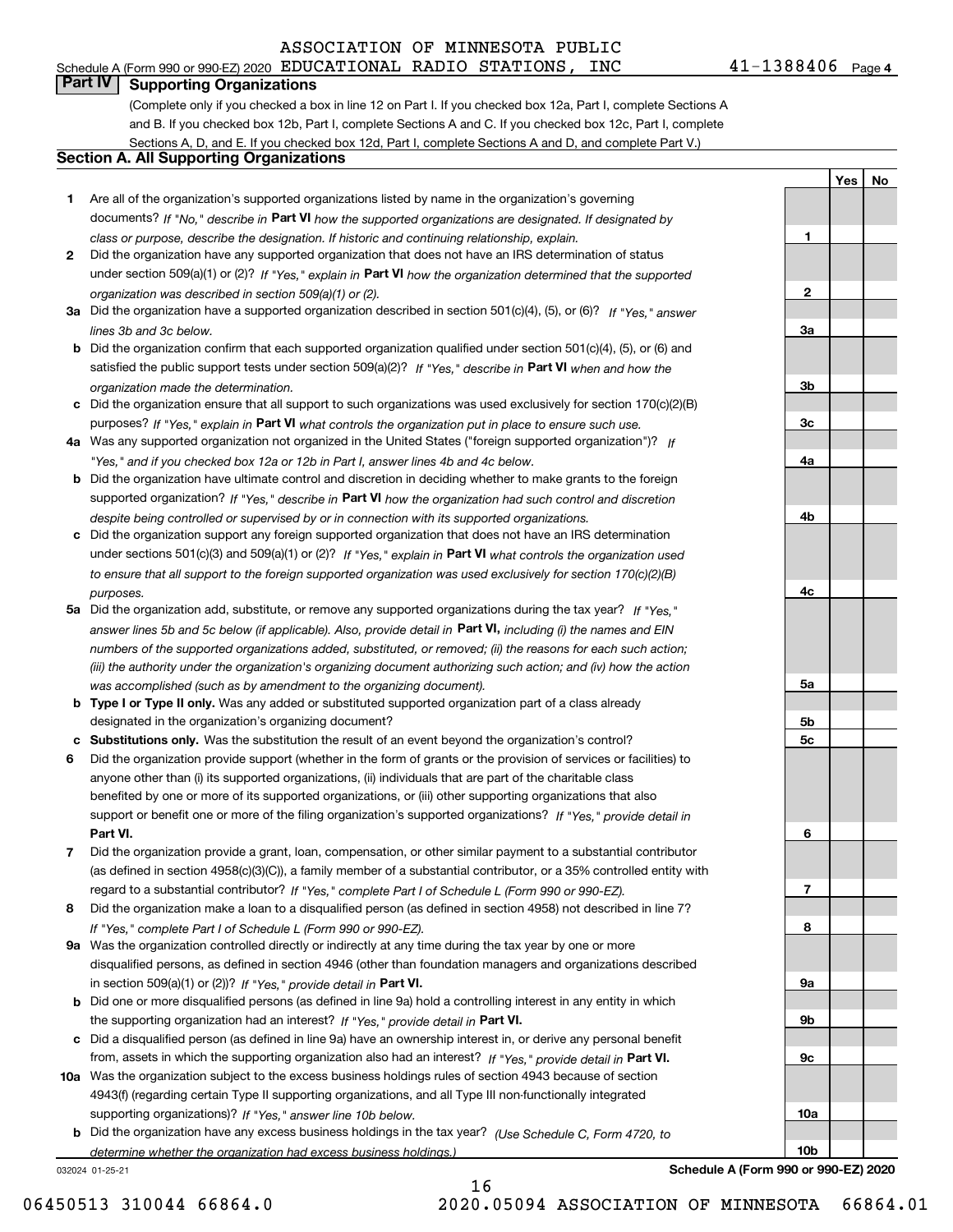### **Yes No 11** Has the organization accepted a gift or contribution from any of the following persons? **a**A person who directly or indirectly controls, either alone or together with persons described in lines 11b and **b** A family member of a person described in line 11a above? **c** A 35% controlled entity of a person described in line 11a or 11b above? If "Yes" to line 11a, 11b, or 11c, provide **11a11bPart VI. 11c Yes No 12** Did the organization operate for the benefit of any supported organization other than the supported directors, or trustees at all times during the tax year? If "No," describe in **Part VI** how the supported organization(s) **12Part VI**  *how providing such benefit carried out the purposes of the supported organization(s) that operated,* **Yes No 1** Were a majority of the organization's directors or trustees during the tax year also a majority of the directors or trustees of each of the organization's supported organization(s)? If "No," describe in **Part VI** how control **1Yes No 1** Did the organization provide to each of its supported organizations, by the last day of the fifth month of the **2** Were any of the organization's officers, directors, or trustees either (i) appointed or elected by the supported **3123**organization(s) or (ii) serving on the governing body of a supported organization? If "No," explain in **Part VI** how income or assets at all times during the tax year? If "Yes," describe in **Part VI** the role the organization's **1**Check the box next to the method that the organization used to satisfy the Integral Part Test during the year (see instructions). **alinupy** The organization satisfied the Activities Test. Complete line 2 below. *detail in effectively operated, supervised, or controlled the organization's activities. If the organization had more than one supported organization, describe how the powers to appoint and/or remove officers, directors, or trustees were allocated among the supported organizations and what conditions or restrictions, if any, applied to such powers during the tax year. If "Yes," explain in* organization(s) that operated, supervised, or controlled the supporting organization? *supervised, or controlled the supporting organization. or management of the supporting organization was vested in the same persons that controlled or managed the supported organization(s). the organization maintained a close and continuous working relationship with the supported organization(s). supported organizations played in this regard.* Schedule A (Form 990 or 990-EZ) 2020 Page EDUCATIONAL RADIO STATIONS, INC 41-1388406 11c below, the governing body of a supported organization? Did the governing body, members of the governing body, officers acting in their official capacity, or membership of one or more supported organizations have the power to regularly appoint or elect at least a majority of the organization's officers, organization's tax year, (i) a written notice describing the type and amount of support provided during the prior tax year, (ii) a copy of the Form 990 that was most recently filed as of the date of notification, and (iii) copies of the organization's governing documents in effect on the date of notification, to the extent not previously provided? By reason of the relationship described in line 2, above, did the organization's supported organizations have a significant voice in the organization's investment policies and in directing the use of the organization's **Part IV Supporting Organizations** *(continued)* **Section B. Type I Supporting Organizations Section C. Type II Supporting Organizations Section D. All Type III Supporting Organizations Section E. Type III Functionally Integrated Supporting Organizations**

**b**The organization is the parent of each of its supported organizations. *Complete* line 3 *below.*  $\mathcal{L}^{\text{max}}$ 

|  |  |  | The organization supported a governmental entity. Describe in Part VI how you supported a governmental entity (see instructions). |  |
|--|--|--|-----------------------------------------------------------------------------------------------------------------------------------|--|
|--|--|--|-----------------------------------------------------------------------------------------------------------------------------------|--|

- **2Answer lines 2a and 2b below. Yes No** Activities Test.
- **a** Did substantially all of the organization's activities during the tax year directly further the exempt purposes of **b** Did the activities described in line 2a, above, constitute activities that, but for the organization's involvement, the supported organization(s) to which the organization was responsive? If "Yes," then in **Part VI identify those supported organizations and explain**  *how these activities directly furthered their exempt purposes, how the organization was responsive to those supported organizations, and how the organization determined that these activities constituted substantially all of its activities.*
- **Part VI**  *the reasons for the organization's position that its supported organization(s) would have engaged in* one or more of the organization's supported organization(s) would have been engaged in? If "Yes," e*xplain in these activities but for the organization's involvement.*
- **3** Parent of Supported Organizations. Answer lines 3a and 3b below.

**a** Did the organization have the power to regularly appoint or elect a majority of the officers, directors, or trustees of each of the supported organizations? If "Yes" or "No" provide details in **Part VI.** 

032025 01-25-21 **b** Did the organization exercise a substantial degree of direction over the policies, programs, and activities of each of its supported organizations? If "Yes," describe in Part VI the role played by the organization in this regard.

**Schedule A (Form 990 or 990-EZ) 2020**

**2a**

**2b**

**3a**

**3b**

17 06450513 310044 66864.0 2020.05094 ASSOCIATION OF MINNESOTA 66864.01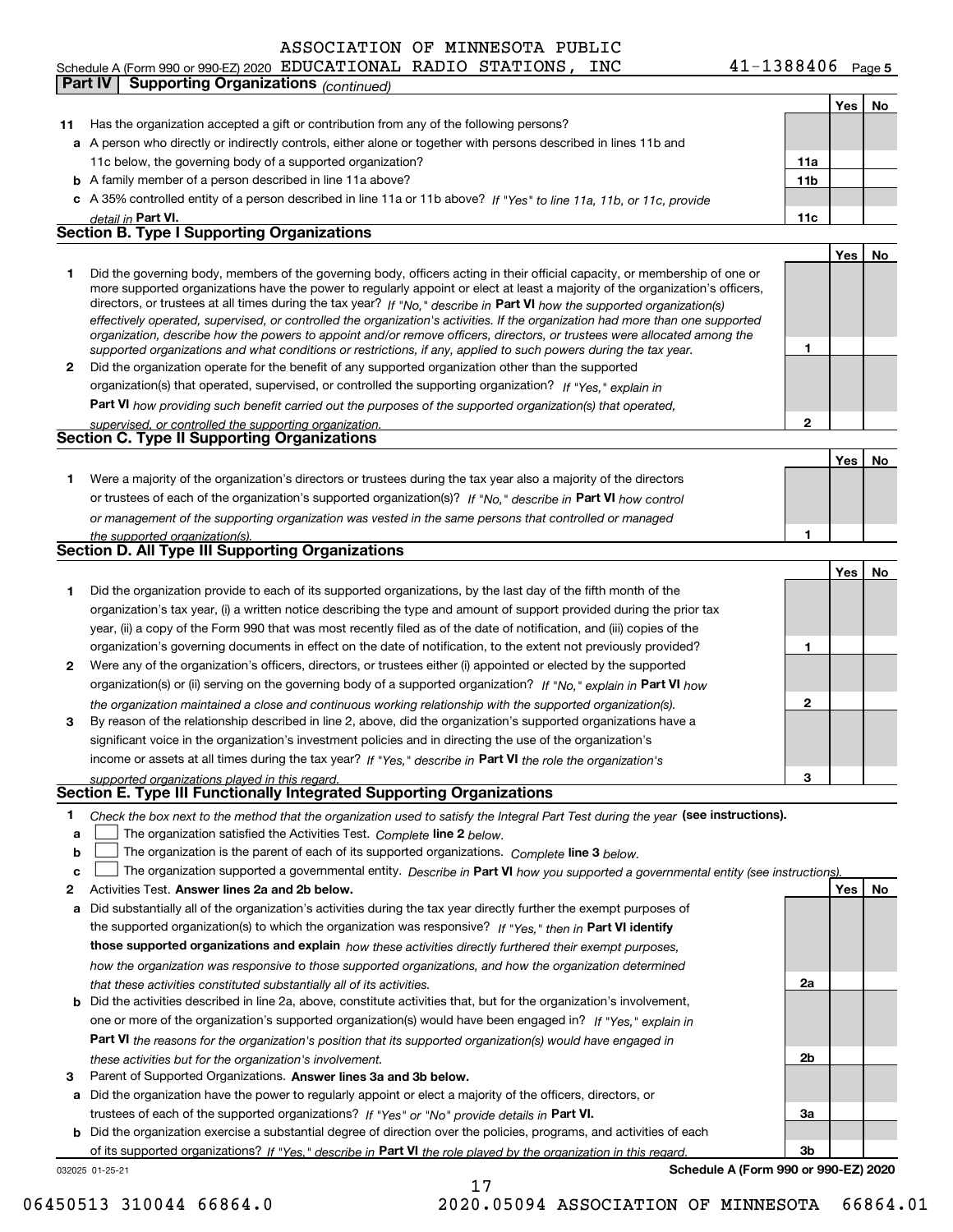| Schedule A (Form 990 or 990-EZ) 2020 $\,$ EDUCATIONAL RADIO $\,$ STATIONS , $\,$ INC $\,$ |  |  |  |  | $41 - 1388406$ Page 6 |  |
|-------------------------------------------------------------------------------------------|--|--|--|--|-----------------------|--|
|-------------------------------------------------------------------------------------------|--|--|--|--|-----------------------|--|

| Part V   Type III Non-Functionally Integrated 509(a)(3) Supporting Organizations |
|----------------------------------------------------------------------------------|

**1**1 Check here if the organization satisfied the Integral Part Test as a qualifying trust on Nov. 20, 1970 (explain in Part VI). See instructions. All other Type III non-functionally integrated supporting organizations must complete Sections A through E.

|                                         | Section A - Adjusted Net Income                                             | (A) Prior Year | (B) Current Year<br>(optional) |                                |
|-----------------------------------------|-----------------------------------------------------------------------------|----------------|--------------------------------|--------------------------------|
| 1                                       | Net short-term capital gain                                                 | 1              |                                |                                |
| 2                                       | Recoveries of prior-year distributions                                      | $\mathbf{2}$   |                                |                                |
| 3                                       | Other gross income (see instructions)                                       | 3              |                                |                                |
| 4                                       | Add lines 1 through 3.                                                      | 4              |                                |                                |
| 5                                       | Depreciation and depletion                                                  | 5              |                                |                                |
| 6                                       | Portion of operating expenses paid or incurred for production or            |                |                                |                                |
|                                         | collection of gross income or for management, conservation, or              |                |                                |                                |
|                                         | maintenance of property held for production of income (see instructions)    | 6              |                                |                                |
| 7                                       | Other expenses (see instructions)                                           | $\overline{7}$ |                                |                                |
| 8                                       | <b>Adjusted Net Income</b> (subtract lines 5, 6, and 7 from line 4)         | 8              |                                |                                |
|                                         | <b>Section B - Minimum Asset Amount</b>                                     |                | (A) Prior Year                 | (B) Current Year<br>(optional) |
| 1                                       | Aggregate fair market value of all non-exempt-use assets (see               |                |                                |                                |
|                                         | instructions for short tax year or assets held for part of year):           |                |                                |                                |
|                                         | a Average monthly value of securities                                       | 1a             |                                |                                |
|                                         | <b>b</b> Average monthly cash balances                                      | 1b             |                                |                                |
|                                         | c Fair market value of other non-exempt-use assets                          | 1c             |                                |                                |
|                                         | <b>d</b> Total (add lines 1a, 1b, and 1c)                                   | 1d             |                                |                                |
|                                         | e Discount claimed for blockage or other factors                            |                |                                |                                |
|                                         | (explain in detail in Part VI):                                             |                |                                |                                |
| $\mathbf{2}$                            | Acquisition indebtedness applicable to non-exempt-use assets                | $\mathbf{2}$   |                                |                                |
| З                                       | Subtract line 2 from line 1d.                                               | 3              |                                |                                |
| 4                                       | Cash deemed held for exempt use. Enter 0.015 of line 3 (for greater amount, |                |                                |                                |
|                                         | see instructions).                                                          | 4              |                                |                                |
| 5                                       | Net value of non-exempt-use assets (subtract line 4 from line 3)            | 5              |                                |                                |
| 6                                       | Multiply line 5 by 0.035.                                                   | 6              |                                |                                |
| 7                                       | Recoveries of prior-year distributions                                      | 7              |                                |                                |
| 8                                       | Minimum Asset Amount (add line 7 to line 6)                                 | 8              |                                |                                |
| <b>Section C - Distributable Amount</b> |                                                                             |                |                                | <b>Current Year</b>            |
| 1                                       | Adjusted net income for prior year (from Section A, line 8, column A)       | 1              |                                |                                |
| 2                                       | Enter 0.85 of line 1.                                                       | $\overline{2}$ |                                |                                |
| з                                       | Minimum asset amount for prior year (from Section B, line 8, column A)      | 3              |                                |                                |
| 4                                       | Enter greater of line 2 or line 3.                                          | 4              |                                |                                |
| 5                                       | Income tax imposed in prior year                                            | 5              |                                |                                |
| 6                                       | Distributable Amount. Subtract line 5 from line 4, unless subject to        |                |                                |                                |
|                                         | emergency temporary reduction (see instructions).                           | 6              |                                |                                |
|                                         |                                                                             |                |                                |                                |

**7**Check here if the current year is the organization's first as a non-functionally integrated Type III supporting organization (see instructions).

**Schedule A (Form 990 or 990-EZ) 2020**

032026 01-25-21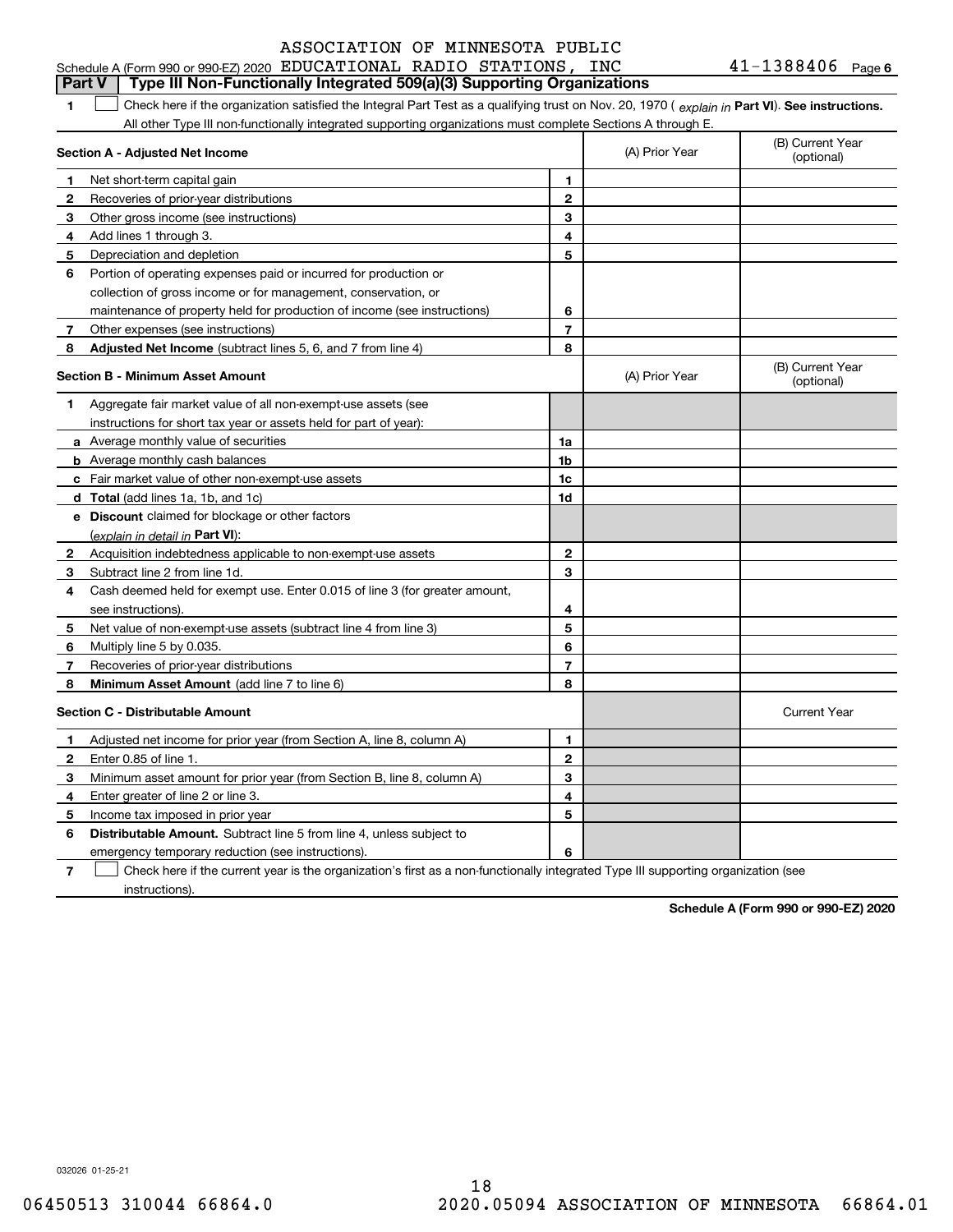|        | Schedule A (Form 990 or 990-EZ) 2020 EDUCATIONAL RADIO STATIONS, INC                       |                                    |                                                |    | $41 - 1388406$ Page 7                            |  |
|--------|--------------------------------------------------------------------------------------------|------------------------------------|------------------------------------------------|----|--------------------------------------------------|--|
| Part V | Type III Non-Functionally Integrated 509(a)(3) Supporting Organizations                    |                                    | (continued)                                    |    |                                                  |  |
|        | <b>Section D - Distributions</b>                                                           |                                    |                                                |    | <b>Current Year</b>                              |  |
| 1      | Amounts paid to supported organizations to accomplish exempt purposes                      |                                    |                                                | 1  |                                                  |  |
| 2      | Amounts paid to perform activity that directly furthers exempt purposes of supported       |                                    |                                                |    |                                                  |  |
|        | organizations, in excess of income from activity                                           |                                    |                                                | 2  |                                                  |  |
| 3      | Administrative expenses paid to accomplish exempt purposes of supported organizations      |                                    |                                                | 3  |                                                  |  |
| 4      | Amounts paid to acquire exempt-use assets                                                  |                                    |                                                | 4  |                                                  |  |
| 5      | Qualified set-aside amounts (prior IRS approval required - provide details in Part VI)     |                                    |                                                | 5  |                                                  |  |
| 6      | Other distributions ( <i>describe in</i> Part VI). See instructions.                       |                                    |                                                | 6  |                                                  |  |
| 7      | Total annual distributions. Add lines 1 through 6.                                         |                                    |                                                | 7  |                                                  |  |
| 8      | Distributions to attentive supported organizations to which the organization is responsive |                                    |                                                |    |                                                  |  |
|        | (provide details in Part VI). See instructions.                                            |                                    |                                                | 8  |                                                  |  |
| 9      | Distributable amount for 2020 from Section C, line 6                                       |                                    |                                                | 9  |                                                  |  |
| 10     | Line 8 amount divided by line 9 amount                                                     |                                    |                                                | 10 |                                                  |  |
|        | <b>Section E - Distribution Allocations</b> (see instructions)                             | (i)<br><b>Excess Distributions</b> | (iii)<br><b>Underdistributions</b><br>Pre-2020 |    | (iii)<br><b>Distributable</b><br>Amount for 2020 |  |
| 1      | Distributable amount for 2020 from Section C, line 6                                       |                                    |                                                |    |                                                  |  |
| 2      | Underdistributions, if any, for years prior to 2020 (reason-                               |                                    |                                                |    |                                                  |  |
|        | able cause required - explain in Part VI). See instructions.                               |                                    |                                                |    |                                                  |  |
| 3      | Excess distributions carryover, if any, to 2020                                            |                                    |                                                |    |                                                  |  |
|        | <b>a</b> From 2015                                                                         |                                    |                                                |    |                                                  |  |
|        | $b$ From 2016                                                                              |                                    |                                                |    |                                                  |  |
|        | $c$ From 2017                                                                              |                                    |                                                |    |                                                  |  |
|        | d From 2018                                                                                |                                    |                                                |    |                                                  |  |
|        | e From 2019                                                                                |                                    |                                                |    |                                                  |  |
|        | f Total of lines 3a through 3e                                                             |                                    |                                                |    |                                                  |  |
|        | g Applied to underdistributions of prior years                                             |                                    |                                                |    |                                                  |  |
|        | <b>h</b> Applied to 2020 distributable amount                                              |                                    |                                                |    |                                                  |  |
|        | i Carryover from 2015 not applied (see instructions)                                       |                                    |                                                |    |                                                  |  |
|        | Remainder. Subtract lines 3g, 3h, and 3i from line 3f.                                     |                                    |                                                |    |                                                  |  |
| 4      | Distributions for 2020 from Section D.                                                     |                                    |                                                |    |                                                  |  |
|        | line $7:$<br>\$                                                                            |                                    |                                                |    |                                                  |  |
|        | a Applied to underdistributions of prior years                                             |                                    |                                                |    |                                                  |  |
|        | <b>b</b> Applied to 2020 distributable amount                                              |                                    |                                                |    |                                                  |  |
|        | <b>c</b> Remainder. Subtract lines 4a and 4b from line 4.                                  |                                    |                                                |    |                                                  |  |
|        | Remaining underdistributions for years prior to 2020, if                                   |                                    |                                                |    |                                                  |  |
|        | any. Subtract lines 3g and 4a from line 2. For result greater                              |                                    |                                                |    |                                                  |  |
|        | than zero, explain in Part VI. See instructions.                                           |                                    |                                                |    |                                                  |  |
| 6      | Remaining underdistributions for 2020. Subtract lines 3h                                   |                                    |                                                |    |                                                  |  |
|        | and 4b from line 1. For result greater than zero, explain in                               |                                    |                                                |    |                                                  |  |
|        | Part VI. See instructions.                                                                 |                                    |                                                |    |                                                  |  |
| 7      | Excess distributions carryover to 2021. Add lines 3j                                       |                                    |                                                |    |                                                  |  |
|        | and 4c.                                                                                    |                                    |                                                |    |                                                  |  |
| 8      | Breakdown of line 7:                                                                       |                                    |                                                |    |                                                  |  |
|        | a Excess from 2016                                                                         |                                    |                                                |    |                                                  |  |
|        | <b>b</b> Excess from 2017                                                                  |                                    |                                                |    |                                                  |  |
|        | c Excess from 2018                                                                         |                                    |                                                |    |                                                  |  |
|        | d Excess from 2019                                                                         |                                    |                                                |    |                                                  |  |
|        | e Excess from 2020                                                                         |                                    |                                                |    |                                                  |  |

**Schedule A (Form 990 or 990-EZ) 2020**

032027 01-25-21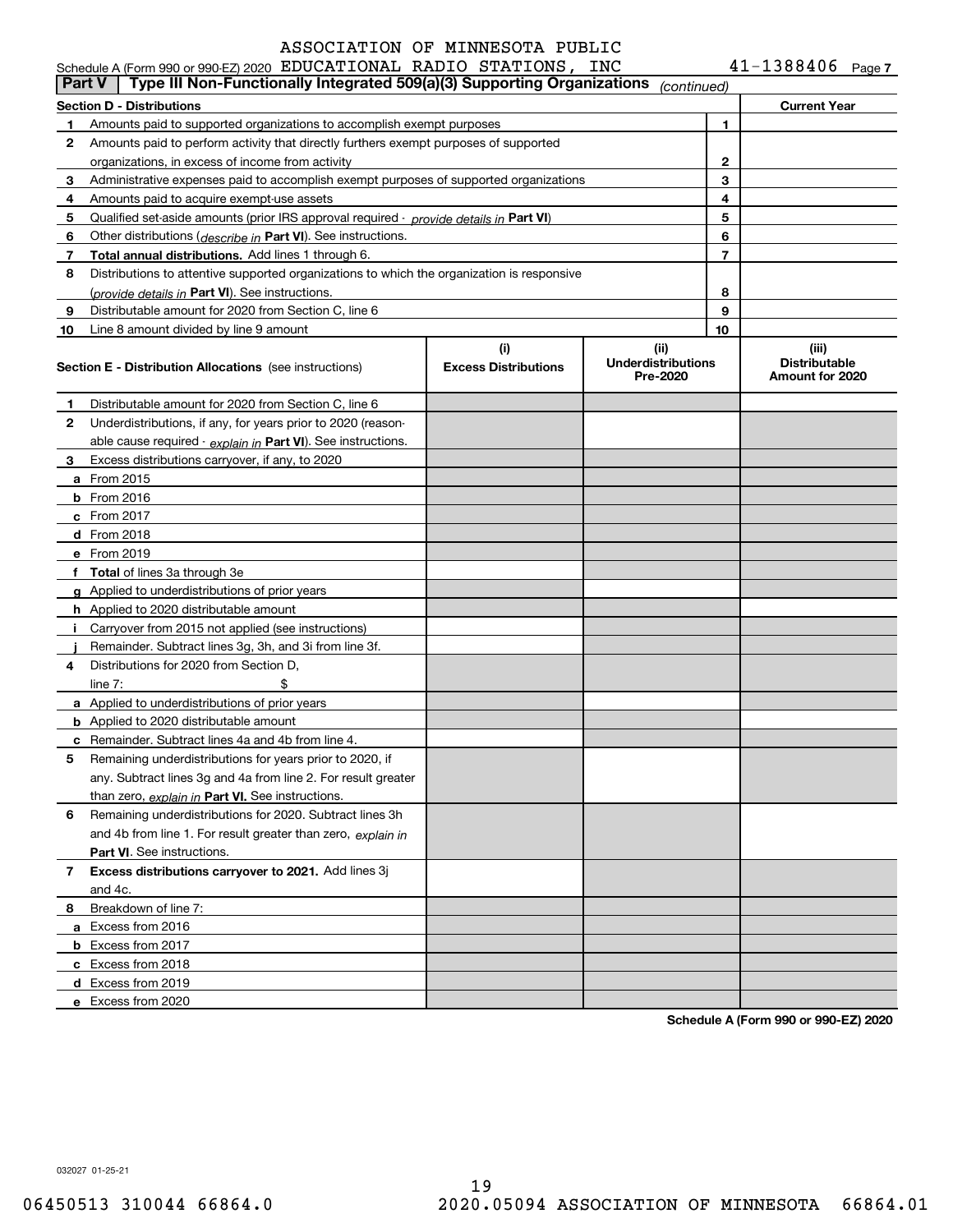|                 |                                                                      | ASSOCIATION OF MINNESOTA PUBLIC |  |                                                                                                                                                                                                                                                                                                                                                                                                                                                                                                                                                                      |
|-----------------|----------------------------------------------------------------------|---------------------------------|--|----------------------------------------------------------------------------------------------------------------------------------------------------------------------------------------------------------------------------------------------------------------------------------------------------------------------------------------------------------------------------------------------------------------------------------------------------------------------------------------------------------------------------------------------------------------------|
|                 | Schedule A (Form 990 or 990-EZ) 2020 EDUCATIONAL RADIO STATIONS, INC |                                 |  | $41 - 1388406$ Page 8                                                                                                                                                                                                                                                                                                                                                                                                                                                                                                                                                |
| Part VI         | (See instructions.)                                                  |                                 |  | Supplemental Information. Provide the explanations required by Part II, line 10; Part II, line 17a or 17b; Part III, line 12;<br>Part IV, Section A, lines 1, 2, 3b, 3c, 4b, 4c, 5a, 6, 9a, 9b, 9c, 11a, 11b, and 11c; Part IV, Section B, lines 1 and 2; Part IV, Section C,<br>line 1; Part IV, Section D, lines 2 and 3; Part IV, Section E, lines 1c, 2a, 2b, 3a, and 3b; Part V, line 1; Part V, Section B, line 1e; Part V,<br>Section D, lines 5, 6, and 8; and Part V, Section E, lines 2, 5, and 6. Also complete this part for any additional information. |
|                 |                                                                      |                                 |  |                                                                                                                                                                                                                                                                                                                                                                                                                                                                                                                                                                      |
|                 |                                                                      |                                 |  |                                                                                                                                                                                                                                                                                                                                                                                                                                                                                                                                                                      |
|                 |                                                                      |                                 |  |                                                                                                                                                                                                                                                                                                                                                                                                                                                                                                                                                                      |
|                 |                                                                      |                                 |  |                                                                                                                                                                                                                                                                                                                                                                                                                                                                                                                                                                      |
|                 |                                                                      |                                 |  |                                                                                                                                                                                                                                                                                                                                                                                                                                                                                                                                                                      |
|                 |                                                                      |                                 |  |                                                                                                                                                                                                                                                                                                                                                                                                                                                                                                                                                                      |
|                 |                                                                      |                                 |  |                                                                                                                                                                                                                                                                                                                                                                                                                                                                                                                                                                      |
|                 |                                                                      |                                 |  |                                                                                                                                                                                                                                                                                                                                                                                                                                                                                                                                                                      |
|                 |                                                                      |                                 |  |                                                                                                                                                                                                                                                                                                                                                                                                                                                                                                                                                                      |
|                 |                                                                      |                                 |  |                                                                                                                                                                                                                                                                                                                                                                                                                                                                                                                                                                      |
|                 |                                                                      |                                 |  |                                                                                                                                                                                                                                                                                                                                                                                                                                                                                                                                                                      |
|                 |                                                                      |                                 |  |                                                                                                                                                                                                                                                                                                                                                                                                                                                                                                                                                                      |
|                 |                                                                      |                                 |  |                                                                                                                                                                                                                                                                                                                                                                                                                                                                                                                                                                      |
|                 |                                                                      |                                 |  |                                                                                                                                                                                                                                                                                                                                                                                                                                                                                                                                                                      |
|                 |                                                                      |                                 |  |                                                                                                                                                                                                                                                                                                                                                                                                                                                                                                                                                                      |
|                 |                                                                      |                                 |  |                                                                                                                                                                                                                                                                                                                                                                                                                                                                                                                                                                      |
|                 |                                                                      |                                 |  |                                                                                                                                                                                                                                                                                                                                                                                                                                                                                                                                                                      |
|                 |                                                                      |                                 |  |                                                                                                                                                                                                                                                                                                                                                                                                                                                                                                                                                                      |
|                 |                                                                      |                                 |  |                                                                                                                                                                                                                                                                                                                                                                                                                                                                                                                                                                      |
|                 |                                                                      |                                 |  |                                                                                                                                                                                                                                                                                                                                                                                                                                                                                                                                                                      |
|                 |                                                                      |                                 |  |                                                                                                                                                                                                                                                                                                                                                                                                                                                                                                                                                                      |
|                 |                                                                      |                                 |  |                                                                                                                                                                                                                                                                                                                                                                                                                                                                                                                                                                      |
|                 |                                                                      |                                 |  |                                                                                                                                                                                                                                                                                                                                                                                                                                                                                                                                                                      |
|                 |                                                                      |                                 |  |                                                                                                                                                                                                                                                                                                                                                                                                                                                                                                                                                                      |
|                 |                                                                      |                                 |  |                                                                                                                                                                                                                                                                                                                                                                                                                                                                                                                                                                      |
|                 |                                                                      |                                 |  |                                                                                                                                                                                                                                                                                                                                                                                                                                                                                                                                                                      |
|                 |                                                                      |                                 |  |                                                                                                                                                                                                                                                                                                                                                                                                                                                                                                                                                                      |
|                 |                                                                      |                                 |  |                                                                                                                                                                                                                                                                                                                                                                                                                                                                                                                                                                      |
| 032028 01-25-21 |                                                                      |                                 |  | Schedule A (Form 990 or 990-EZ) 2020                                                                                                                                                                                                                                                                                                                                                                                                                                                                                                                                 |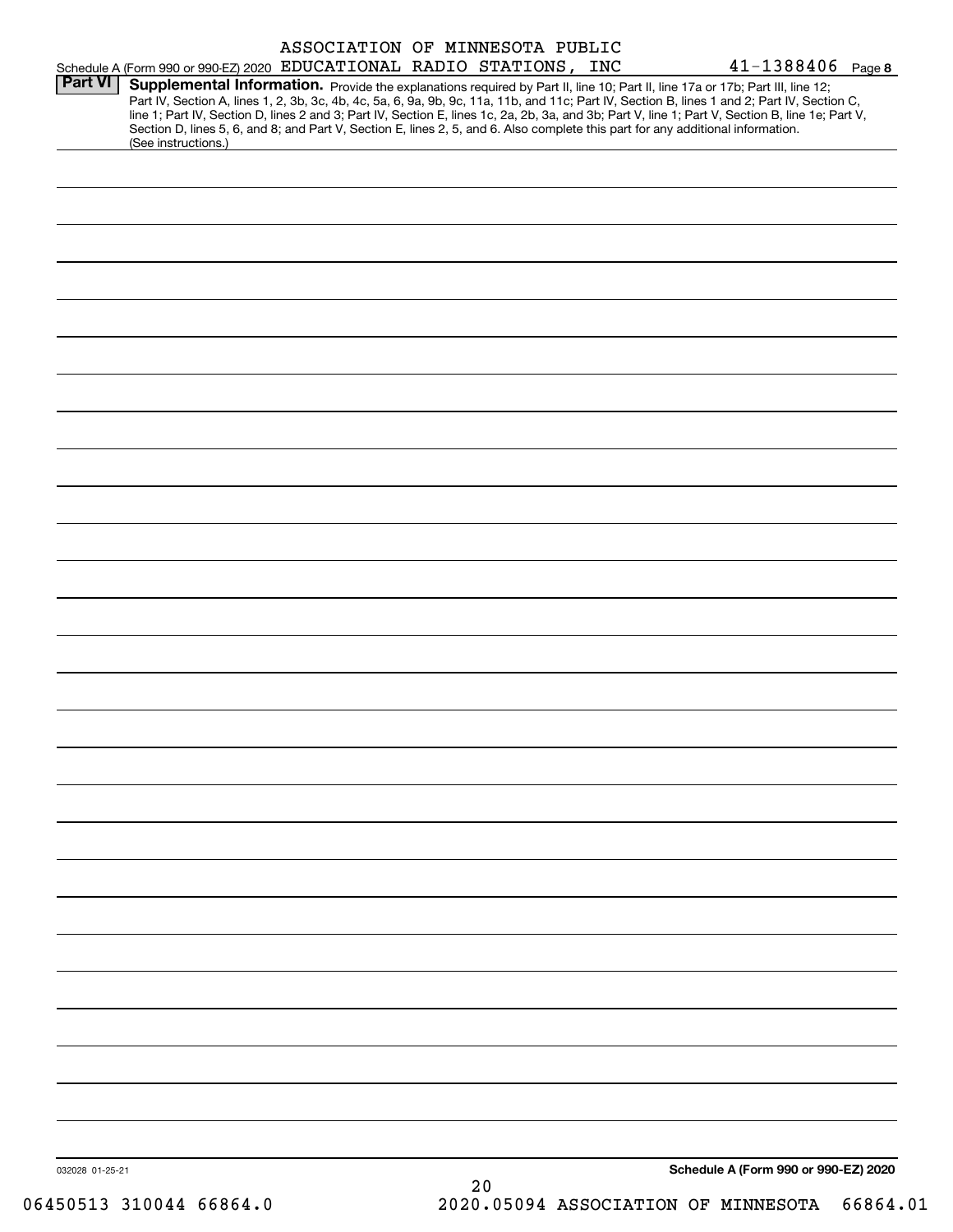Department of the Treasury Internal Revenue Service **(Form 990, 990-EZ, or 990-PF)**

Name of the organization

**Organization type** (check one):

|  |  | ** PUBLIC DISCLOSURE COPY ** |  |  |
|--|--|------------------------------|--|--|
|--|--|------------------------------|--|--|

# **Schedule B Schedule of Contributors**

**| Attach to Form 990, Form 990-EZ, or Form 990-PF. | Go to www.irs.gov/Form990 for the latest information.** OMB No. 1545-0047

**2020**

**Employer identification number**

| ASSOCIATION OF MINNESOTA PUBLIC  |  |  |            |
|----------------------------------|--|--|------------|
| EDUCATIONAL RADIO STATIONS, INC. |  |  | 41-1388406 |

| Filers of:         | <b>Section:</b>                                                             |
|--------------------|-----------------------------------------------------------------------------|
| Form 990 or 990-EZ | $\lfloor x \rfloor$ 501(c)( 3) (enter number) organization                  |
|                    | $4947(a)(1)$ nonexempt charitable trust not treated as a private foundation |
|                    | 527 political organization                                                  |
| Form 990-PF        | 501(c)(3) exempt private foundation                                         |
|                    | 4947(a)(1) nonexempt charitable trust treated as a private foundation       |
|                    | 501(c)(3) taxable private foundation                                        |

Check if your organization is covered by the **General Rule** or a **Special Rule. Note:**  Only a section 501(c)(7), (8), or (10) organization can check boxes for both the General Rule and a Special Rule. See instructions.

## **General Rule**

 $\boxed{\textbf{X}}$  For an organization filing Form 990, 990-EZ, or 990-PF that received, during the year, contributions totaling \$5,000 or more (in money or property) from any one contributor. Complete Parts I and II. See instructions for determining a contributor's total contributions.

### **Special Rules**

| For an organization described in section 501(c)(3) filing Form 990 or 990-EZ that met the 33 1/3% support test of the regulations under               |
|-------------------------------------------------------------------------------------------------------------------------------------------------------|
| sections 509(a)(1) and 170(b)(1)(A)(vi), that checked Schedule A (Form 990 or 990-EZ), Part II, line 13, 16a, or 16b, and that received from          |
| any one contributor, during the year, total contributions of the greater of (1) \$5,000; or (2) 2% of the amount on (i) Form 990, Part VIII, line 1h; |
| or (ii) Form 990-EZ, line 1. Complete Parts I and II.                                                                                                 |

For an organization described in section 501(c)(7), (8), or (10) filing Form 990 or 990-EZ that received from any one contributor, during the year, total contributions of more than \$1,000 exclusively for religious, charitable, scientific, literary, or educational purposes, or for the prevention of cruelty to children or animals. Complete Parts I (entering "N/A" in column (b) instead of the contributor name and address), II, and III.  $\mathcal{L}^{\text{max}}$ 

purpose. Don't complete any of the parts unless the **General Rule** applies to this organization because it received *nonexclusively* year, contributions <sub>exclusively</sub> for religious, charitable, etc., purposes, but no such contributions totaled more than \$1,000. If this box is checked, enter here the total contributions that were received during the year for an  $\;$ exclusively religious, charitable, etc., For an organization described in section 501(c)(7), (8), or (10) filing Form 990 or 990-EZ that received from any one contributor, during the religious, charitable, etc., contributions totaling \$5,000 or more during the year  $\Box$ — $\Box$   $\Box$  $\mathcal{L}^{\text{max}}$ 

**Caution:**  An organization that isn't covered by the General Rule and/or the Special Rules doesn't file Schedule B (Form 990, 990-EZ, or 990-PF),  **must** but it answer "No" on Part IV, line 2, of its Form 990; or check the box on line H of its Form 990-EZ or on its Form 990-PF, Part I, line 2, to certify that it doesn't meet the filing requirements of Schedule B (Form 990, 990-EZ, or 990-PF).

**For Paperwork Reduction Act Notice, see the instructions for Form 990, 990-EZ, or 990-PF. Schedule B (Form 990, 990-EZ, or 990-PF) (2020)** LHA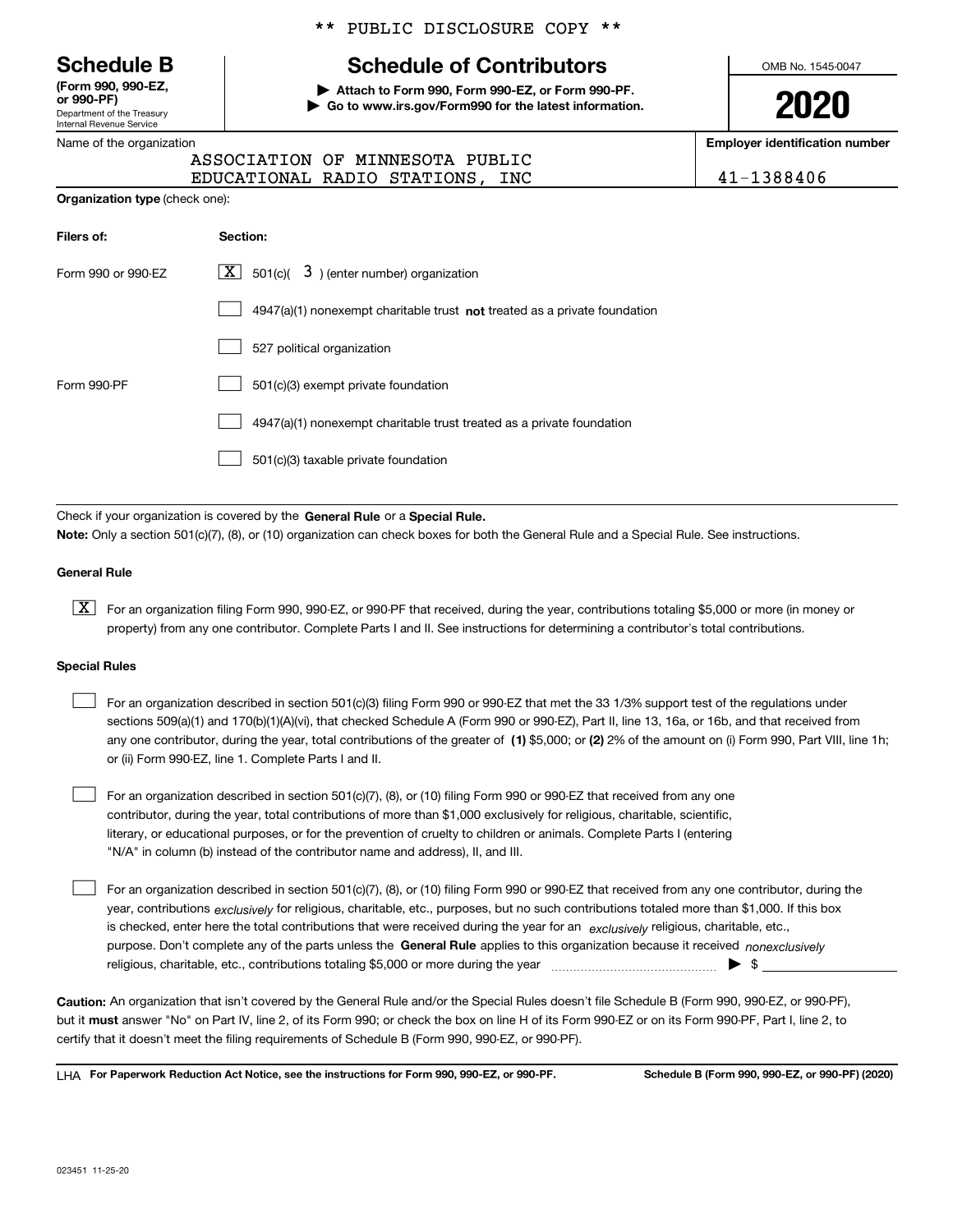|            | Schedule B (Form 990, 990-EZ, or 990-PF) (2020)                                                |                                   | Page 2                                           |
|------------|------------------------------------------------------------------------------------------------|-----------------------------------|--------------------------------------------------|
|            | Name of organization                                                                           |                                   | Employer identification number                   |
|            | ASSOCIATION OF MINNESOTA PUBLIC<br>EDUCATIONAL RADIO STATIONS, INC                             |                                   | 41-1388406                                       |
| Part I     | Contributors (see instructions). Use duplicate copies of Part I if additional space is needed. |                                   |                                                  |
|            |                                                                                                |                                   |                                                  |
| (a)<br>No. | (b)<br>Name, address, and ZIP + 4                                                              | (c)<br><b>Total contributions</b> | (d)<br>Type of contribution                      |
|            |                                                                                                |                                   |                                                  |
| 1          |                                                                                                |                                   | $\mathbf{X}$<br>Person                           |
|            |                                                                                                | 663,425.<br>\$                    | Payroll<br>Noncash                               |
|            |                                                                                                |                                   | (Complete Part II for                            |
|            |                                                                                                |                                   | noncash contributions.)                          |
| (a)        | (b)                                                                                            | (c)                               | (d)                                              |
| No.        | Name, address, and ZIP + 4                                                                     | <b>Total contributions</b>        | Type of contribution                             |
| 2          |                                                                                                |                                   | $\overline{\mathbf{X}}$<br>Person                |
|            |                                                                                                | 5,000.                            | Payroll<br>Noncash                               |
|            |                                                                                                | \$                                | (Complete Part II for                            |
|            |                                                                                                |                                   | noncash contributions.)                          |
| (a)        | (b)                                                                                            | (c)                               | (d)                                              |
| No.        | Name, address, and ZIP + 4                                                                     | <b>Total contributions</b>        | Type of contribution                             |
| 3          |                                                                                                |                                   | $\overline{\mathbf{X}}$<br>Person                |
|            |                                                                                                |                                   | Payroll                                          |
|            |                                                                                                | 50,000.<br>\$                     | Noncash                                          |
|            |                                                                                                |                                   | (Complete Part II for<br>noncash contributions.) |
|            |                                                                                                |                                   |                                                  |
| (a)<br>No. | (b)<br>Name, address, and ZIP + 4                                                              | (c)<br><b>Total contributions</b> | (d)<br>Type of contribution                      |
|            |                                                                                                |                                   |                                                  |
| 4          |                                                                                                |                                   | $\mathbf{X}$<br>Person<br>Payroll                |
|            |                                                                                                | 50,000.<br>\$                     | Noncash                                          |
|            |                                                                                                |                                   | (Complete Part II for<br>noncash contributions.) |
|            |                                                                                                |                                   |                                                  |
| (a)<br>No. | (b)<br>Name, address, and ZIP + 4                                                              | (c)<br><b>Total contributions</b> | (d)<br>Type of contribution                      |
|            |                                                                                                |                                   |                                                  |
| 5          |                                                                                                |                                   | $\boxed{\text{X}}$<br>Person<br>Payroll          |
|            |                                                                                                | 50,000.<br>\$                     | Noncash                                          |
|            |                                                                                                |                                   | (Complete Part II for<br>noncash contributions.) |
|            |                                                                                                |                                   |                                                  |
| (a)        | (b)                                                                                            | (c)                               | (d)                                              |
| No.        | Name, address, and ZIP + 4                                                                     | <b>Total contributions</b>        | Type of contribution                             |
| 6          |                                                                                                |                                   | $\boxed{\text{X}}$<br>Person                     |
|            |                                                                                                | 50,000.<br>\$                     | Payroll<br>Noncash                               |
|            |                                                                                                |                                   | (Complete Part II for                            |
|            |                                                                                                |                                   | noncash contributions.)                          |

023452 11-25-20 **Schedule B (Form 990, 990-EZ, or 990-PF) (2020)**

22

06450513 310044 66864.0 2020.05094 ASSOCIATION OF MINNESOTA 66864.01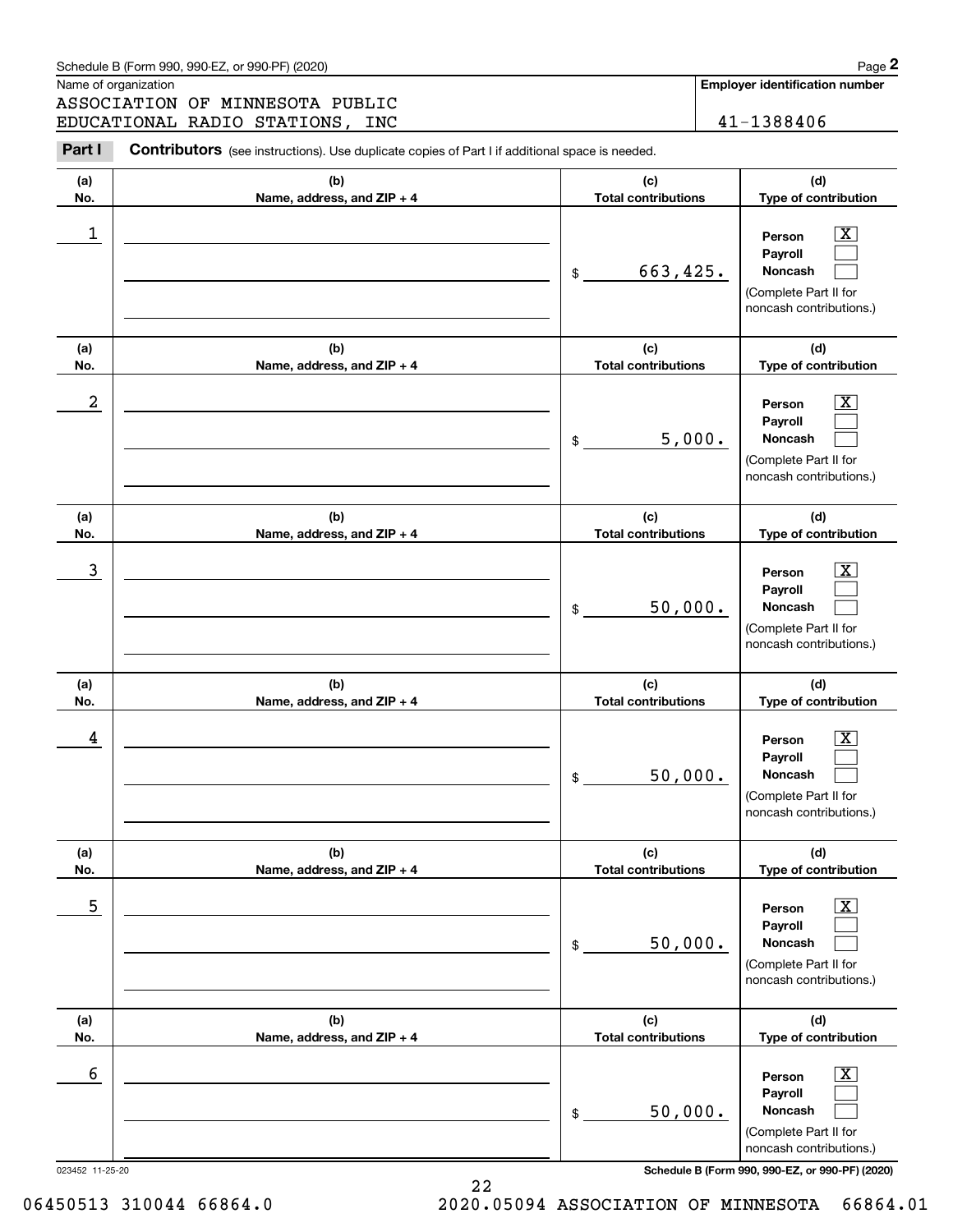|            | Schedule B (Form 990, 990-EZ, or 990-PF) (2020)                                                                                          |                                   | Page 2                                                                                           |
|------------|------------------------------------------------------------------------------------------------------------------------------------------|-----------------------------------|--------------------------------------------------------------------------------------------------|
|            | Name of organization<br>ASSOCIATION OF MINNESOTA PUBLIC                                                                                  |                                   | <b>Employer identification number</b>                                                            |
| Part I     | EDUCATIONAL RADIO STATIONS, INC<br><b>Contributors</b> (see instructions). Use duplicate copies of Part I if additional space is needed. |                                   | 41-1388406                                                                                       |
| (a)<br>No. | (b)<br>Name, address, and ZIP + 4                                                                                                        | (c)<br><b>Total contributions</b> | (d)<br>Type of contribution                                                                      |
| 7          |                                                                                                                                          | 10,000.<br>\$                     | $\mathbf{X}$<br>Person<br>Payroll<br>Noncash<br>(Complete Part II for<br>noncash contributions.) |
| (a)<br>No. | (b)<br>Name, address, and ZIP + 4                                                                                                        | (c)<br><b>Total contributions</b> | (d)<br>Type of contribution                                                                      |
| 8          |                                                                                                                                          | 46,600.<br>\$                     | $\mathbf{X}$<br>Person<br>Payroll<br>Noncash<br>(Complete Part II for<br>noncash contributions.) |
| (a)<br>No. | (b)<br>Name, address, and ZIP + 4                                                                                                        | (c)<br><b>Total contributions</b> | (d)<br>Type of contribution                                                                      |
|            |                                                                                                                                          | \$                                | Person<br>Payroll<br>Noncash<br>(Complete Part II for<br>noncash contributions.)                 |
| (a)<br>No. | (b)<br>Name, address, and ZIP + 4                                                                                                        | (c)<br><b>Total contributions</b> | (d)<br>Type of contribution                                                                      |
|            |                                                                                                                                          | \$                                | Person<br>Payroll<br>Noncash<br>(Complete Part II for<br>noncash contributions.)                 |
| (a)<br>No. | (b)<br>Name, address, and ZIP + 4                                                                                                        | (c)<br><b>Total contributions</b> | (d)<br>Type of contribution                                                                      |
|            |                                                                                                                                          | \$                                | Person<br>Payroll<br>Noncash<br>(Complete Part II for<br>noncash contributions.)                 |
| (a)<br>No. | (b)<br>Name, address, and ZIP + 4                                                                                                        | (c)<br><b>Total contributions</b> | (d)<br>Type of contribution                                                                      |
|            |                                                                                                                                          | \$                                | Person<br>Payroll<br>Noncash<br>(Complete Part II for<br>noncash contributions.)                 |

023452 11-25-20 **Schedule B (Form 990, 990-EZ, or 990-PF) (2020)**

23 06450513 310044 66864.0 2020.05094 ASSOCIATION OF MINNESOTA 66864.01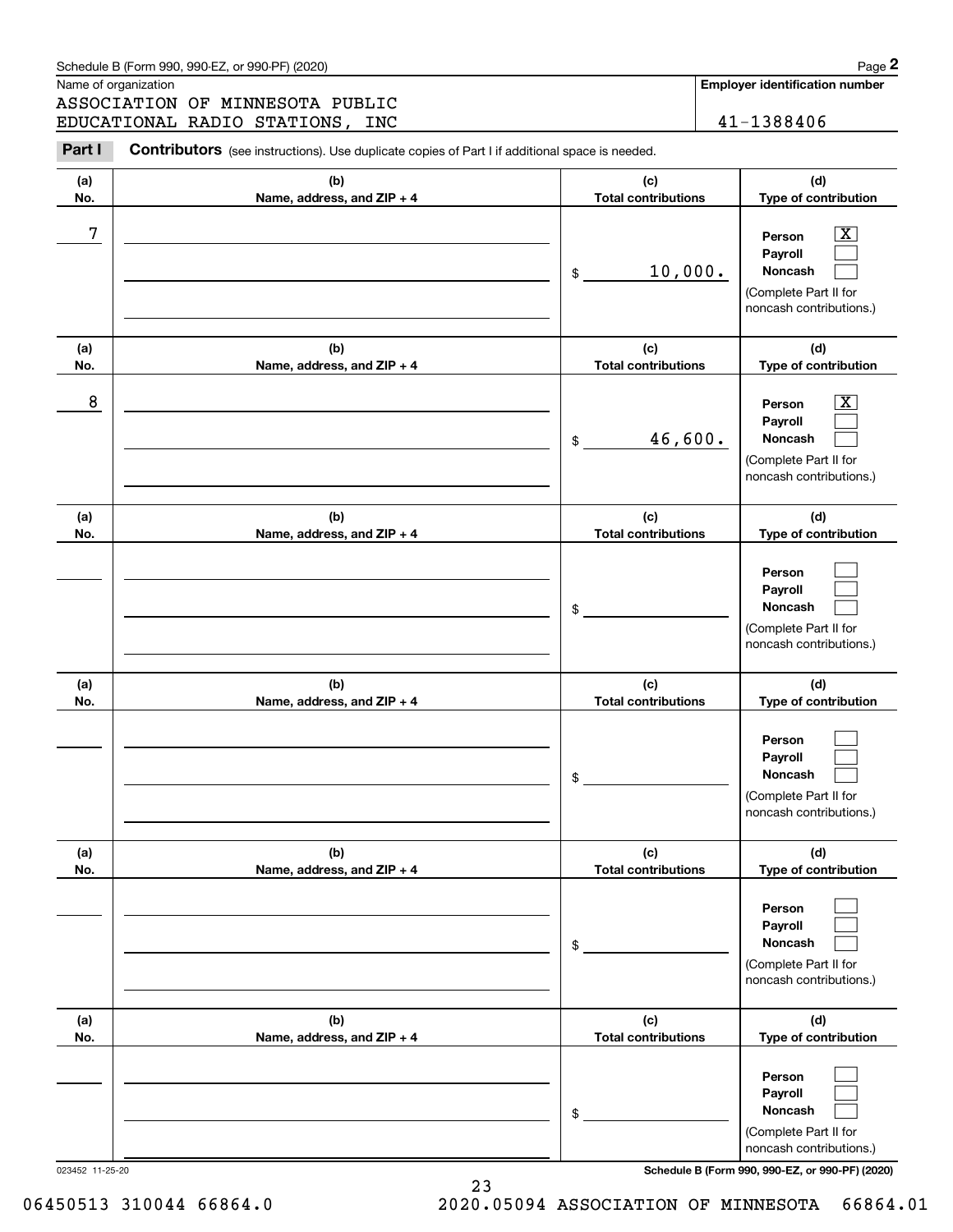|                              | Schedule B (Form 990, 990-EZ, or 990-PF) (2020)<br>Name of organization                             |                                                 | Page 3<br><b>Employer identification number</b> |
|------------------------------|-----------------------------------------------------------------------------------------------------|-------------------------------------------------|-------------------------------------------------|
|                              | ASSOCIATION OF MINNESOTA PUBLIC                                                                     |                                                 |                                                 |
|                              | EDUCATIONAL RADIO STATIONS, INC                                                                     |                                                 | 41-1388406                                      |
| Part II                      | Noncash Property (see instructions). Use duplicate copies of Part II if additional space is needed. |                                                 |                                                 |
| (a)<br>No.<br>from<br>Part I | (b)<br>Description of noncash property given                                                        | (c)<br>FMV (or estimate)<br>(See instructions.) | (d)<br>Date received                            |
|                              |                                                                                                     | \$                                              |                                                 |
| (a)<br>No.<br>from<br>Part I | (b)<br>Description of noncash property given                                                        | (c)<br>FMV (or estimate)<br>(See instructions.) | (d)<br>Date received                            |
|                              |                                                                                                     | \$                                              |                                                 |
| (a)<br>No.<br>from<br>Part I | (b)<br>Description of noncash property given                                                        | (c)<br>FMV (or estimate)<br>(See instructions.) | (d)<br>Date received                            |
|                              |                                                                                                     | \$                                              |                                                 |
| (a)<br>No.<br>from<br>Part I | (b)<br>Description of noncash property given                                                        | (c)<br>FMV (or estimate)<br>(See instructions.) | (d)<br>Date received                            |
|                              |                                                                                                     | \$                                              |                                                 |
| (a)<br>No.<br>from<br>Part I | (b)<br>Description of noncash property given                                                        | (c)<br>FMV (or estimate)<br>(See instructions.) | (d)<br>Date received                            |
|                              |                                                                                                     | \$                                              |                                                 |
| (a)<br>No.<br>from<br>Part I | (b)<br>Description of noncash property given                                                        | (c)<br>FMV (or estimate)<br>(See instructions.) | (d)<br>Date received                            |
|                              |                                                                                                     | \$                                              |                                                 |

24

06450513 310044 66864.0 2020.05094 ASSOCIATION OF MINNESOTA 66864.01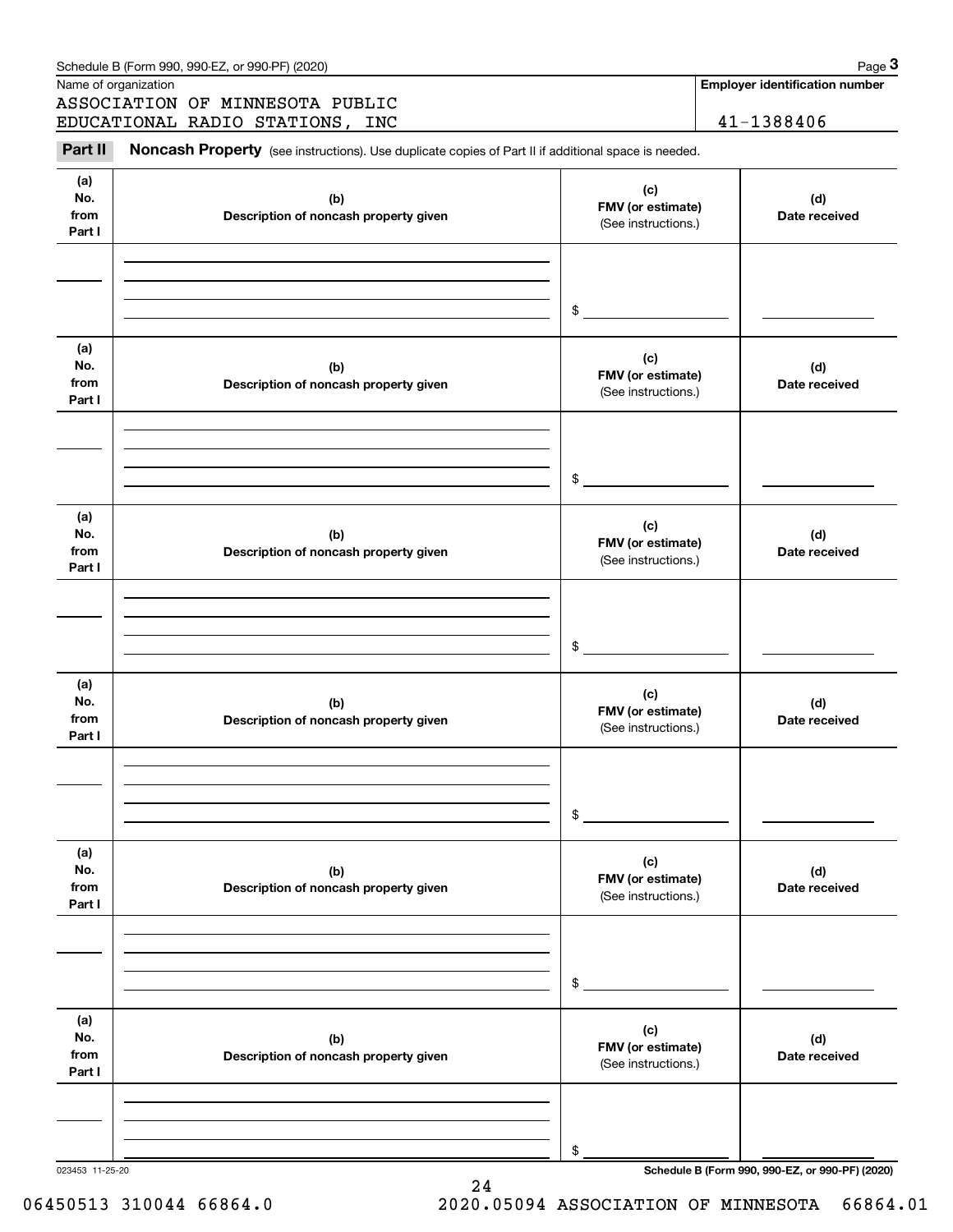|                      | Schedule B (Form 990, 990-EZ, or 990-PF) (2020)                                                                                                                                                                                                                                                 |                      | Page 4                                                                                                                                                         |
|----------------------|-------------------------------------------------------------------------------------------------------------------------------------------------------------------------------------------------------------------------------------------------------------------------------------------------|----------------------|----------------------------------------------------------------------------------------------------------------------------------------------------------------|
| Name of organization |                                                                                                                                                                                                                                                                                                 |                      | <b>Employer identification number</b>                                                                                                                          |
|                      | ASSOCIATION OF MINNESOTA PUBLIC                                                                                                                                                                                                                                                                 |                      |                                                                                                                                                                |
|                      | EDUCATIONAL RADIO STATIONS, INC                                                                                                                                                                                                                                                                 |                      | 41-1388406                                                                                                                                                     |
| Part III             | from any one contributor. Complete columns (a) through (e) and the following line entry. For organizations<br>completing Part III, enter the total of exclusively religious, charitable, etc., contributions of \$1,000 or less for the year. (Enter this info. once.) $\blacktriangleright$ \$ |                      | Exclusively religious, charitable, etc., contributions to organizations described in section 501(c)(7), (8), or (10) that total more than \$1,000 for the year |
|                      | Use duplicate copies of Part III if additional space is needed.                                                                                                                                                                                                                                 |                      |                                                                                                                                                                |
| (a) No.              |                                                                                                                                                                                                                                                                                                 |                      |                                                                                                                                                                |
| from<br>Part I       | (b) Purpose of gift                                                                                                                                                                                                                                                                             | (c) Use of gift      | (d) Description of how gift is held                                                                                                                            |
|                      |                                                                                                                                                                                                                                                                                                 |                      |                                                                                                                                                                |
|                      |                                                                                                                                                                                                                                                                                                 |                      |                                                                                                                                                                |
|                      |                                                                                                                                                                                                                                                                                                 |                      |                                                                                                                                                                |
|                      |                                                                                                                                                                                                                                                                                                 |                      |                                                                                                                                                                |
|                      |                                                                                                                                                                                                                                                                                                 | (e) Transfer of gift |                                                                                                                                                                |
|                      |                                                                                                                                                                                                                                                                                                 |                      |                                                                                                                                                                |
|                      | Transferee's name, address, and ZIP + 4                                                                                                                                                                                                                                                         |                      | Relationship of transferor to transferee                                                                                                                       |
|                      |                                                                                                                                                                                                                                                                                                 |                      |                                                                                                                                                                |
|                      |                                                                                                                                                                                                                                                                                                 |                      |                                                                                                                                                                |
|                      |                                                                                                                                                                                                                                                                                                 |                      |                                                                                                                                                                |
| (a) No.              |                                                                                                                                                                                                                                                                                                 |                      |                                                                                                                                                                |
| from<br>Part I       | (b) Purpose of gift                                                                                                                                                                                                                                                                             | (c) Use of gift      | (d) Description of how gift is held                                                                                                                            |
|                      |                                                                                                                                                                                                                                                                                                 |                      |                                                                                                                                                                |
|                      |                                                                                                                                                                                                                                                                                                 |                      |                                                                                                                                                                |
|                      |                                                                                                                                                                                                                                                                                                 |                      |                                                                                                                                                                |
|                      |                                                                                                                                                                                                                                                                                                 |                      |                                                                                                                                                                |
|                      |                                                                                                                                                                                                                                                                                                 | (e) Transfer of gift |                                                                                                                                                                |
|                      |                                                                                                                                                                                                                                                                                                 |                      |                                                                                                                                                                |
|                      | Transferee's name, address, and ZIP + 4                                                                                                                                                                                                                                                         |                      | Relationship of transferor to transferee                                                                                                                       |
|                      |                                                                                                                                                                                                                                                                                                 |                      |                                                                                                                                                                |
|                      |                                                                                                                                                                                                                                                                                                 |                      |                                                                                                                                                                |
|                      |                                                                                                                                                                                                                                                                                                 |                      |                                                                                                                                                                |
| (a) No.              |                                                                                                                                                                                                                                                                                                 |                      |                                                                                                                                                                |
| from<br>Part I       | (b) Purpose of gift                                                                                                                                                                                                                                                                             | (c) Use of gift      | (d) Description of how gift is held                                                                                                                            |
|                      |                                                                                                                                                                                                                                                                                                 |                      |                                                                                                                                                                |
|                      |                                                                                                                                                                                                                                                                                                 |                      |                                                                                                                                                                |
|                      |                                                                                                                                                                                                                                                                                                 |                      |                                                                                                                                                                |
|                      |                                                                                                                                                                                                                                                                                                 |                      |                                                                                                                                                                |
|                      |                                                                                                                                                                                                                                                                                                 | (e) Transfer of gift |                                                                                                                                                                |
|                      |                                                                                                                                                                                                                                                                                                 |                      |                                                                                                                                                                |
|                      | Transferee's name, address, and $ZIP + 4$                                                                                                                                                                                                                                                       |                      | Relationship of transferor to transferee                                                                                                                       |
|                      |                                                                                                                                                                                                                                                                                                 |                      |                                                                                                                                                                |
|                      |                                                                                                                                                                                                                                                                                                 |                      |                                                                                                                                                                |
|                      |                                                                                                                                                                                                                                                                                                 |                      |                                                                                                                                                                |
| (a) No.<br>from      |                                                                                                                                                                                                                                                                                                 |                      |                                                                                                                                                                |
| Part I               | (b) Purpose of gift                                                                                                                                                                                                                                                                             | (c) Use of gift      | (d) Description of how gift is held                                                                                                                            |
|                      |                                                                                                                                                                                                                                                                                                 |                      |                                                                                                                                                                |
|                      |                                                                                                                                                                                                                                                                                                 |                      |                                                                                                                                                                |
|                      |                                                                                                                                                                                                                                                                                                 |                      |                                                                                                                                                                |
|                      |                                                                                                                                                                                                                                                                                                 |                      |                                                                                                                                                                |
|                      |                                                                                                                                                                                                                                                                                                 | (e) Transfer of gift |                                                                                                                                                                |
|                      |                                                                                                                                                                                                                                                                                                 |                      |                                                                                                                                                                |
|                      | Transferee's name, address, and $ZIP + 4$                                                                                                                                                                                                                                                       |                      | Relationship of transferor to transferee                                                                                                                       |
|                      |                                                                                                                                                                                                                                                                                                 |                      |                                                                                                                                                                |
|                      |                                                                                                                                                                                                                                                                                                 |                      |                                                                                                                                                                |
|                      |                                                                                                                                                                                                                                                                                                 |                      |                                                                                                                                                                |
|                      |                                                                                                                                                                                                                                                                                                 |                      |                                                                                                                                                                |

**Schedule B (Form 990, 990-EZ, or 990-PF) (2020)**

25 06450513 310044 66864.0 2020.05094 ASSOCIATION OF MINNESOTA 66864.01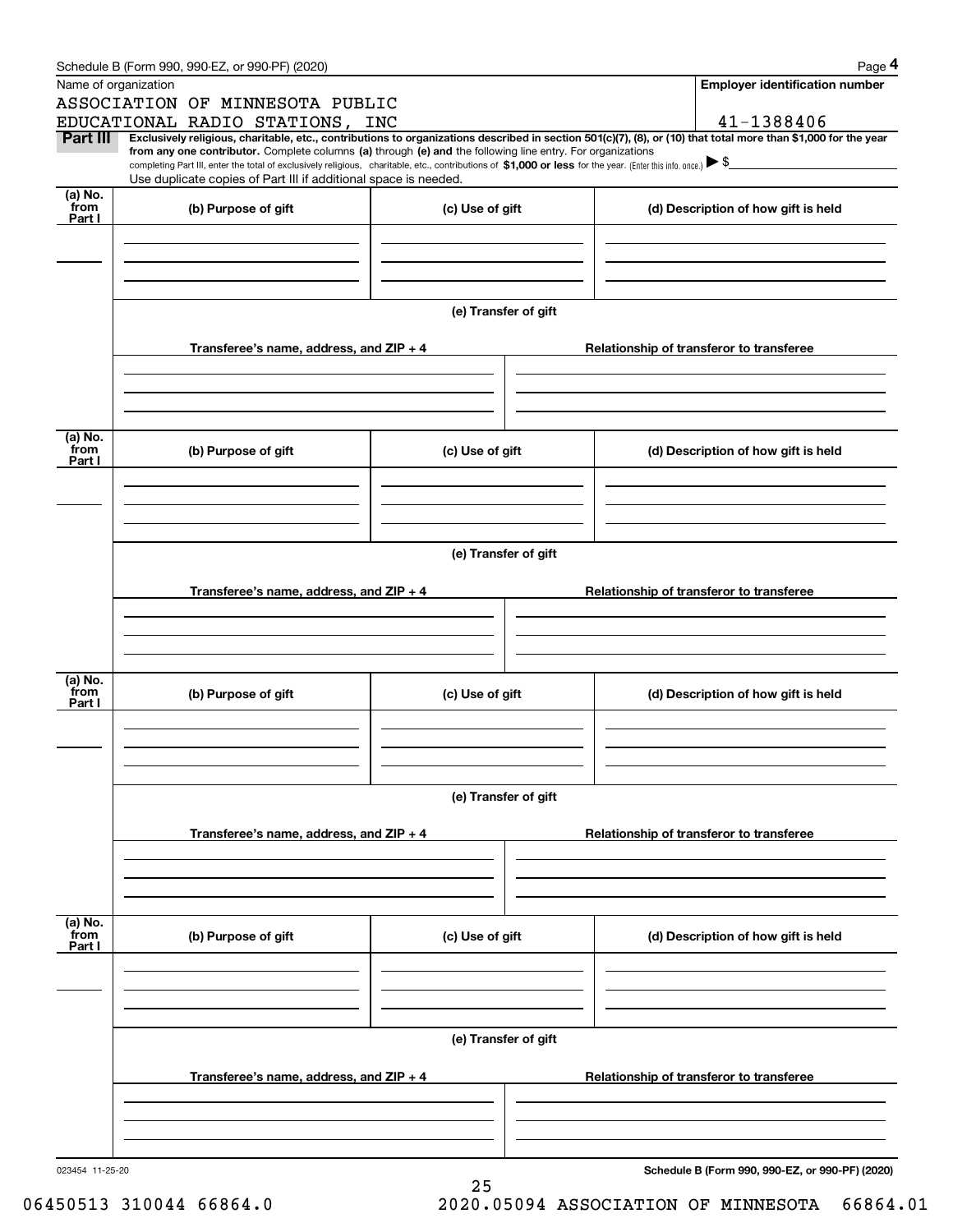| (Form 990 or 990-EZ)<br>For Organizations Exempt From Income Tax Under section 501(c) and section 527<br>Complete if the organization is described below. > Attach to Form 990 or Form 990-EZ.<br>Department of the Treasury<br>Inspection<br>Go to www.irs.gov/Form990 for instructions and the latest information.<br>Internal Revenue Service<br>If the organization answered "Yes," on Form 990, Part IV, line 3, or Form 990-EZ, Part V, line 46 (Political Campaign Activities), then | OMB No. 1545-0047       |  |  |  |  |  |  |  |  |
|---------------------------------------------------------------------------------------------------------------------------------------------------------------------------------------------------------------------------------------------------------------------------------------------------------------------------------------------------------------------------------------------------------------------------------------------------------------------------------------------|-------------------------|--|--|--|--|--|--|--|--|
|                                                                                                                                                                                                                                                                                                                                                                                                                                                                                             |                         |  |  |  |  |  |  |  |  |
|                                                                                                                                                                                                                                                                                                                                                                                                                                                                                             |                         |  |  |  |  |  |  |  |  |
|                                                                                                                                                                                                                                                                                                                                                                                                                                                                                             | <b>Open to Public</b>   |  |  |  |  |  |  |  |  |
|                                                                                                                                                                                                                                                                                                                                                                                                                                                                                             |                         |  |  |  |  |  |  |  |  |
|                                                                                                                                                                                                                                                                                                                                                                                                                                                                                             |                         |  |  |  |  |  |  |  |  |
| • Section 501(c)(3) organizations: Complete Parts I-A and B. Do not complete Part I-C.                                                                                                                                                                                                                                                                                                                                                                                                      |                         |  |  |  |  |  |  |  |  |
| • Section 501(c) (other than section 501(c)(3)) organizations: Complete Parts I-A and C below. Do not complete Part I-B.<br>• Section 527 organizations: Complete Part I-A only.                                                                                                                                                                                                                                                                                                            |                         |  |  |  |  |  |  |  |  |
| If the organization answered "Yes," on Form 990, Part IV, line 4, or Form 990-EZ, Part VI, line 47 (Lobbying Activities), then                                                                                                                                                                                                                                                                                                                                                              |                         |  |  |  |  |  |  |  |  |
| • Section 501(c)(3) organizations that have filed Form 5768 (election under section 501(h)): Complete Part II-A. Do not complete Part II-B.                                                                                                                                                                                                                                                                                                                                                 |                         |  |  |  |  |  |  |  |  |
| • Section 501(c)(3) organizations that have NOT filed Form 5768 (election under section 501(h)): Complete Part II-B. Do not complete Part II-A.                                                                                                                                                                                                                                                                                                                                             |                         |  |  |  |  |  |  |  |  |
| If the organization answered "Yes," on Form 990, Part IV, line 5 (Proxy Tax) (See separate instructions) or Form 990-EZ, Part V, line 35c (Proxy                                                                                                                                                                                                                                                                                                                                            |                         |  |  |  |  |  |  |  |  |
| Tax) (See separate instructions), then                                                                                                                                                                                                                                                                                                                                                                                                                                                      |                         |  |  |  |  |  |  |  |  |
| • Section 501(c)(4), (5), or (6) organizations: Complete Part III.                                                                                                                                                                                                                                                                                                                                                                                                                          |                         |  |  |  |  |  |  |  |  |
| Name of organization<br>ASSOCIATION OF MINNESOTA PUBLIC<br><b>Employer identification number</b>                                                                                                                                                                                                                                                                                                                                                                                            |                         |  |  |  |  |  |  |  |  |
| 41-1388406<br>EDUCATIONAL RADIO STATIONS, INC                                                                                                                                                                                                                                                                                                                                                                                                                                               |                         |  |  |  |  |  |  |  |  |
| Complete if the organization is exempt under section 501(c) or is a section 527 organization.<br>Part I-A                                                                                                                                                                                                                                                                                                                                                                                   |                         |  |  |  |  |  |  |  |  |
|                                                                                                                                                                                                                                                                                                                                                                                                                                                                                             |                         |  |  |  |  |  |  |  |  |
| 1 Provide a description of the organization's direct and indirect political campaign activities in Part IV.                                                                                                                                                                                                                                                                                                                                                                                 |                         |  |  |  |  |  |  |  |  |
| $\blacktriangleright$ \$<br>Political campaign activity expenditures<br>2                                                                                                                                                                                                                                                                                                                                                                                                                   |                         |  |  |  |  |  |  |  |  |
| Volunteer hours for political campaign activities<br>З                                                                                                                                                                                                                                                                                                                                                                                                                                      |                         |  |  |  |  |  |  |  |  |
| Complete if the organization is exempt under section 501(c)(3).<br>Part I-B                                                                                                                                                                                                                                                                                                                                                                                                                 |                         |  |  |  |  |  |  |  |  |
|                                                                                                                                                                                                                                                                                                                                                                                                                                                                                             |                         |  |  |  |  |  |  |  |  |
| 1 Enter the amount of any excise tax incurred by the organization under section 4955<br>$\bullet$ $\bullet$ $\bullet$ $\bullet$                                                                                                                                                                                                                                                                                                                                                             |                         |  |  |  |  |  |  |  |  |
| Enter the amount of any excise tax incurred by organization managers under section 4955<br>2<br><b>Yes</b><br>З                                                                                                                                                                                                                                                                                                                                                                             | <b>No</b>               |  |  |  |  |  |  |  |  |
| Yes                                                                                                                                                                                                                                                                                                                                                                                                                                                                                         | No                      |  |  |  |  |  |  |  |  |
| <b>b</b> If "Yes," describe in Part IV.                                                                                                                                                                                                                                                                                                                                                                                                                                                     |                         |  |  |  |  |  |  |  |  |
| Complete if the organization is exempt under section 501(c), except section 501(c)(3).<br>Part I-C                                                                                                                                                                                                                                                                                                                                                                                          |                         |  |  |  |  |  |  |  |  |
| $\blacktriangleright$ \$<br>1 Enter the amount directly expended by the filing organization for section 527 exempt function activities                                                                                                                                                                                                                                                                                                                                                      |                         |  |  |  |  |  |  |  |  |
| 2 Enter the amount of the filing organization's funds contributed to other organizations for section 527                                                                                                                                                                                                                                                                                                                                                                                    |                         |  |  |  |  |  |  |  |  |
| $\blacktriangleright$ \$<br>exempt function activities                                                                                                                                                                                                                                                                                                                                                                                                                                      |                         |  |  |  |  |  |  |  |  |
| 3 Total exempt function expenditures. Add lines 1 and 2. Enter here and on Form 1120-POL,                                                                                                                                                                                                                                                                                                                                                                                                   |                         |  |  |  |  |  |  |  |  |
| $\triangleright$ s                                                                                                                                                                                                                                                                                                                                                                                                                                                                          |                         |  |  |  |  |  |  |  |  |
| Yes<br>Did the filing organization file Form 1120-POL for this year?                                                                                                                                                                                                                                                                                                                                                                                                                        | <b>No</b>               |  |  |  |  |  |  |  |  |
| 5 Enter the names, addresses and employer identification number (EIN) of all section 527 political organizations to which the filing organization                                                                                                                                                                                                                                                                                                                                           |                         |  |  |  |  |  |  |  |  |
| made payments. For each organization listed, enter the amount paid from the filing organization's funds. Also enter the amount of political                                                                                                                                                                                                                                                                                                                                                 |                         |  |  |  |  |  |  |  |  |
| contributions received that were promptly and directly delivered to a separate political organization, such as a separate segregated fund or a<br>political action committee (PAC). If additional space is needed, provide information in Part IV.                                                                                                                                                                                                                                          |                         |  |  |  |  |  |  |  |  |
|                                                                                                                                                                                                                                                                                                                                                                                                                                                                                             |                         |  |  |  |  |  |  |  |  |
| (a) Name<br>(b) Address<br>$(c)$ EIN<br>(d) Amount paid from<br>(e) Amount of political<br>contributions received and<br>filing organization's                                                                                                                                                                                                                                                                                                                                              |                         |  |  |  |  |  |  |  |  |
| promptly and directly<br>funds. If none, enter -0-.                                                                                                                                                                                                                                                                                                                                                                                                                                         |                         |  |  |  |  |  |  |  |  |
|                                                                                                                                                                                                                                                                                                                                                                                                                                                                                             | delivered to a separate |  |  |  |  |  |  |  |  |
|                                                                                                                                                                                                                                                                                                                                                                                                                                                                                             |                         |  |  |  |  |  |  |  |  |
| political organization.<br>If none, enter -0-.                                                                                                                                                                                                                                                                                                                                                                                                                                              |                         |  |  |  |  |  |  |  |  |
|                                                                                                                                                                                                                                                                                                                                                                                                                                                                                             |                         |  |  |  |  |  |  |  |  |
|                                                                                                                                                                                                                                                                                                                                                                                                                                                                                             |                         |  |  |  |  |  |  |  |  |
|                                                                                                                                                                                                                                                                                                                                                                                                                                                                                             |                         |  |  |  |  |  |  |  |  |
|                                                                                                                                                                                                                                                                                                                                                                                                                                                                                             |                         |  |  |  |  |  |  |  |  |
|                                                                                                                                                                                                                                                                                                                                                                                                                                                                                             |                         |  |  |  |  |  |  |  |  |
|                                                                                                                                                                                                                                                                                                                                                                                                                                                                                             |                         |  |  |  |  |  |  |  |  |
|                                                                                                                                                                                                                                                                                                                                                                                                                                                                                             |                         |  |  |  |  |  |  |  |  |
|                                                                                                                                                                                                                                                                                                                                                                                                                                                                                             |                         |  |  |  |  |  |  |  |  |
|                                                                                                                                                                                                                                                                                                                                                                                                                                                                                             |                         |  |  |  |  |  |  |  |  |
|                                                                                                                                                                                                                                                                                                                                                                                                                                                                                             |                         |  |  |  |  |  |  |  |  |
|                                                                                                                                                                                                                                                                                                                                                                                                                                                                                             |                         |  |  |  |  |  |  |  |  |

LHA

032041 12-02-20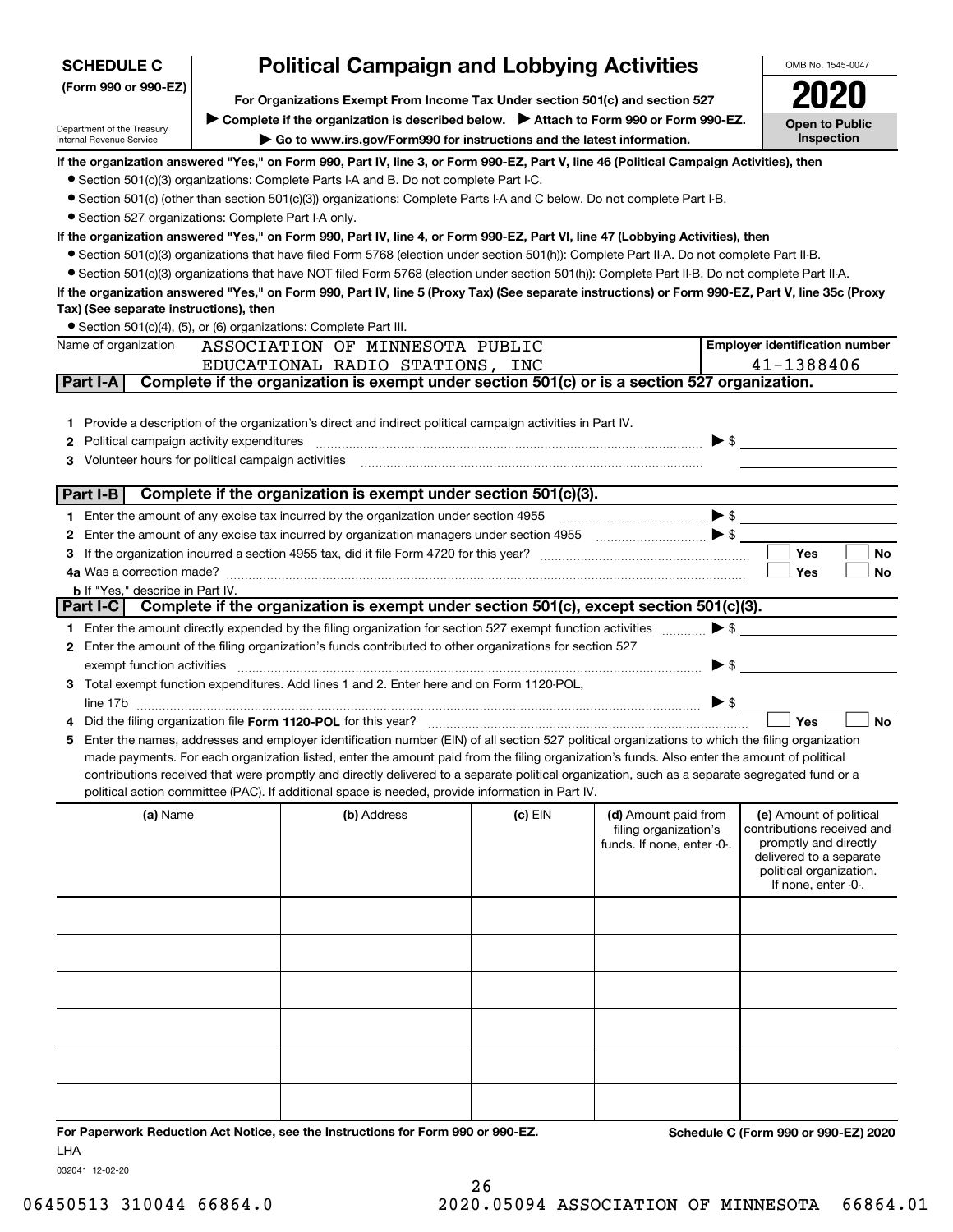| ASSOCIATION OF MINNESOTA PUBLIC |  |  |
|---------------------------------|--|--|
|                                 |  |  |

| 41-1388406 | Page 2 |
|------------|--------|
|------------|--------|

| Schedule C (Form 990 or 990-EZ) 2020 EDUCATIONAL RADIO STATIONS, INC                                                                                                                                                      |                                   |                                                      |            |                          | $41 - 1388406$ Page 2 |  |  |  |
|---------------------------------------------------------------------------------------------------------------------------------------------------------------------------------------------------------------------------|-----------------------------------|------------------------------------------------------|------------|--------------------------|-----------------------|--|--|--|
| Complete if the organization is exempt under section 501(c)(3) and filed Form 5768 (election under<br>Part II-A                                                                                                           |                                   |                                                      |            |                          |                       |  |  |  |
| section 501(h)).                                                                                                                                                                                                          |                                   |                                                      |            |                          |                       |  |  |  |
| A Check $\blacktriangleright$<br>if the filing organization belongs to an affiliated group (and list in Part IV each affiliated group member's name, address, EIN,                                                        |                                   |                                                      |            |                          |                       |  |  |  |
| expenses, and share of excess lobbying expenditures).                                                                                                                                                                     |                                   |                                                      |            |                          |                       |  |  |  |
| if the filing organization checked box A and "limited control" provisions apply.<br><b>B</b> Check $\blacktriangleright$<br>(a) Filing<br>(b) Affiliated group<br><b>Limits on Lobbying Expenditures</b>                  |                                   |                                                      |            |                          |                       |  |  |  |
| (The term "expenditures" means amounts paid or incurred.)                                                                                                                                                                 |                                   |                                                      |            | organization's<br>totals | totals                |  |  |  |
| 1a Total lobbying expenditures to influence public opinion (grassroots lobbying)                                                                                                                                          |                                   |                                                      |            |                          |                       |  |  |  |
| <b>b</b> Total lobbying expenditures to influence a legislative body (direct lobbying)                                                                                                                                    |                                   |                                                      |            |                          |                       |  |  |  |
|                                                                                                                                                                                                                           |                                   |                                                      |            |                          |                       |  |  |  |
| d Other exempt purpose expenditures                                                                                                                                                                                       |                                   |                                                      |            |                          |                       |  |  |  |
|                                                                                                                                                                                                                           |                                   |                                                      |            |                          |                       |  |  |  |
| f Lobbying nontaxable amount. Enter the amount from the following table in both columns.                                                                                                                                  |                                   |                                                      |            |                          |                       |  |  |  |
| If the amount on line 1e, column $(a)$ or $(b)$ is:                                                                                                                                                                       |                                   | The lobbying nontaxable amount is:                   |            |                          |                       |  |  |  |
| Not over \$500,000                                                                                                                                                                                                        |                                   | 20% of the amount on line 1e.                        |            |                          |                       |  |  |  |
| Over \$500,000 but not over \$1,000,000                                                                                                                                                                                   |                                   | \$100,000 plus 15% of the excess over \$500,000.     |            |                          |                       |  |  |  |
| Over \$1,000,000 but not over \$1,500,000                                                                                                                                                                                 |                                   | \$175,000 plus 10% of the excess over \$1,000,000.   |            |                          |                       |  |  |  |
| Over \$1,500,000 but not over \$17,000,000<br>\$225,000 plus 5% of the excess over \$1,500,000.                                                                                                                           |                                   |                                                      |            |                          |                       |  |  |  |
|                                                                                                                                                                                                                           | Over \$17,000,000<br>\$1,000,000. |                                                      |            |                          |                       |  |  |  |
|                                                                                                                                                                                                                           |                                   |                                                      |            |                          |                       |  |  |  |
| g Grassroots nontaxable amount (enter 25% of line 1f)<br>h Subtract line 1g from line 1a. If zero or less, enter -0-                                                                                                      |                                   |                                                      |            |                          |                       |  |  |  |
| Subtract line 1f from line 1c. If zero or less, enter 0                                                                                                                                                                   |                                   |                                                      |            |                          |                       |  |  |  |
| If there is an amount other than zero on either line 1h or line 1i, did the organization file Form 4720                                                                                                                   |                                   |                                                      |            |                          |                       |  |  |  |
| reporting section 4911 tax for this year?                                                                                                                                                                                 |                                   |                                                      |            |                          | Yes<br>No             |  |  |  |
|                                                                                                                                                                                                                           |                                   |                                                      |            |                          |                       |  |  |  |
| 4-Year Averaging Period Under Section 501(h)<br>(Some organizations that made a section 501(h) election do not have to complete all of the five columns below.<br>See the separate instructions for lines 2a through 2f.) |                                   |                                                      |            |                          |                       |  |  |  |
|                                                                                                                                                                                                                           |                                   | Lobbying Expenditures During 4-Year Averaging Period |            |                          |                       |  |  |  |
| Calendar year<br>(or fiscal year beginning in)                                                                                                                                                                            | (a) $2017$                        | (b) 2018                                             | $(c)$ 2019 | $(d)$ 2020               | (e) Total             |  |  |  |
| 2a Lobbying nontaxable amount                                                                                                                                                                                             |                                   |                                                      |            |                          |                       |  |  |  |
| <b>b</b> Lobbying ceiling amount<br>(150% of line 2a, column(e))                                                                                                                                                          |                                   |                                                      |            |                          |                       |  |  |  |
| c Total lobbying expenditures                                                                                                                                                                                             |                                   |                                                      |            |                          |                       |  |  |  |
| d Grassroots nontaxable amount                                                                                                                                                                                            |                                   |                                                      |            |                          |                       |  |  |  |
| e Grassroots ceiling amount<br>(150% of line 2d, column (e))                                                                                                                                                              |                                   |                                                      |            |                          |                       |  |  |  |
| f Grassroots lobbying expenditures                                                                                                                                                                                        |                                   |                                                      |            |                          |                       |  |  |  |

**Schedule C (Form 990 or 990-EZ) 2020**

032042 12-02-20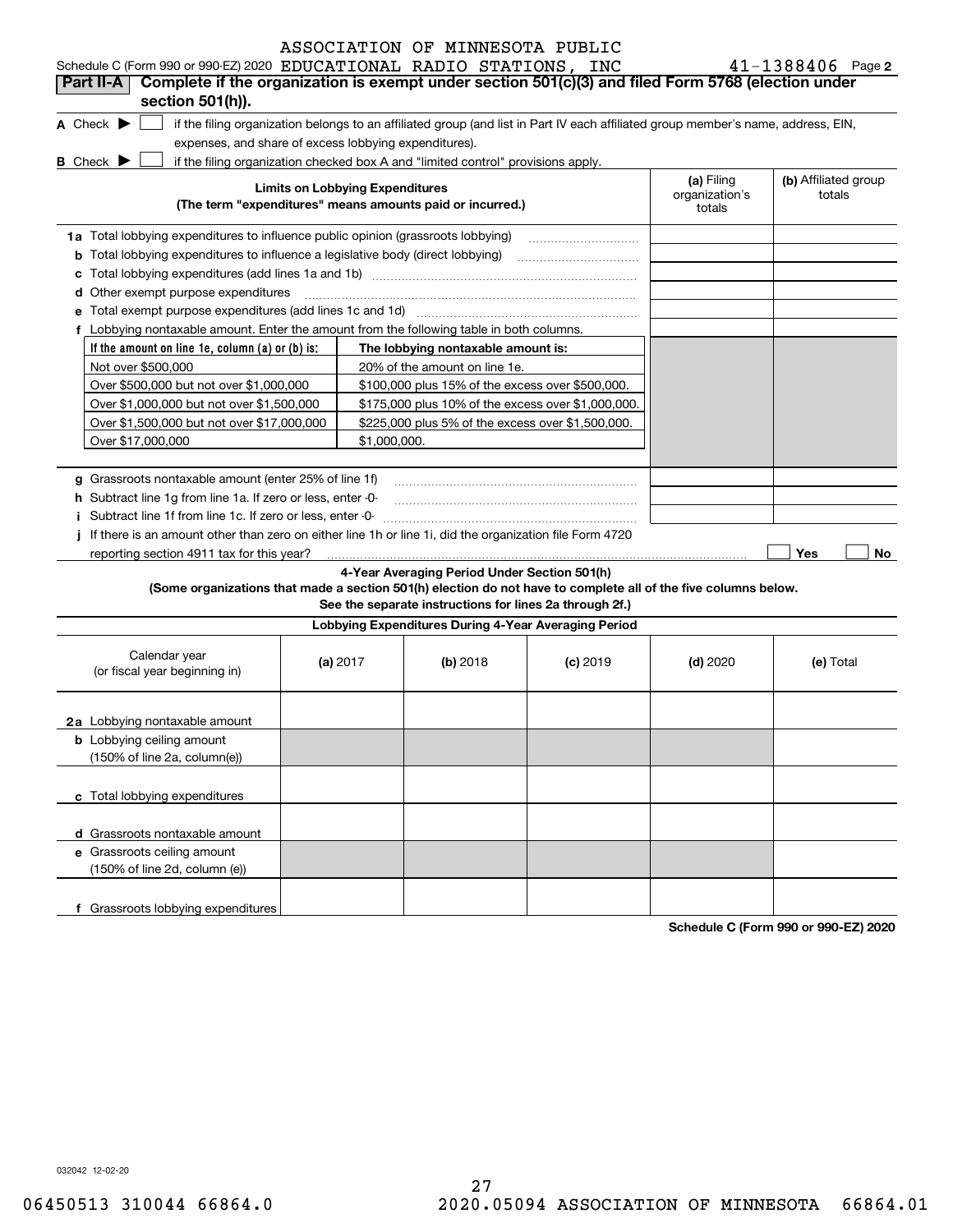## Schedule C (Form 990 or 990-EZ) 2020 Page EDUCATIONAL RADIO STATIONS, INC 41-1388406 **Part II-B** Complete if the organization is exempt under section 501(c)(3) and has NOT filed Form 5768 **(election under section 501(h)).**

| For each "Yes" response on lines 1a through 1i below, provide in Part IV a detailed description |                                                                                                                                                                                                                                                                                                                        |                 |                   | (b)    |         |  |  |  |  |
|-------------------------------------------------------------------------------------------------|------------------------------------------------------------------------------------------------------------------------------------------------------------------------------------------------------------------------------------------------------------------------------------------------------------------------|-----------------|-------------------|--------|---------|--|--|--|--|
|                                                                                                 | of the lobbying activity.                                                                                                                                                                                                                                                                                              | Yes             | No                | Amount |         |  |  |  |  |
| 1.                                                                                              | During the year, did the filing organization attempt to influence foreign, national, state, or<br>local legislation, including any attempt to influence public opinion on a legislative matter                                                                                                                         |                 |                   |        |         |  |  |  |  |
|                                                                                                 | or referendum, through the use of:                                                                                                                                                                                                                                                                                     | х               |                   |        |         |  |  |  |  |
|                                                                                                 |                                                                                                                                                                                                                                                                                                                        | $\mathbf X$     |                   |        |         |  |  |  |  |
|                                                                                                 | <b>b</b> Paid staff or management (include compensation in expenses reported on lines 1c through 1i)?<br>$\mathcal{L}_{\text{max}}$                                                                                                                                                                                    |                 | х                 |        |         |  |  |  |  |
|                                                                                                 |                                                                                                                                                                                                                                                                                                                        | X               |                   |        |         |  |  |  |  |
|                                                                                                 | e Publications, or published or broadcast statements?                                                                                                                                                                                                                                                                  |                 | Х                 |        |         |  |  |  |  |
|                                                                                                 | f Grants to other organizations for lobbying purposes?                                                                                                                                                                                                                                                                 |                 | $\mathbf X$       |        |         |  |  |  |  |
| g                                                                                               | Direct contact with legislators, their staffs, government officials, or a legislative body?                                                                                                                                                                                                                            | Χ               |                   |        | 10,083. |  |  |  |  |
|                                                                                                 | h Rallies, demonstrations, seminars, conventions, speeches, lectures, or any similar means?                                                                                                                                                                                                                            |                 | X                 |        |         |  |  |  |  |
|                                                                                                 | <i>i</i> Other activities?                                                                                                                                                                                                                                                                                             |                 | $\mathbf x$       |        |         |  |  |  |  |
|                                                                                                 |                                                                                                                                                                                                                                                                                                                        |                 |                   |        | 10,083. |  |  |  |  |
|                                                                                                 | 2a Did the activities in line 1 cause the organization to be not described in section 501(c)(3)?                                                                                                                                                                                                                       |                 | X                 |        |         |  |  |  |  |
|                                                                                                 |                                                                                                                                                                                                                                                                                                                        |                 |                   |        |         |  |  |  |  |
|                                                                                                 | c If "Yes," enter the amount of any tax incurred by organization managers under section 4912                                                                                                                                                                                                                           |                 |                   |        |         |  |  |  |  |
|                                                                                                 | d If the filing organization incurred a section 4912 tax, did it file Form 4720 for this year?                                                                                                                                                                                                                         |                 |                   |        |         |  |  |  |  |
|                                                                                                 | Complete if the organization is exempt under section 501(c)(4), section 501(c)(5), or section<br> Part III-A                                                                                                                                                                                                           |                 |                   |        |         |  |  |  |  |
|                                                                                                 | $501(c)(6)$ .                                                                                                                                                                                                                                                                                                          |                 |                   | Yes    | No      |  |  |  |  |
|                                                                                                 |                                                                                                                                                                                                                                                                                                                        |                 |                   |        |         |  |  |  |  |
| 1                                                                                               |                                                                                                                                                                                                                                                                                                                        |                 | 1                 |        |         |  |  |  |  |
| 2<br>3                                                                                          | Did the organization agree to carry over lobbying and political campaign activity expenditures from the prior year?                                                                                                                                                                                                    |                 | $\mathbf{2}$<br>3 |        |         |  |  |  |  |
|                                                                                                 | Part III-B Complete if the organization is exempt under section $501(c)(4)$ , section $501(c)(5)$ , or section<br>501(c)(6) and if either (a) BOTH Part III-A, lines 1 and 2, are answered "No" OR (b) Part III-A, line 3, is<br>answered "Yes."                                                                       |                 |                   |        |         |  |  |  |  |
|                                                                                                 |                                                                                                                                                                                                                                                                                                                        |                 | 1                 |        |         |  |  |  |  |
| 1<br>2                                                                                          | Dues, assessments and similar amounts from members [111] www.communicallyness.communicallyness.communicallyness.com                                                                                                                                                                                                    |                 |                   |        |         |  |  |  |  |
|                                                                                                 | Section 162(e) nondeductible lobbying and political expenditures (do not include amounts of political<br>expenses for which the section 527(f) tax was paid).                                                                                                                                                          |                 |                   |        |         |  |  |  |  |
|                                                                                                 |                                                                                                                                                                                                                                                                                                                        |                 |                   |        |         |  |  |  |  |
|                                                                                                 |                                                                                                                                                                                                                                                                                                                        |                 | 2a                |        |         |  |  |  |  |
|                                                                                                 | <b>b</b> Carryover from last year                                                                                                                                                                                                                                                                                      |                 | 2b                |        |         |  |  |  |  |
| c                                                                                               | $\textbf{Total} \textcolor{red}{x_1 x_2 x_3 x_4 x_5 x_6 x_7 x_8 x_9 x_1 x_2 x_3 x_4 x_5 x_6 x_7 x_8 x_9 x_1 x_2 x_3 x_4 x_5 x_6 x_7 x_8 x_9 x_1 x_2 x_3 x_4 x_5 x_6 x_7 x_8 x_9 x_1 x_2 x_3 x_4 x_5 x_6 x_7 x_8 x_9 x_1 x_2 x_3 x_4 x_5 x_6 x_7 x_8 x_9 x_1 x_2 x_3 x_4 x_5 x_6 x_7 x_8 x_9 x_1 x_2 x_3 x_4 x_5 x_6 x$ |                 | 2c                |        |         |  |  |  |  |
|                                                                                                 | Aggregate amount reported in section 6033(e)(1)(A) notices of nondeductible section 162(e) dues                                                                                                                                                                                                                        |                 | 3                 |        |         |  |  |  |  |
| 4                                                                                               | If notices were sent and the amount on line 2c exceeds the amount on line 3, what portion of the excess                                                                                                                                                                                                                |                 |                   |        |         |  |  |  |  |
|                                                                                                 | does the organization agree to carryover to the reasonable estimate of nondeductible lobbying and political                                                                                                                                                                                                            |                 | $\overline{4}$    |        |         |  |  |  |  |
|                                                                                                 | expenditure next year?                                                                                                                                                                                                                                                                                                 |                 |                   |        |         |  |  |  |  |
| 5<br> Part IV                                                                                   | Taxable amount of lobbying and political expenditures (See instructions)<br><b>Supplemental Information</b>                                                                                                                                                                                                            |                 | 5                 |        |         |  |  |  |  |
|                                                                                                 |                                                                                                                                                                                                                                                                                                                        |                 |                   |        |         |  |  |  |  |
|                                                                                                 | Provide the descriptions required for Part I-A, line 1; Part I-B, line 4; Part I-C, line 5; Part II-A (affiliated group list); Part II-A, lines 1 and 2 (See                                                                                                                                                           |                 |                   |        |         |  |  |  |  |
|                                                                                                 | instructions); and Part II-B, line 1. Also, complete this part for any additional information.<br>PART II-B, LINE 1, LOBBYING ACTIVITIES:                                                                                                                                                                              |                 |                   |        |         |  |  |  |  |
|                                                                                                 | VOLUNTEERS REACH OUT TO LAWMAKERS WITHIN THEIR DISTRICTS ENCOURAGING                                                                                                                                                                                                                                                   |                 |                   |        |         |  |  |  |  |
|                                                                                                 | THEM TO SUPPORT THE ORGANIZATION.<br>EMAILS ARE SENT DIRECTLY TO                                                                                                                                                                                                                                                       |                 |                   |        |         |  |  |  |  |
|                                                                                                 | LAWMAKERS ASKING FOR SUPPORT FOR THE ORGANIZATION.                                                                                                                                                                                                                                                                     | DIRECT LOBBYING |                   |        |         |  |  |  |  |
|                                                                                                 | EXPENSES TOTALED \$10,083 FOR FYE 6/30/2021.                                                                                                                                                                                                                                                                           |                 |                   |        |         |  |  |  |  |
|                                                                                                 |                                                                                                                                                                                                                                                                                                                        |                 |                   |        |         |  |  |  |  |

032043 12-02-20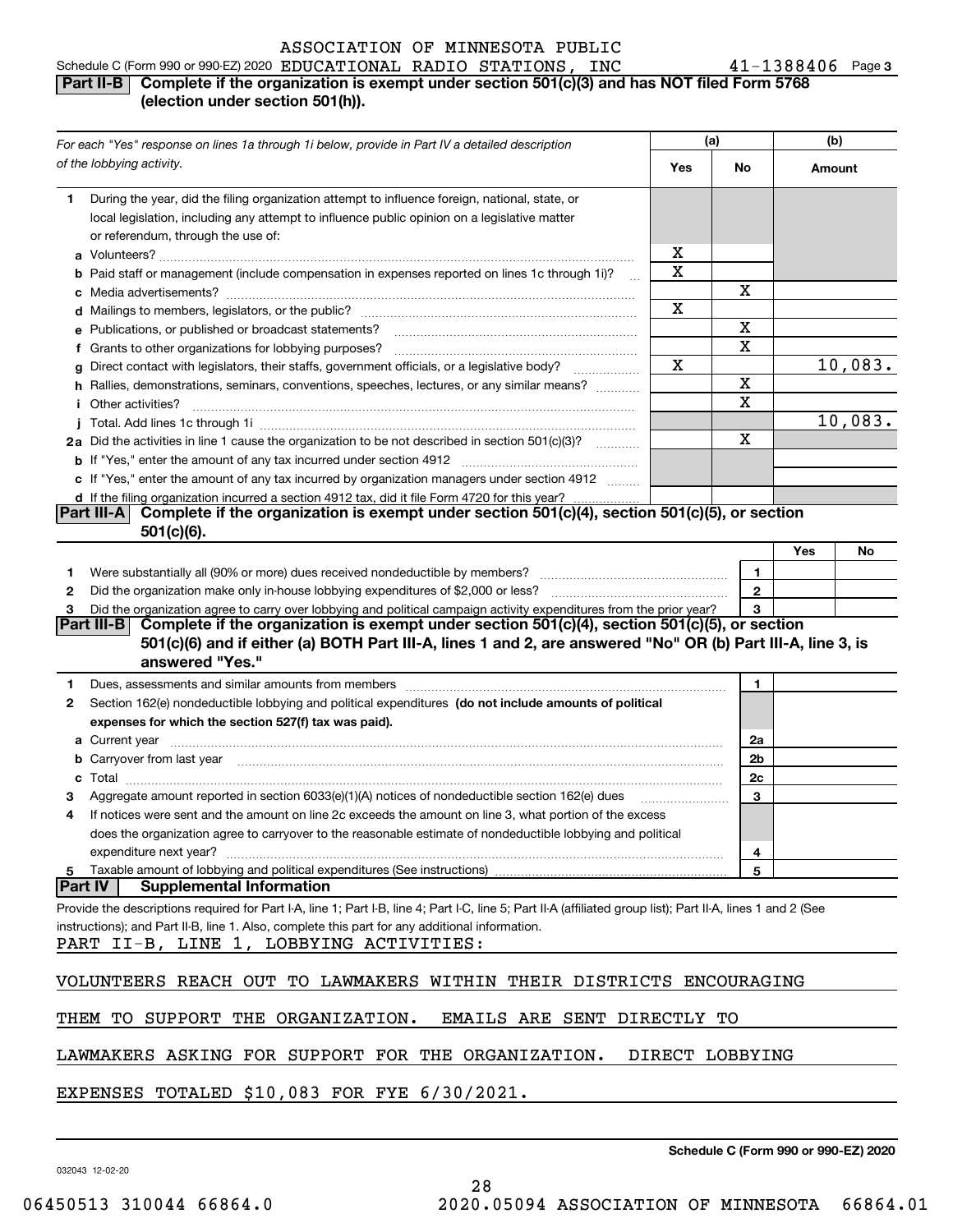|         | <b>Supplemental Financial Statements</b><br><b>SCHEDULE D</b>                                                                                      |                                                                                                                                                                                                                               |  |                                                                                                                                                                                                                                                                                                                                                                                                                                             |  |                                                    |  |                          | OMB No. 1545-0047                                   |                |     |
|---------|----------------------------------------------------------------------------------------------------------------------------------------------------|-------------------------------------------------------------------------------------------------------------------------------------------------------------------------------------------------------------------------------|--|---------------------------------------------------------------------------------------------------------------------------------------------------------------------------------------------------------------------------------------------------------------------------------------------------------------------------------------------------------------------------------------------------------------------------------------------|--|----------------------------------------------------|--|--------------------------|-----------------------------------------------------|----------------|-----|
|         | Complete if the organization answered "Yes" on Form 990,<br>(Form 990)<br>Part IV, line 6, 7, 8, 9, 10, 11a, 11b, 11c, 11d, 11e, 11f, 12a, or 12b. |                                                                                                                                                                                                                               |  |                                                                                                                                                                                                                                                                                                                                                                                                                                             |  |                                                    |  |                          |                                                     |                |     |
|         | Department of the Treasury                                                                                                                         |                                                                                                                                                                                                                               |  | Attach to Form 990.                                                                                                                                                                                                                                                                                                                                                                                                                         |  |                                                    |  |                          |                                                     | Open to Public |     |
|         | Internal Revenue Service                                                                                                                           |                                                                                                                                                                                                                               |  | Go to www.irs.gov/Form990 for instructions and the latest information.                                                                                                                                                                                                                                                                                                                                                                      |  |                                                    |  |                          |                                                     | Inspection     |     |
|         | Name of the organization                                                                                                                           |                                                                                                                                                                                                                               |  | ASSOCIATION OF MINNESOTA PUBLIC<br>EDUCATIONAL RADIO STATIONS, INC                                                                                                                                                                                                                                                                                                                                                                          |  |                                                    |  |                          | <b>Employer identification number</b><br>41-1388406 |                |     |
| Part I  |                                                                                                                                                    | Organizations Maintaining Donor Advised Funds or Other Similar Funds or Accounts. Complete if the                                                                                                                             |  |                                                                                                                                                                                                                                                                                                                                                                                                                                             |  |                                                    |  |                          |                                                     |                |     |
|         |                                                                                                                                                    | organization answered "Yes" on Form 990, Part IV, line 6.                                                                                                                                                                     |  |                                                                                                                                                                                                                                                                                                                                                                                                                                             |  |                                                    |  |                          |                                                     |                |     |
|         |                                                                                                                                                    |                                                                                                                                                                                                                               |  | (a) Donor advised funds                                                                                                                                                                                                                                                                                                                                                                                                                     |  |                                                    |  |                          | (b) Funds and other accounts                        |                |     |
| 1.      |                                                                                                                                                    |                                                                                                                                                                                                                               |  |                                                                                                                                                                                                                                                                                                                                                                                                                                             |  |                                                    |  |                          |                                                     |                |     |
| 2       |                                                                                                                                                    | Aggregate value of contributions to (during year)                                                                                                                                                                             |  |                                                                                                                                                                                                                                                                                                                                                                                                                                             |  |                                                    |  |                          |                                                     |                |     |
| 3       |                                                                                                                                                    | Aggregate value of grants from (during year)                                                                                                                                                                                  |  | the control of the control of the control of the control of the control of the control of                                                                                                                                                                                                                                                                                                                                                   |  |                                                    |  |                          |                                                     |                |     |
| 4       |                                                                                                                                                    |                                                                                                                                                                                                                               |  |                                                                                                                                                                                                                                                                                                                                                                                                                                             |  |                                                    |  |                          |                                                     |                |     |
| 5       | Did the organization inform all donors and donor advisors in writing that the assets held in donor advised funds                                   |                                                                                                                                                                                                                               |  |                                                                                                                                                                                                                                                                                                                                                                                                                                             |  |                                                    |  |                          |                                                     |                |     |
|         |                                                                                                                                                    |                                                                                                                                                                                                                               |  |                                                                                                                                                                                                                                                                                                                                                                                                                                             |  |                                                    |  |                          | Yes                                                 |                | No  |
| 6       |                                                                                                                                                    | Did the organization inform all grantees, donors, and donor advisors in writing that grant funds can be used only                                                                                                             |  |                                                                                                                                                                                                                                                                                                                                                                                                                                             |  |                                                    |  |                          |                                                     |                |     |
|         |                                                                                                                                                    | for charitable purposes and not for the benefit of the donor or donor advisor, or for any other purpose conferring                                                                                                            |  |                                                                                                                                                                                                                                                                                                                                                                                                                                             |  |                                                    |  |                          |                                                     |                |     |
| Part II | impermissible private benefit?                                                                                                                     | Conservation Easements. Complete if the organization answered "Yes" on Form 990, Part IV, line 7.                                                                                                                             |  |                                                                                                                                                                                                                                                                                                                                                                                                                                             |  |                                                    |  |                          | Yes                                                 |                | No. |
|         |                                                                                                                                                    |                                                                                                                                                                                                                               |  |                                                                                                                                                                                                                                                                                                                                                                                                                                             |  |                                                    |  |                          |                                                     |                |     |
| 1.      |                                                                                                                                                    | Purpose(s) of conservation easements held by the organization (check all that apply).<br>Preservation of land for public use (for example, recreation or education)                                                           |  |                                                                                                                                                                                                                                                                                                                                                                                                                                             |  | Preservation of a historically important land area |  |                          |                                                     |                |     |
|         |                                                                                                                                                    | Protection of natural habitat                                                                                                                                                                                                 |  |                                                                                                                                                                                                                                                                                                                                                                                                                                             |  | Preservation of a certified historic structure     |  |                          |                                                     |                |     |
|         |                                                                                                                                                    | Preservation of open space                                                                                                                                                                                                    |  |                                                                                                                                                                                                                                                                                                                                                                                                                                             |  |                                                    |  |                          |                                                     |                |     |
| 2       |                                                                                                                                                    | Complete lines 2a through 2d if the organization held a qualified conservation contribution in the form of a conservation easement on the last                                                                                |  |                                                                                                                                                                                                                                                                                                                                                                                                                                             |  |                                                    |  |                          |                                                     |                |     |
|         | day of the tax year.                                                                                                                               |                                                                                                                                                                                                                               |  |                                                                                                                                                                                                                                                                                                                                                                                                                                             |  |                                                    |  |                          | Held at the End of the Tax Year                     |                |     |
| а       |                                                                                                                                                    |                                                                                                                                                                                                                               |  |                                                                                                                                                                                                                                                                                                                                                                                                                                             |  |                                                    |  | 2a                       |                                                     |                |     |
| b       |                                                                                                                                                    | Total acreage restricted by conservation easements                                                                                                                                                                            |  |                                                                                                                                                                                                                                                                                                                                                                                                                                             |  |                                                    |  | 2 <sub>b</sub>           |                                                     |                |     |
| c       | 2c                                                                                                                                                 |                                                                                                                                                                                                                               |  |                                                                                                                                                                                                                                                                                                                                                                                                                                             |  |                                                    |  |                          |                                                     |                |     |
| d       |                                                                                                                                                    | Number of conservation easements included in (c) acquired after 7/25/06, and not on a historic structure                                                                                                                      |  |                                                                                                                                                                                                                                                                                                                                                                                                                                             |  |                                                    |  |                          |                                                     |                |     |
|         |                                                                                                                                                    | listed in the National Register [11, 1200] [12] The National Register [11, 1200] [12] The National Register [11, 1200] [12] The National Register [11, 1200] [12] The National Register [11, 1200] [12] The National Register |  |                                                                                                                                                                                                                                                                                                                                                                                                                                             |  |                                                    |  | 2d                       |                                                     |                |     |
| 3       |                                                                                                                                                    | Number of conservation easements modified, transferred, released, extinguished, or terminated by the organization during the tax                                                                                              |  |                                                                                                                                                                                                                                                                                                                                                                                                                                             |  |                                                    |  |                          |                                                     |                |     |
|         | $\gamma$ ear $\blacktriangleright$                                                                                                                 |                                                                                                                                                                                                                               |  |                                                                                                                                                                                                                                                                                                                                                                                                                                             |  |                                                    |  |                          |                                                     |                |     |
| 4       |                                                                                                                                                    | Number of states where property subject to conservation easement is located $\blacktriangleright$                                                                                                                             |  |                                                                                                                                                                                                                                                                                                                                                                                                                                             |  |                                                    |  |                          |                                                     |                |     |
| 5       |                                                                                                                                                    | Does the organization have a written policy regarding the periodic monitoring, inspection, handling of                                                                                                                        |  |                                                                                                                                                                                                                                                                                                                                                                                                                                             |  |                                                    |  |                          |                                                     |                |     |
|         |                                                                                                                                                    | violations, and enforcement of the conservation easements it holds?                                                                                                                                                           |  |                                                                                                                                                                                                                                                                                                                                                                                                                                             |  |                                                    |  |                          | Yes                                                 |                | No  |
| 6       |                                                                                                                                                    | Staff and volunteer hours devoted to monitoring, inspecting, handling of violations, and enforcing conservation easements during the year                                                                                     |  |                                                                                                                                                                                                                                                                                                                                                                                                                                             |  |                                                    |  |                          |                                                     |                |     |
|         |                                                                                                                                                    |                                                                                                                                                                                                                               |  |                                                                                                                                                                                                                                                                                                                                                                                                                                             |  |                                                    |  |                          |                                                     |                |     |
| 7       | $\blacktriangleright$ \$                                                                                                                           | Amount of expenses incurred in monitoring, inspecting, handling of violations, and enforcing conservation easements during the year                                                                                           |  |                                                                                                                                                                                                                                                                                                                                                                                                                                             |  |                                                    |  |                          |                                                     |                |     |
| 8       |                                                                                                                                                    | Does each conservation easement reported on line 2(d) above satisfy the requirements of section 170(h)(4)(B)(i)                                                                                                               |  |                                                                                                                                                                                                                                                                                                                                                                                                                                             |  |                                                    |  |                          |                                                     |                |     |
|         |                                                                                                                                                    |                                                                                                                                                                                                                               |  |                                                                                                                                                                                                                                                                                                                                                                                                                                             |  |                                                    |  |                          | Yes                                                 |                | No  |
| 9       |                                                                                                                                                    | In Part XIII, describe how the organization reports conservation easements in its revenue and expense statement and                                                                                                           |  |                                                                                                                                                                                                                                                                                                                                                                                                                                             |  |                                                    |  |                          |                                                     |                |     |
|         |                                                                                                                                                    | balance sheet, and include, if applicable, the text of the footnote to the organization's financial statements that describes the                                                                                             |  |                                                                                                                                                                                                                                                                                                                                                                                                                                             |  |                                                    |  |                          |                                                     |                |     |
|         |                                                                                                                                                    | organization's accounting for conservation easements.                                                                                                                                                                         |  |                                                                                                                                                                                                                                                                                                                                                                                                                                             |  |                                                    |  |                          |                                                     |                |     |
|         | Part III                                                                                                                                           | Organizations Maintaining Collections of Art, Historical Treasures, or Other Similar Assets.                                                                                                                                  |  |                                                                                                                                                                                                                                                                                                                                                                                                                                             |  |                                                    |  |                          |                                                     |                |     |
|         |                                                                                                                                                    | Complete if the organization answered "Yes" on Form 990, Part IV, line 8.                                                                                                                                                     |  |                                                                                                                                                                                                                                                                                                                                                                                                                                             |  |                                                    |  |                          |                                                     |                |     |
|         |                                                                                                                                                    | 1a If the organization elected, as permitted under FASB ASC 958, not to report in its revenue statement and balance sheet works                                                                                               |  |                                                                                                                                                                                                                                                                                                                                                                                                                                             |  |                                                    |  |                          |                                                     |                |     |
|         |                                                                                                                                                    | of art, historical treasures, or other similar assets held for public exhibition, education, or research in furtherance of public                                                                                             |  |                                                                                                                                                                                                                                                                                                                                                                                                                                             |  |                                                    |  |                          |                                                     |                |     |
|         |                                                                                                                                                    | service, provide in Part XIII the text of the footnote to its financial statements that describes these items.                                                                                                                |  |                                                                                                                                                                                                                                                                                                                                                                                                                                             |  |                                                    |  |                          |                                                     |                |     |
|         |                                                                                                                                                    | <b>b</b> If the organization elected, as permitted under FASB ASC 958, to report in its revenue statement and balance sheet works of                                                                                          |  |                                                                                                                                                                                                                                                                                                                                                                                                                                             |  |                                                    |  |                          |                                                     |                |     |
|         |                                                                                                                                                    | art, historical treasures, or other similar assets held for public exhibition, education, or research in furtherance of public service,                                                                                       |  |                                                                                                                                                                                                                                                                                                                                                                                                                                             |  |                                                    |  |                          |                                                     |                |     |
|         |                                                                                                                                                    | provide the following amounts relating to these items:                                                                                                                                                                        |  |                                                                                                                                                                                                                                                                                                                                                                                                                                             |  |                                                    |  |                          |                                                     |                |     |
|         |                                                                                                                                                    |                                                                                                                                                                                                                               |  |                                                                                                                                                                                                                                                                                                                                                                                                                                             |  |                                                    |  |                          |                                                     |                |     |
|         |                                                                                                                                                    | (ii) Assets included in Form 990, Part X                                                                                                                                                                                      |  | $\begin{minipage}{0.5\textwidth} \begin{tabular}{ l l l } \hline \multicolumn{1}{ l l l } \hline \multicolumn{1}{ l l } \multicolumn{1}{ l } \multicolumn{1}{ l } \multicolumn{1}{ l } \multicolumn{1}{ l } \multicolumn{1}{ l } \multicolumn{1}{ l } \multicolumn{1}{ l } \multicolumn{1}{ l } \multicolumn{1}{ l } \multicolumn{1}{ l } \multicolumn{1}{ l } \multicolumn{1}{ l } \multicolumn{1}{ l } \multicolumn{1}{ l } \multicolumn$ |  |                                                    |  | $\blacktriangleright$ \$ |                                                     |                |     |
| 2       |                                                                                                                                                    | If the organization received or held works of art, historical treasures, or other similar assets for financial gain, provide                                                                                                  |  |                                                                                                                                                                                                                                                                                                                                                                                                                                             |  |                                                    |  |                          |                                                     |                |     |
|         |                                                                                                                                                    | the following amounts required to be reported under FASB ASC 958 relating to these items:                                                                                                                                     |  |                                                                                                                                                                                                                                                                                                                                                                                                                                             |  |                                                    |  |                          |                                                     |                |     |
|         |                                                                                                                                                    |                                                                                                                                                                                                                               |  |                                                                                                                                                                                                                                                                                                                                                                                                                                             |  |                                                    |  | \$<br>-\$                |                                                     |                |     |
|         |                                                                                                                                                    | LHA For Paperwork Reduction Act Notice, see the Instructions for Form 990.                                                                                                                                                    |  |                                                                                                                                                                                                                                                                                                                                                                                                                                             |  |                                                    |  |                          | Schedule D (Form 990) 2020                          |                |     |
|         | 032051 12-01-20                                                                                                                                    |                                                                                                                                                                                                                               |  |                                                                                                                                                                                                                                                                                                                                                                                                                                             |  |                                                    |  |                          |                                                     |                |     |
|         |                                                                                                                                                    |                                                                                                                                                                                                                               |  | 29                                                                                                                                                                                                                                                                                                                                                                                                                                          |  |                                                    |  |                          |                                                     |                |     |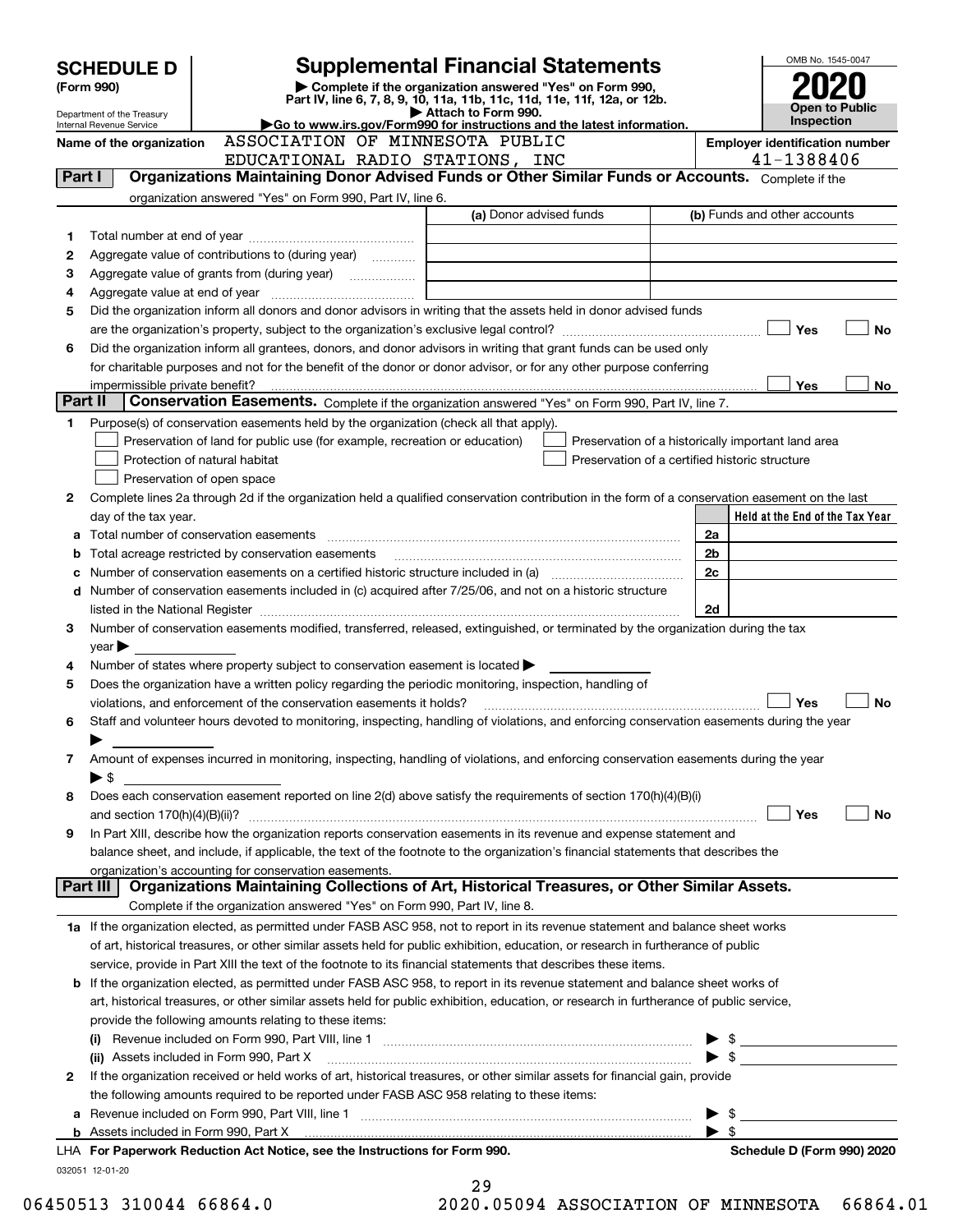|               |                                                                                                                                                                                                                                                          | ASSOCIATION OF MINNESOTA PUBLIC |   |                |                          |  |                 |                                            |                |     |    |
|---------------|----------------------------------------------------------------------------------------------------------------------------------------------------------------------------------------------------------------------------------------------------------|---------------------------------|---|----------------|--------------------------|--|-----------------|--------------------------------------------|----------------|-----|----|
|               | Schedule D (Form 990) 2020                                                                                                                                                                                                                               | EDUCATIONAL RADIO STATIONS, INC |   |                |                          |  |                 | $41 - 1388406$ Page 2                      |                |     |    |
|               | Organizations Maintaining Collections of Art, Historical Treasures, or Other Similar Assets (continued)<br>Part III                                                                                                                                      |                                 |   |                |                          |  |                 |                                            |                |     |    |
| 3             | Using the organization's acquisition, accession, and other records, check any of the following that make significant use of its                                                                                                                          |                                 |   |                |                          |  |                 |                                            |                |     |    |
|               | collection items (check all that apply):                                                                                                                                                                                                                 |                                 |   |                |                          |  |                 |                                            |                |     |    |
| a             | Public exhibition                                                                                                                                                                                                                                        |                                 | d |                | Loan or exchange program |  |                 |                                            |                |     |    |
| b             | Other and the contract of the contract of the contract of the contract of the contract of the contract of the contract of the contract of the contract of the contract of the contract of the contract of the contract of the<br>Scholarly research<br>e |                                 |   |                |                          |  |                 |                                            |                |     |    |
| c             | Preservation for future generations                                                                                                                                                                                                                      |                                 |   |                |                          |  |                 |                                            |                |     |    |
|               | Provide a description of the organization's collections and explain how they further the organization's exempt purpose in Part XIII.                                                                                                                     |                                 |   |                |                          |  |                 |                                            |                |     |    |
| 5             | During the year, did the organization solicit or receive donations of art, historical treasures, or other similar assets                                                                                                                                 |                                 |   |                |                          |  |                 |                                            |                |     |    |
|               |                                                                                                                                                                                                                                                          |                                 |   |                |                          |  |                 |                                            | Yes            |     | No |
|               | <b>Part IV</b><br>Escrow and Custodial Arrangements. Complete if the organization answered "Yes" on Form 990, Part IV, line 9, or                                                                                                                        |                                 |   |                |                          |  |                 |                                            |                |     |    |
|               | reported an amount on Form 990, Part X, line 21.                                                                                                                                                                                                         |                                 |   |                |                          |  |                 |                                            |                |     |    |
|               | 1a Is the organization an agent, trustee, custodian or other intermediary for contributions or other assets not included                                                                                                                                 |                                 |   |                |                          |  |                 |                                            |                |     |    |
|               | on Form 990, Part X? [11] matter and the contract of the contract of the contract of the contract of the contract of the contract of the contract of the contract of the contract of the contract of the contract of the contr                           |                                 |   |                |                          |  |                 |                                            | Yes            |     | No |
|               | b If "Yes," explain the arrangement in Part XIII and complete the following table:                                                                                                                                                                       |                                 |   |                |                          |  |                 |                                            |                |     |    |
|               |                                                                                                                                                                                                                                                          |                                 |   |                |                          |  |                 |                                            | Amount         |     |    |
| c             | Beginning balance material content contracts and all the content of the content of the content of the content of the content of the content of the content of the content of the content of the content of the content of the                            |                                 |   |                |                          |  | 1c              |                                            |                |     |    |
|               |                                                                                                                                                                                                                                                          |                                 |   |                |                          |  | 1d              |                                            |                |     |    |
|               | Distributions during the year manufactured and continuum and continuum and continuum and continuum and continuum                                                                                                                                         |                                 |   |                |                          |  | 1e              |                                            |                |     |    |
|               |                                                                                                                                                                                                                                                          |                                 |   |                |                          |  | 1f              |                                            |                |     |    |
|               | 2a Did the organization include an amount on Form 990, Part X, line 21, for escrow or custodial account liability?                                                                                                                                       |                                 |   |                |                          |  |                 |                                            | <b>Yes</b>     |     | No |
|               | <b>b</b> If "Yes," explain the arrangement in Part XIII. Check here if the explanation has been provided on Part XIII                                                                                                                                    |                                 |   |                |                          |  |                 |                                            |                |     |    |
| <b>Part V</b> | <b>Endowment Funds.</b> Complete if the organization answered "Yes" on Form 990, Part IV, line 10.                                                                                                                                                       |                                 |   |                |                          |  |                 |                                            |                |     |    |
|               |                                                                                                                                                                                                                                                          | (a) Current year                |   | (b) Prior year | (c) Two years back       |  |                 | (d) Three years back   (e) Four years back |                |     |    |
| 1a            | Beginning of year balance                                                                                                                                                                                                                                |                                 |   |                |                          |  |                 |                                            |                |     |    |
|               |                                                                                                                                                                                                                                                          |                                 |   |                |                          |  |                 |                                            |                |     |    |
|               | Net investment earnings, gains, and losses                                                                                                                                                                                                               |                                 |   |                |                          |  |                 |                                            |                |     |    |
|               |                                                                                                                                                                                                                                                          |                                 |   |                |                          |  |                 |                                            |                |     |    |
|               | e Other expenditures for facilities                                                                                                                                                                                                                      |                                 |   |                |                          |  |                 |                                            |                |     |    |
|               |                                                                                                                                                                                                                                                          |                                 |   |                |                          |  |                 |                                            |                |     |    |
|               |                                                                                                                                                                                                                                                          |                                 |   |                |                          |  |                 |                                            |                |     |    |
| g             | End of year balance                                                                                                                                                                                                                                      |                                 |   |                |                          |  |                 |                                            |                |     |    |
| 2             | Provide the estimated percentage of the current year end balance (line 1g, column (a)) held as:                                                                                                                                                          |                                 |   |                |                          |  |                 |                                            |                |     |    |
|               | Board designated or quasi-endowment >                                                                                                                                                                                                                    |                                 | % |                |                          |  |                 |                                            |                |     |    |
|               |                                                                                                                                                                                                                                                          | %                               |   |                |                          |  |                 |                                            |                |     |    |
|               |                                                                                                                                                                                                                                                          | %                               |   |                |                          |  |                 |                                            |                |     |    |
|               | The percentages on lines 2a, 2b, and 2c should equal 100%.                                                                                                                                                                                               |                                 |   |                |                          |  |                 |                                            |                |     |    |
|               | 3a Are there endowment funds not in the possession of the organization that are held and administered for the organization                                                                                                                               |                                 |   |                |                          |  |                 |                                            |                |     |    |
|               | by:                                                                                                                                                                                                                                                      |                                 |   |                |                          |  |                 |                                            |                | Yes | No |
|               | (i)                                                                                                                                                                                                                                                      |                                 |   |                |                          |  |                 |                                            | 3a(i)          |     |    |
|               |                                                                                                                                                                                                                                                          |                                 |   |                |                          |  |                 |                                            | 3a(ii)         |     |    |
|               |                                                                                                                                                                                                                                                          |                                 |   |                |                          |  |                 |                                            | 3b             |     |    |
|               | Describe in Part XIII the intended uses of the organization's endowment funds.                                                                                                                                                                           |                                 |   |                |                          |  |                 |                                            |                |     |    |
|               | Land, Buildings, and Equipment.<br><b>Part VI</b>                                                                                                                                                                                                        |                                 |   |                |                          |  |                 |                                            |                |     |    |
|               | Complete if the organization answered "Yes" on Form 990, Part IV, line 11a. See Form 990, Part X, line 10.                                                                                                                                               |                                 |   |                |                          |  |                 |                                            |                |     |    |
|               | Description of property                                                                                                                                                                                                                                  | (a) Cost or other               |   |                | (b) Cost or other        |  | (c) Accumulated |                                            | (d) Book value |     |    |
|               |                                                                                                                                                                                                                                                          | basis (investment)              |   |                | basis (other)            |  | depreciation    |                                            |                |     |    |
|               |                                                                                                                                                                                                                                                          |                                 |   |                |                          |  |                 |                                            |                |     |    |
| b             |                                                                                                                                                                                                                                                          |                                 |   |                |                          |  |                 |                                            |                |     |    |
|               |                                                                                                                                                                                                                                                          |                                 |   |                |                          |  |                 |                                            |                |     |    |
|               |                                                                                                                                                                                                                                                          |                                 |   |                |                          |  |                 |                                            |                |     |    |
|               |                                                                                                                                                                                                                                                          |                                 |   |                |                          |  |                 |                                            |                |     |    |
|               |                                                                                                                                                                                                                                                          |                                 |   |                |                          |  |                 |                                            |                |     | 0. |
|               |                                                                                                                                                                                                                                                          |                                 |   |                |                          |  |                 | Schedule D (Form 990) 2020                 |                |     |    |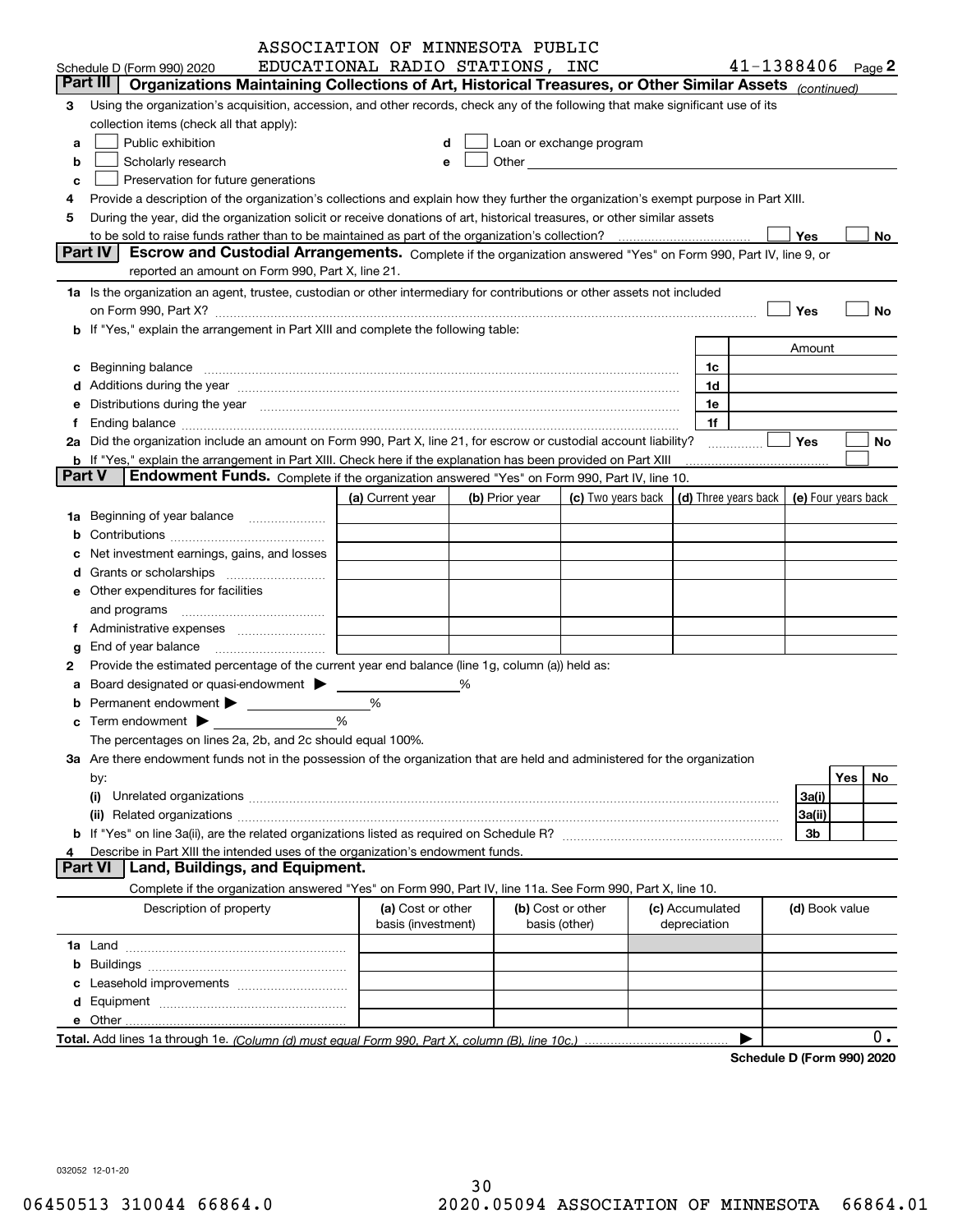## Schedule D (Form 990) 2020 EDUCATIONAL RADIO STATIONS , INC 4 $1\text{--}1388406$  Page Schedule D (Form 990) 2020 **EDUCATIONAL RADIO STATIONS, INC** 41-1388406 Page 3<br>**Part VII Investments - Other Securities.** ASSOCIATION OF MINNESOTA PUBLIC

Complete if the organization answered "Yes" on Form 990, Part IV, line 11b. See Form 990, Part X, line 12.

| (a) Description of security or category (including name of security) | (b) Book value | (c) Method of valuation: Cost or end-of-year market value |
|----------------------------------------------------------------------|----------------|-----------------------------------------------------------|
| (1) Financial derivatives                                            |                |                                                           |
| (2) Closely held equity interests                                    |                |                                                           |
| $(3)$ Other                                                          |                |                                                           |
| (A)                                                                  |                |                                                           |
| (B)                                                                  |                |                                                           |
| (C)                                                                  |                |                                                           |
| (D)                                                                  |                |                                                           |
| (E)                                                                  |                |                                                           |
| (F)                                                                  |                |                                                           |
| (G)                                                                  |                |                                                           |
| (H)                                                                  |                |                                                           |
| Total. (Col. (b) must equal Form 990, Part X, col. (B) line 12.)     |                |                                                           |

## **Part VIII Investments - Program Related.**

Complete if the organization answered "Yes" on Form 990, Part IV, line 11c. See Form 990, Part X, line 13.

| (a) Description of investment                                       | (b) Book value | (c) Method of valuation: Cost or end-of-year market value |
|---------------------------------------------------------------------|----------------|-----------------------------------------------------------|
| (1)                                                                 |                |                                                           |
| (2)                                                                 |                |                                                           |
| $\frac{1}{2}$                                                       |                |                                                           |
| (4)                                                                 |                |                                                           |
| $\frac{1}{2}$                                                       |                |                                                           |
| (6)                                                                 |                |                                                           |
| (7)                                                                 |                |                                                           |
| (8)                                                                 |                |                                                           |
| (9)                                                                 |                |                                                           |
| Total. (Col. (b) must equal Form 990, Part X, col. (B) line $13$ .) |                |                                                           |

## **Part IX Other Assets.**

Complete if the organization answered "Yes" on Form 990, Part IV, line 11d. See Form 990, Part X, line 15.

|               | (a) Description                                                                                                   | (b) Book value |
|---------------|-------------------------------------------------------------------------------------------------------------------|----------------|
| (1)           |                                                                                                                   |                |
| (2)           |                                                                                                                   |                |
| $\frac{1}{2}$ |                                                                                                                   |                |
| (4)           |                                                                                                                   |                |
| (5)           |                                                                                                                   |                |
| (6)           |                                                                                                                   |                |
| (7)           |                                                                                                                   |                |
| (8)           |                                                                                                                   |                |
| (9)           |                                                                                                                   |                |
|               |                                                                                                                   |                |
| Part X        | Other Liabilities.                                                                                                |                |
|               | Complete if the organization answered "Yes" on Form 990, Part IV, line 11e or 11f. See Form 990, Part X, line 25. |                |

| 1.            | (a) Description of liability | (b) Book value |
|---------------|------------------------------|----------------|
| (1)           | Federal income taxes         |                |
| (2)           |                              |                |
| $\frac{1}{2}$ |                              |                |
| (4)           |                              |                |
| (5)           |                              |                |
| (6)           |                              |                |
| (7)           |                              |                |
| (8)           |                              |                |
| (9)           |                              |                |
|               |                              |                |

*(Column (b) must equal Form 990, Part X, col. (B) line 25.)* 

**2.**Liability for uncertain tax positions. In Part XIII, provide the text of the footnote to the organization's financial statements that reports the organization's liability for uncertain tax positions under FASB ASC 740. Check here if the text of the footnote has been provided in Part XIII  $\boxed{\text{X}}$ 

**Schedule D (Form 990) 2020**

032053 12-01-20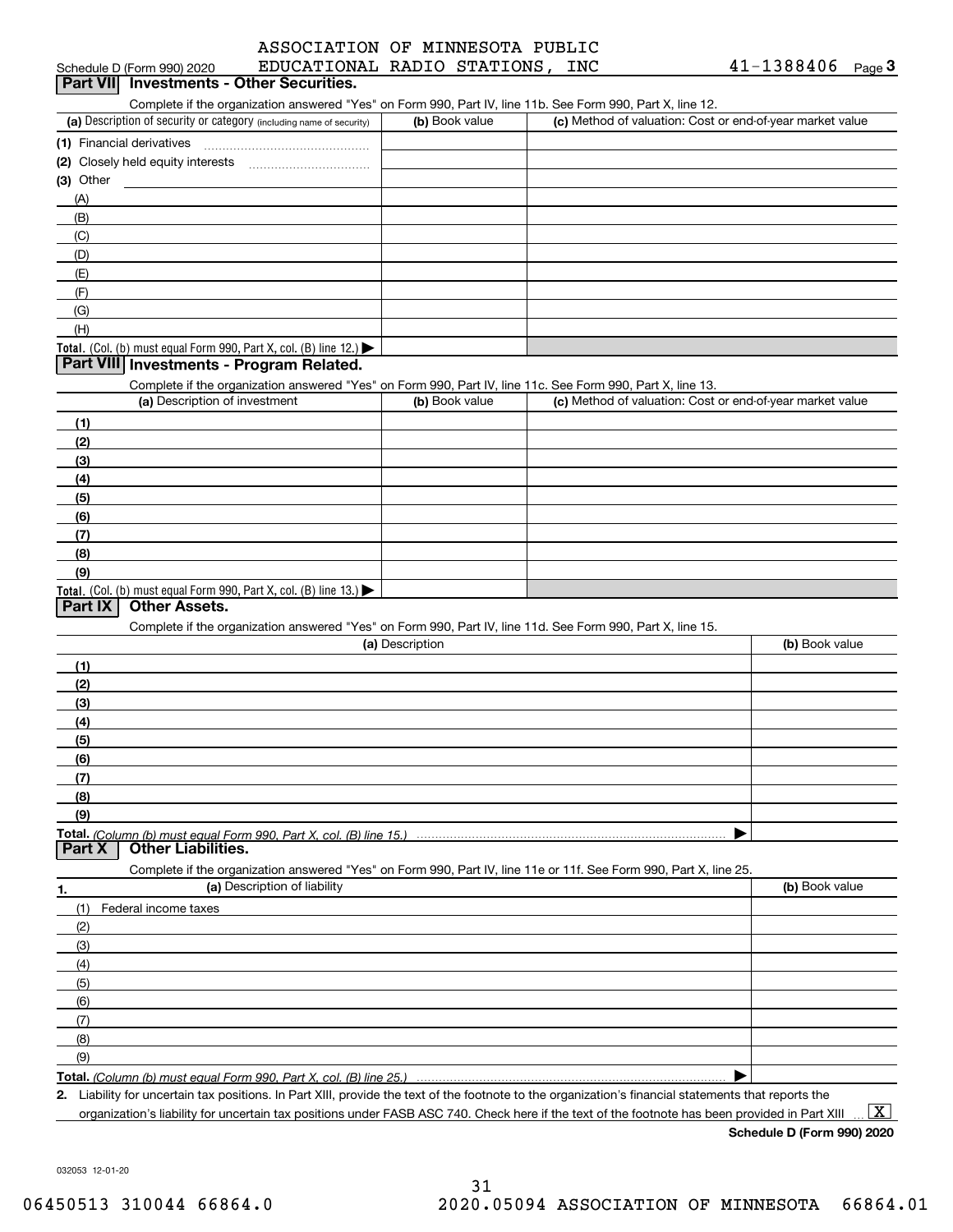|    | ASSOCIATION OF MINNESOTA PUBLIC                                                                                                                                                                                                     |                |                |                       |
|----|-------------------------------------------------------------------------------------------------------------------------------------------------------------------------------------------------------------------------------------|----------------|----------------|-----------------------|
|    | EDUCATIONAL RADIO STATIONS, INC<br>Schedule D (Form 990) 2020                                                                                                                                                                       |                |                | $41 - 1388406$ Page 4 |
|    | Reconciliation of Revenue per Audited Financial Statements With Revenue per Return.<br>Part XI                                                                                                                                      |                |                |                       |
|    | Complete if the organization answered "Yes" on Form 990, Part IV, line 12a.                                                                                                                                                         |                |                |                       |
| 1  | Total revenue, gains, and other support per audited financial statements                                                                                                                                                            |                | $\mathbf{1}$   | 1,707,372.            |
| 2  | Amounts included on line 1 but not on Form 990, Part VIII, line 12:                                                                                                                                                                 |                |                |                       |
| a  | Net unrealized gains (losses) on investments [111] [12] matter and all the values of the values of the values                                                                                                                       | 2a             |                |                       |
| b  |                                                                                                                                                                                                                                     | 2 <sub>b</sub> |                |                       |
|    |                                                                                                                                                                                                                                     | 2c             |                |                       |
|    | Other (Describe in Part XIII.) <b>Construction Contract Construction</b> Chemical Construction Chemical Chemical Chemical Chemical Chemical Chemical Chemical Chemical Chemical Chemical Chemical Chemical Chemical Chemical Chemic | 2d             |                |                       |
| е  | Add lines 2a through 2d                                                                                                                                                                                                             |                | <b>2e</b>      | 0.                    |
| 3  |                                                                                                                                                                                                                                     |                | $\overline{3}$ | 1,707,372.            |
| 4  | Amounts included on Form 990, Part VIII, line 12, but not on line 1:                                                                                                                                                                |                |                |                       |
| a  |                                                                                                                                                                                                                                     | 4a             |                |                       |
| b  | Other (Describe in Part XIII.) <b>Construction Contract Construction</b> Chern Construction Chern Chern Chern Chern Chern Chern Chern Chern Chern Chern Chern Chern Chern Chern Chern Chern Chern Chern Chern Chern Chern Chern Che | 4 <sub>b</sub> |                |                       |
| C. | Add lines 4a and 4b                                                                                                                                                                                                                 |                | 4с             | υ.                    |
|    |                                                                                                                                                                                                                                     |                | 5              | 1,707,372.            |
|    | Part XII   Reconciliation of Expenses per Audited Financial Statements With Expenses per Return.                                                                                                                                    |                |                |                       |
|    | Complete if the organization answered "Yes" on Form 990, Part IV, line 12a.                                                                                                                                                         |                |                |                       |
| 1  | Total expenses and losses per audited financial statements                                                                                                                                                                          |                | $\blacksquare$ | 1,443,381.            |
| 2  | Amounts included on line 1 but not on Form 990, Part IX, line 25:                                                                                                                                                                   |                |                |                       |
| a  |                                                                                                                                                                                                                                     | 2a             |                |                       |
| b  |                                                                                                                                                                                                                                     | 2 <sub>b</sub> |                |                       |
|    |                                                                                                                                                                                                                                     | 2c             |                |                       |
|    |                                                                                                                                                                                                                                     | 2d             |                |                       |
| е  | Add lines 2a through 2d <b>contained a contained a contained a contained a</b> contained a contained a contained a contained a contained a contained a contained a contained a contained a contained a contained a contained a cont |                | 2e             | 0.                    |
| 3  |                                                                                                                                                                                                                                     |                | 3              | 1,443,381.            |
| 4  | Amounts included on Form 990, Part IX, line 25, but not on line 1:                                                                                                                                                                  |                |                |                       |
|    |                                                                                                                                                                                                                                     | 4a             |                |                       |
| b  |                                                                                                                                                                                                                                     | 4 <sub>h</sub> |                |                       |
| C  | Add lines 4a and 4b                                                                                                                                                                                                                 |                | 4c             |                       |
|    |                                                                                                                                                                                                                                     |                | 5              | 1,443,381.            |
|    | Part XIII Supplemental Information.                                                                                                                                                                                                 |                |                |                       |
|    |                                                                                                                                                                                                                                     |                |                |                       |

Provide the descriptions required for Part II, lines 3, 5, and 9; Part III, lines 1a and 4; Part IV, lines 1b and 2b; Part V, line 4; Part X, line 2; Part XI, lines 2d and 4b; and Part XII, lines 2d and 4b. Also complete this part to provide any additional information.

## PART X, LINE 2:

MANAGEMENT HAS EVALUATED ITS TAX POSITIONS AND HAS CONCLUDED THAT THEY DO

NOT RESULT IN ANYTHING THAT WOULD REQUIRE EITHER RECORDING OR DISCLOSURE

IN THE FINANCIAL STATEMENTS BASED ON THE CRITERIA SET FORTH IN ASC 740.

032054 12-01-20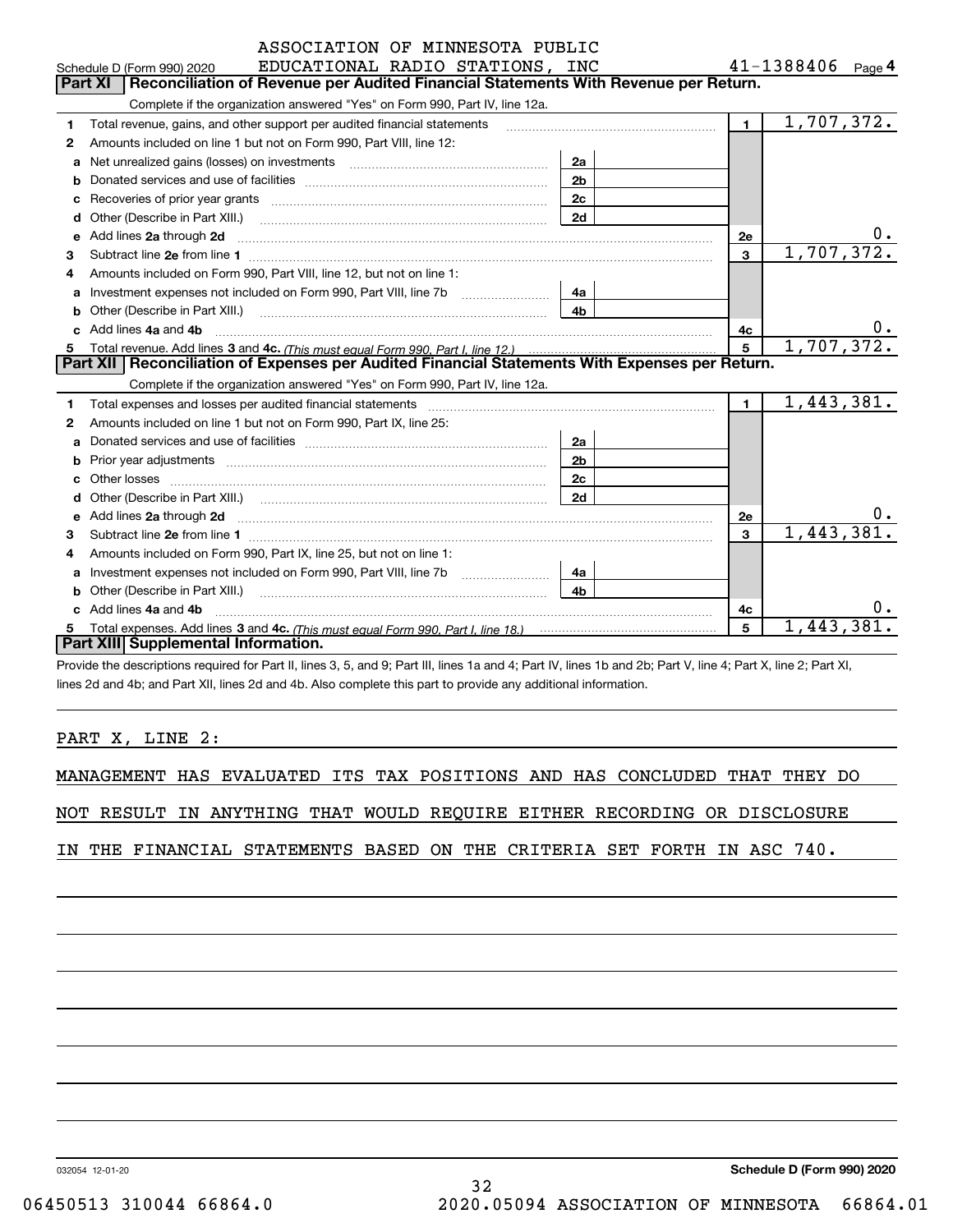|    | <b>SCHEDULE J</b>                                                                   | <b>Compensation Information</b>                                                                                                                                                                                                      |                                       | OMB No. 1545-0047          |     |                              |
|----|-------------------------------------------------------------------------------------|--------------------------------------------------------------------------------------------------------------------------------------------------------------------------------------------------------------------------------------|---------------------------------------|----------------------------|-----|------------------------------|
|    | (Form 990)<br>For certain Officers, Directors, Trustees, Key Employees, and Highest |                                                                                                                                                                                                                                      |                                       |                            |     |                              |
|    |                                                                                     | <b>Compensated Employees</b>                                                                                                                                                                                                         |                                       |                            |     |                              |
|    |                                                                                     | Complete if the organization answered "Yes" on Form 990, Part IV, line 23.                                                                                                                                                           |                                       | <b>Open to Public</b>      |     |                              |
|    | Department of the Treasury<br>Internal Revenue Service                              | Attach to Form 990.<br>Go to www.irs.gov/Form990 for instructions and the latest information.                                                                                                                                        |                                       | Inspection                 |     |                              |
|    | Name of the organization                                                            | ASSOCIATION OF MINNESOTA PUBLIC                                                                                                                                                                                                      | <b>Employer identification number</b> |                            |     |                              |
|    |                                                                                     | EDUCATIONAL RADIO STATIONS, INC                                                                                                                                                                                                      |                                       | 41-1388406                 |     |                              |
|    | Part I                                                                              | <b>Questions Regarding Compensation</b>                                                                                                                                                                                              |                                       |                            |     |                              |
|    |                                                                                     |                                                                                                                                                                                                                                      |                                       |                            | Yes | No                           |
|    |                                                                                     | 1a Check the appropriate box(es) if the organization provided any of the following to or for a person listed on Form 990,                                                                                                            |                                       |                            |     |                              |
|    |                                                                                     | Part VII, Section A, line 1a. Complete Part III to provide any relevant information regarding these items.                                                                                                                           |                                       |                            |     |                              |
|    | First-class or charter travel                                                       | Housing allowance or residence for personal use                                                                                                                                                                                      |                                       |                            |     |                              |
|    | Travel for companions                                                               | Payments for business use of personal residence                                                                                                                                                                                      |                                       |                            |     |                              |
|    |                                                                                     | Tax indemnification and gross-up payments<br>Health or social club dues or initiation fees                                                                                                                                           |                                       |                            |     |                              |
|    |                                                                                     | Discretionary spending account<br>Personal services (such as maid, chauffeur, chef)                                                                                                                                                  |                                       |                            |     |                              |
|    |                                                                                     |                                                                                                                                                                                                                                      |                                       |                            |     |                              |
|    |                                                                                     | <b>b</b> If any of the boxes on line 1a are checked, did the organization follow a written policy regarding payment or                                                                                                               |                                       |                            |     |                              |
|    |                                                                                     | reimbursement or provision of all of the expenses described above? If "No," complete Part III to explain                                                                                                                             |                                       | 1b                         |     |                              |
| 2  |                                                                                     | Did the organization require substantiation prior to reimbursing or allowing expenses incurred by all directors,                                                                                                                     |                                       |                            |     |                              |
|    |                                                                                     |                                                                                                                                                                                                                                      |                                       | $\mathbf{2}$               |     |                              |
|    |                                                                                     |                                                                                                                                                                                                                                      |                                       |                            |     |                              |
| 3  |                                                                                     | Indicate which, if any, of the following the organization used to establish the compensation of the organization's                                                                                                                   |                                       |                            |     |                              |
|    |                                                                                     | CEO/Executive Director. Check all that apply. Do not check any boxes for methods used by a related organization to                                                                                                                   |                                       |                            |     |                              |
|    |                                                                                     | establish compensation of the CEO/Executive Director, but explain in Part III.                                                                                                                                                       |                                       |                            |     |                              |
|    | Compensation committee                                                              | Written employment contract                                                                                                                                                                                                          |                                       |                            |     |                              |
|    |                                                                                     | Compensation survey or study<br>Independent compensation consultant                                                                                                                                                                  |                                       |                            |     |                              |
|    | $\boxed{\textbf{X}}$ Form 990 of other organizations                                | Approval by the board or compensation committee                                                                                                                                                                                      |                                       |                            |     |                              |
|    |                                                                                     |                                                                                                                                                                                                                                      |                                       |                            |     |                              |
| 4  |                                                                                     | During the year, did any person listed on Form 990, Part VII, Section A, line 1a, with respect to the filing                                                                                                                         |                                       |                            |     |                              |
|    | organization or a related organization:                                             |                                                                                                                                                                                                                                      |                                       |                            |     |                              |
|    |                                                                                     | Receive a severance payment or change-of-control payment?                                                                                                                                                                            |                                       | 4a                         |     | x<br>$\overline{\mathbf{x}}$ |
|    |                                                                                     | Participate in or receive payment from a supplemental nonqualified retirement plan?                                                                                                                                                  |                                       | 4b                         |     | $\overline{\mathbf{x}}$      |
|    |                                                                                     | Participate in or receive payment from an equity-based compensation arrangement?                                                                                                                                                     |                                       | 4c                         |     |                              |
|    |                                                                                     | If "Yes" to any of lines 4a-c, list the persons and provide the applicable amounts for each item in Part III.                                                                                                                        |                                       |                            |     |                              |
|    |                                                                                     |                                                                                                                                                                                                                                      |                                       |                            |     |                              |
|    |                                                                                     | Only section 501(c)(3), 501(c)(4), and 501(c)(29) organizations must complete lines 5-9.                                                                                                                                             |                                       |                            |     |                              |
| 5. |                                                                                     | For persons listed on Form 990, Part VII, Section A, line 1a, did the organization pay or accrue any compensation                                                                                                                    |                                       |                            |     |                              |
|    | contingent on the revenues of:                                                      |                                                                                                                                                                                                                                      |                                       | 5а                         | х   |                              |
|    |                                                                                     | a The organization? <b>Entitled Strategies and Strategies and Strategies and Strategies and Strategies and Strategies and Strategies and Strategies and Strategies and Strategies and Strategies and Strategies and Strategies a</b> |                                       | 5b                         |     | X                            |
|    |                                                                                     | If "Yes" on line 5a or 5b, describe in Part III.                                                                                                                                                                                     |                                       |                            |     |                              |
|    |                                                                                     | 6 For persons listed on Form 990, Part VII, Section A, line 1a, did the organization pay or accrue any compensation                                                                                                                  |                                       |                            |     |                              |
|    | contingent on the net earnings of:                                                  |                                                                                                                                                                                                                                      |                                       |                            |     |                              |
|    |                                                                                     |                                                                                                                                                                                                                                      |                                       | 6a                         |     | <u>x</u>                     |
|    |                                                                                     |                                                                                                                                                                                                                                      |                                       | 6b                         |     | $\overline{\mathbf{x}}$      |
|    |                                                                                     | If "Yes" on line 6a or 6b, describe in Part III.                                                                                                                                                                                     |                                       |                            |     |                              |
|    |                                                                                     | 7 For persons listed on Form 990, Part VII, Section A, line 1a, did the organization provide any nonfixed payments                                                                                                                   |                                       |                            |     |                              |
|    |                                                                                     |                                                                                                                                                                                                                                      |                                       | 7                          |     | х                            |
| 8  |                                                                                     | Were any amounts reported on Form 990, Part VII, paid or accrued pursuant to a contract that was subject to the                                                                                                                      |                                       |                            |     |                              |
|    |                                                                                     | initial contract exception described in Regulations section 53.4958-4(a)(3)? If "Yes," describe in Part III                                                                                                                          |                                       | 8                          |     | х                            |
| 9  |                                                                                     | If "Yes" on line 8, did the organization also follow the rebuttable presumption procedure described in                                                                                                                               |                                       |                            |     |                              |
|    |                                                                                     |                                                                                                                                                                                                                                      |                                       | 9                          |     |                              |
|    |                                                                                     | LHA For Paperwork Reduction Act Notice, see the Instructions for Form 990.                                                                                                                                                           |                                       | Schedule J (Form 990) 2020 |     |                              |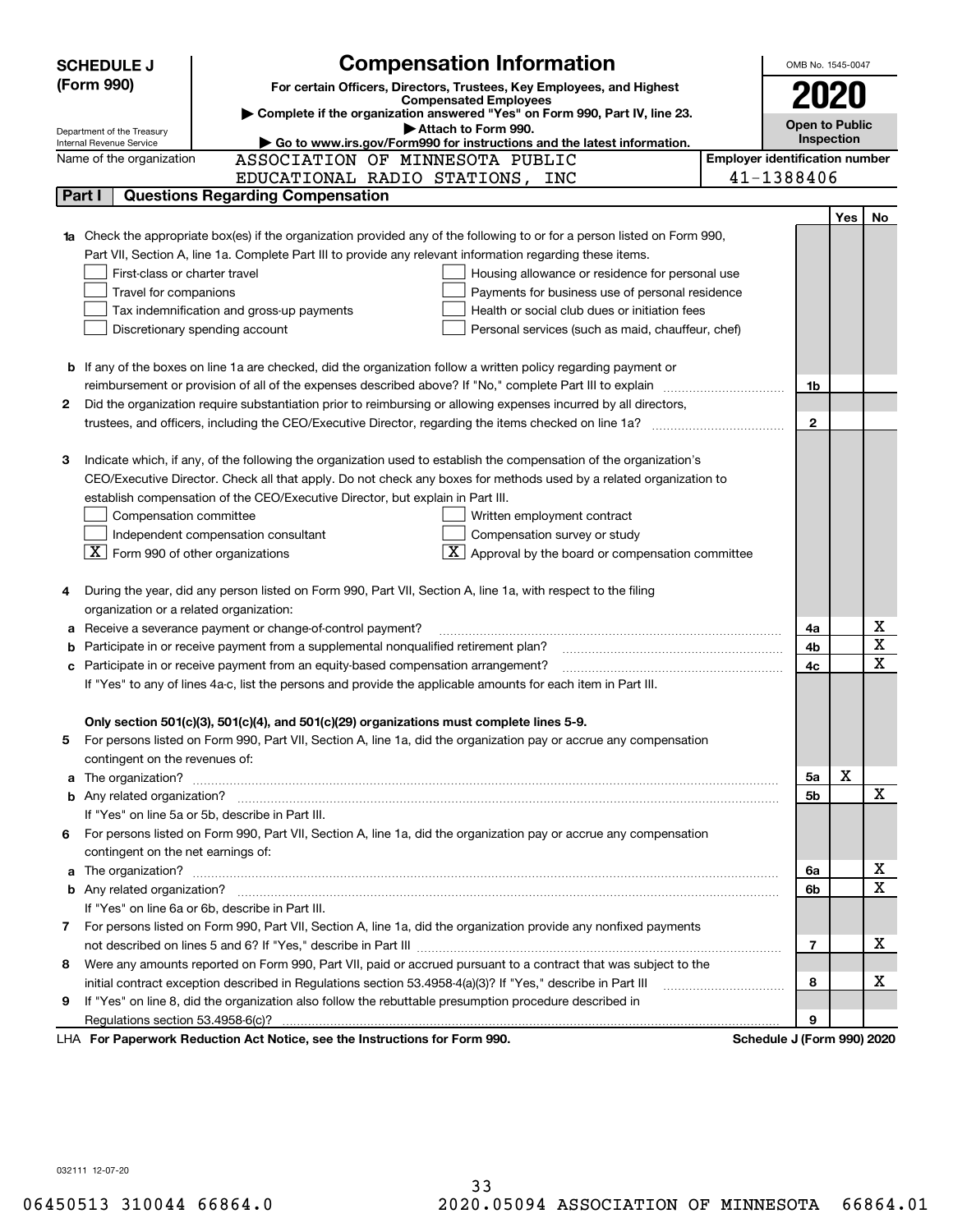# EDUCATIONAL RADIO STATIONS, INC

**2**

**Part II Officers, Directors, Trustees, Key Employees, and Highest Compensated Employees.**  Schedule J (Form 990) 2020 Page Use duplicate copies if additional space is needed.

For each individual whose compensation must be reported on Schedule J, report compensation from the organization on row (i) and from related organizations, described in the instructions, on row (ii). Do not list any individuals that aren't listed on Form 990, Part VII.

41-1388406

**Note:**  The sum of columns (B)(i)-(iii) for each listed individual must equal the total amount of Form 990, Part VII, Section A, line 1a, applicable column (D) and (E) amounts for that individual.

| (A) Name and Title      |                    | (B) Breakdown of W-2 and/or 1099-MISC compensation |                                           |                                           | (C) Retirement and<br>other deferred | (D) Nontaxable<br>benefits | (E) Total of columns<br>$(B)(i)-(D)$ | (F) Compensation<br>in column (B)         |
|-------------------------|--------------------|----------------------------------------------------|-------------------------------------------|-------------------------------------------|--------------------------------------|----------------------------|--------------------------------------|-------------------------------------------|
|                         |                    | (i) Base<br>compensation                           | (ii) Bonus &<br>incentive<br>compensation | (iii) Other<br>reportable<br>compensation | compensation                         |                            |                                      | reported as deferred<br>on prior Form 990 |
| (1) JOEL GLASER         | (i)                | 85,000.                                            | 51,889.                                   | 0.                                        | 4,107.                               | 16, 355.                   | 157, 351.                            | 0.                                        |
| CHIEF EXECUTIVE OFFICER | (ii)               | $\overline{0}$ .                                   | $\overline{0}$ .                          | $\overline{0}$ .                          | $\overline{0}$ .                     | $\overline{0}$ .           | $\overline{0}$ .                     | $\overline{0}$ .                          |
|                         | $(\sf{i})$         |                                                    |                                           |                                           |                                      |                            |                                      |                                           |
|                         | (ii)               |                                                    |                                           |                                           |                                      |                            |                                      |                                           |
|                         | $(\sf{i})$         |                                                    |                                           |                                           |                                      |                            |                                      |                                           |
|                         | (ii)               |                                                    |                                           |                                           |                                      |                            |                                      |                                           |
|                         | $(\sf{i})$         |                                                    |                                           |                                           |                                      |                            |                                      |                                           |
|                         | (ii)               |                                                    |                                           |                                           |                                      |                            |                                      |                                           |
|                         | $(\sf{i})$         |                                                    |                                           |                                           |                                      |                            |                                      |                                           |
|                         | (ii)               |                                                    |                                           |                                           |                                      |                            |                                      |                                           |
|                         | $(\sf{i})$<br>(ii) |                                                    |                                           |                                           |                                      |                            |                                      |                                           |
|                         | $(\sf{i})$         |                                                    |                                           |                                           |                                      |                            |                                      |                                           |
|                         | (ii)               |                                                    |                                           |                                           |                                      |                            |                                      |                                           |
|                         | $(\sf{i})$         |                                                    |                                           |                                           |                                      |                            |                                      |                                           |
|                         | (ii)               |                                                    |                                           |                                           |                                      |                            |                                      |                                           |
|                         | $(\sf{i})$         |                                                    |                                           |                                           |                                      |                            |                                      |                                           |
|                         | (ii)               |                                                    |                                           |                                           |                                      |                            |                                      |                                           |
|                         | $(\sf{i})$         |                                                    |                                           |                                           |                                      |                            |                                      |                                           |
|                         | (ii)               |                                                    |                                           |                                           |                                      |                            |                                      |                                           |
|                         | $(\sf{i})$         |                                                    |                                           |                                           |                                      |                            |                                      |                                           |
|                         | (ii)               |                                                    |                                           |                                           |                                      |                            |                                      |                                           |
|                         | $(\sf{i})$         |                                                    |                                           |                                           |                                      |                            |                                      |                                           |
|                         | (ii)               |                                                    |                                           |                                           |                                      |                            |                                      |                                           |
|                         | $(\sf{i})$         |                                                    |                                           |                                           |                                      |                            |                                      |                                           |
|                         | (ii)<br>$(\sf{i})$ |                                                    |                                           |                                           |                                      |                            |                                      |                                           |
|                         | (ii)               |                                                    |                                           |                                           |                                      |                            |                                      |                                           |
|                         | $(\sf{i})$         |                                                    |                                           |                                           |                                      |                            |                                      |                                           |
|                         | (ii)               |                                                    |                                           |                                           |                                      |                            |                                      |                                           |
|                         | $(\sf{i})$         |                                                    |                                           |                                           |                                      |                            |                                      |                                           |
|                         | (ii)               |                                                    |                                           |                                           |                                      |                            |                                      |                                           |
|                         |                    |                                                    |                                           |                                           |                                      |                            |                                      |                                           |

**Schedule J (Form 990) 2020**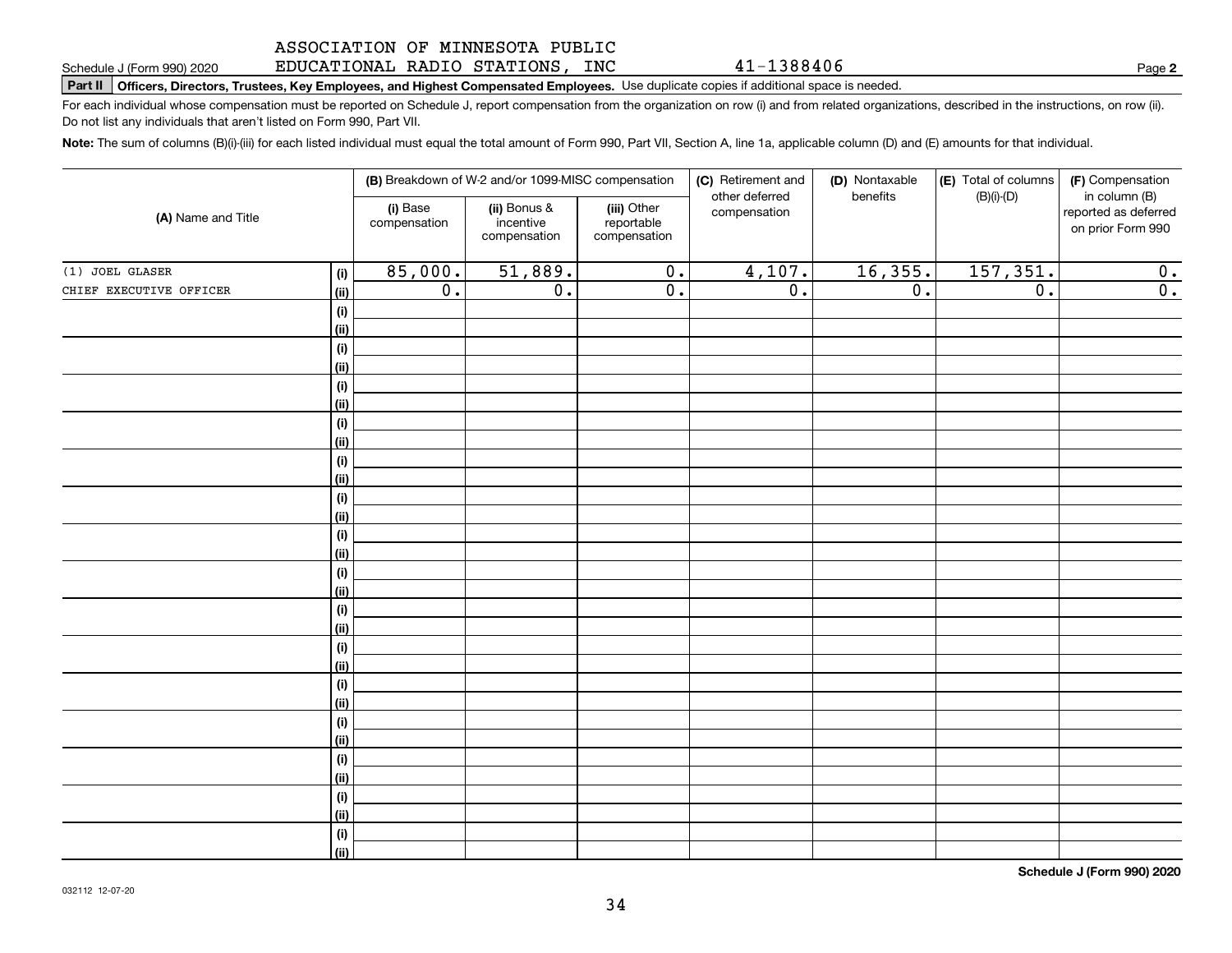**Part III Supplemental Information**

Schedule J (Form 990) 2020 EDUCATIONAL RADIO STATIONS, INC<br>Part III Supplemental Information<br>Provide the information, explanation, or descriptions required for Part I, lines 1a, 1b, 3, 4a, 4b, 4c, 5a, 5b, 6a, 6b, 7, and 8

PART I, LINE 5:

THE CEO RECEIVES A QUARTERLY BONUS BASED ON A TIERED STRUCTURE AFTER A

MINIMUM OF REVENUE GOALS ARE MET. THE CEO IS SOLELY RESPONSIBLE FOR

SECURING 100% OF THE ORGANIZATION'S REVENUE. ORGANIZATIONAL DUES AND THE

PRIMARY ARTS AND CULTURAL HERITAGE FUND GRANT FOR AMPERS AND THE AMPERS

GROUP PROJECT ARE EXCLUDED FROM REVENUES FOR BONUS DETERMINATION.

**Schedule J (Form 990) 2020**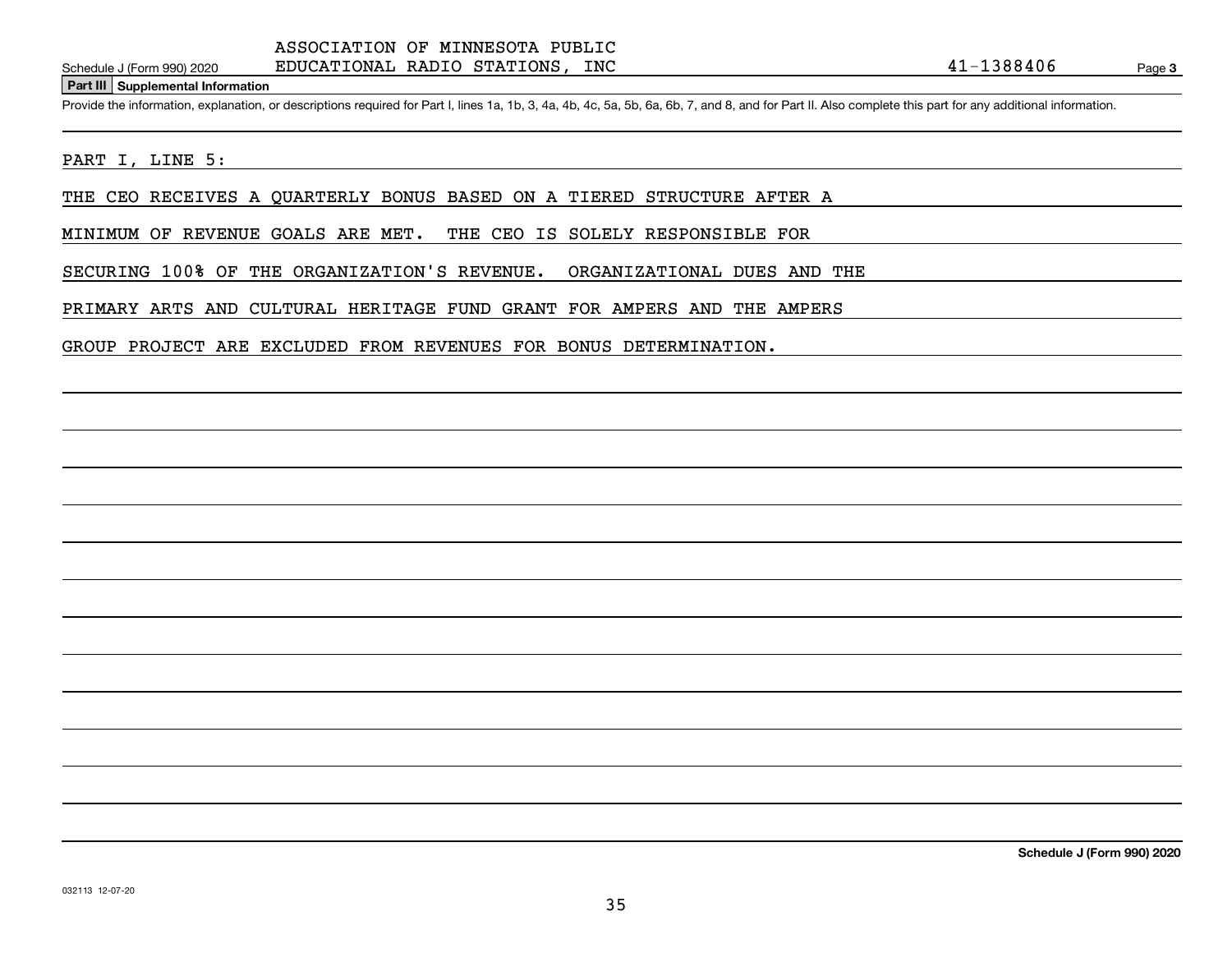**(Form 990 or 990-EZ)**

Department of the Treasury Internal Revenue Service Name of the organization

**Complete to provide information for responses to specific questions on SCHEDULE O Supplemental Information to Form 990 or 990-EZ**

**Form 990 or 990-EZ or to provide any additional information. | Attach to Form 990 or 990-EZ. | Go to www.irs.gov/Form990 for the latest information.** ASSOCIATION OF MINNESOTA PUBLIC



EDUCATIONAL RADIO STATIONS, INC 41-1388406

## FORM 990, PART III, LINE 1, DESCRIPTION OF ORGANIZATION MISSION:

## REGARDING HISTORICALLY UNDERREPRESENTED COMMUNITIES THROUGH ACCURATE

STORYTELLING AND REPORTING.

FORM 990, PART III, LINE 4A, PROGRAM SERVICE ACCOMPLISHMENTS:

032211 11-20-20 LHA For Paperwork Reduction Act Notice, see the Instructions for Form 990 or 990-EZ. Schedule O (Form 990 or 990-EZ) 2020 VETERANS TO SHARE THEIR PERSONAL MEMORIES AND STORIES ABOUT SERVING IN THE MILITARY. AMPERS ALSO PRODUCES AND DISTRIBUTES PROGRAMS LIKE "MN90: MINNESOTA HISTORY IN 90 SECONDS" A FUN AND ENTERTAINING YET EDUCATIONAL LOOK AT MINNESOTA HISTORY. "MINNESOTA NATIVE NEWS" IS AN AWARD-WINNING WEEKLY FIVE-MINUTE NEWSCAST WITH CONTENT RELEVANT TO NATIVE AS WELL AS NON-NATIVE RESIDENTS OF MINNESOTA. AMPERS HELPS ITS MEMBER STATIONS TO PROVIDE EVEN MORE SERVICES AND PROGRAMS TO THEIR LOCAL COMMUNITIES BY MAINTAINING AN INFRASTRUCTURE THAT ALLOWS THE STATIONS TO EASILY SHARE THEIR ARTS AND CULTURAL HERITAGE PROGRAMMING. AMPERS ALSO SERVES AS THE CURATOR FOR ALL ARTS & CULTURAL PROGRAMMING ARCHIVING THEM AND MAKING THEM ALL AVAILABLE ONLINE THROUGH ITS WEBSITE AS WELL AS SOCIAL MEDIA. IN 2021 AMPERS PARTNERED WITH THE MINNESOTA DEPARTMENT OF HEALTH TO CREATE ENGAGING AND INFORMATIVE PROGRAMS ABOUT COVID FOR MINNESOTA'S NATIVE AMERICAN COMMUNITIES. THE ORGANIZATION ALSO PARTNERED WITH THE MINNESOTA HUMANITIES CENTER TO LAUNCH "RACIAL RECKONING: THE ARC OF JUSTICE," A JOURNALISM INITIATIVE COVERING THE TRIALS OF THE FORMER MINNEAPOLIS POLICE OFFICERS CHARGED WITH THE MURDER OF GEORGE FLOYD, THE COMMUNITY'S RESPONSE, AND THE CHANGES NEEDED TO CREATE A MORE JUST SOCIETY. AMPERS TEAMED A SEASONED BIPOC REPORTER WITH UP-AND-COMING

36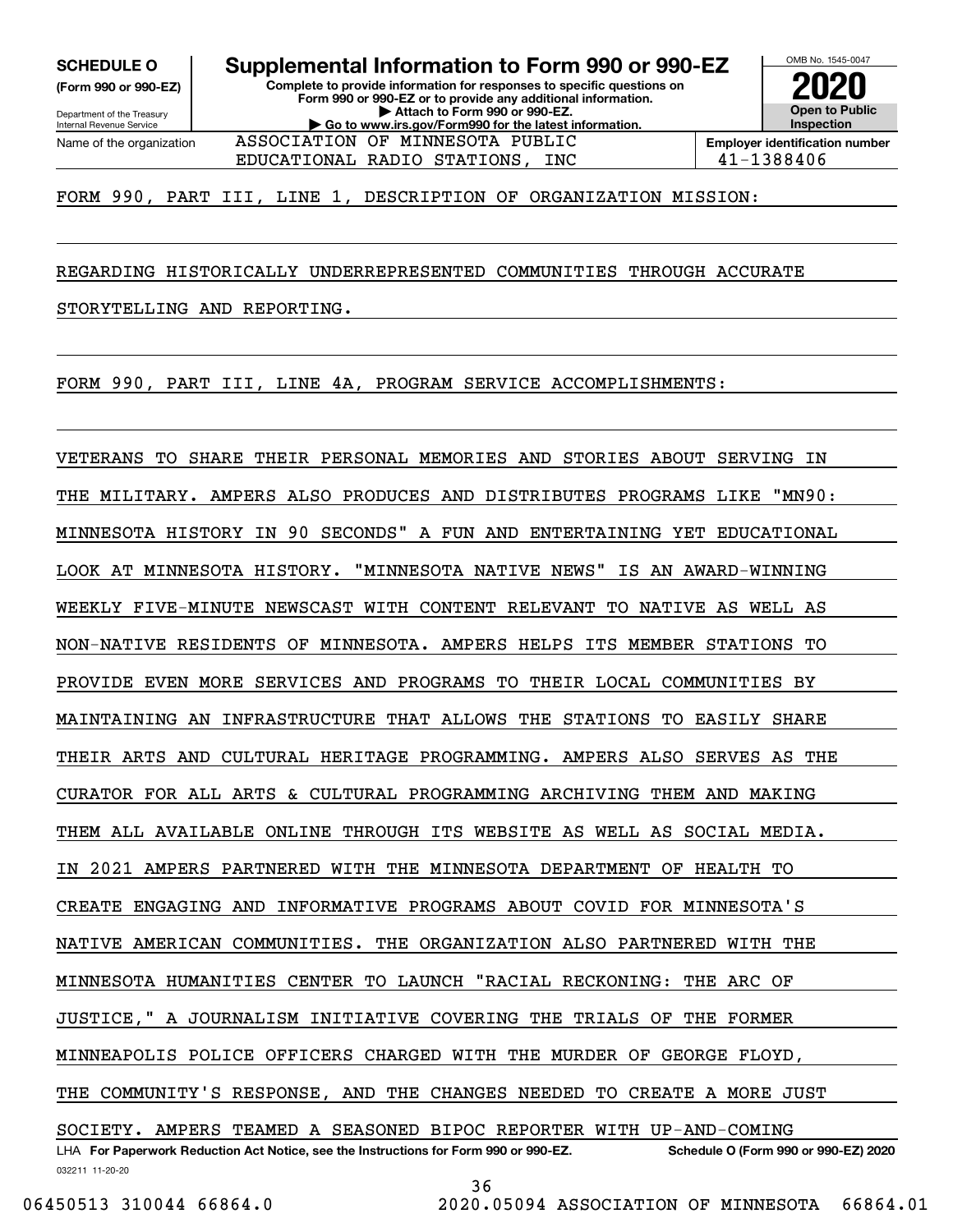**2Employer identification number** Schedule O (Form 990 or 990-EZ) 2020 Page Name of the organization ASSOCIATION OF MINNESOTA PUBLIC BROADCAST JOURNALISTS FROM BIPOC COMMUNITIES, TO CREATE DAILY UPDATES, WEEKLY UPDATES IN HMONG, SOMALI, AND SPANISH, AS WELL AS IN-DEPTH WEEKLY RADIO SHOWS AND PODCASTS EXPLORING CRIMINAL JUSTICE REFORM, COMMUNITY HEALING, COMMUNITY RESILIENCY, AND MORE. THE LONG-TERM GOAL OF "RACIAL RECKONING: THE ARC OF JUSTICE" IS TO WORK TOWARD CHANGING PROBLEMATIC RACIAL NARRATIVES IN LOCAL NEWS MEDIA, ENGAGE COMMUNITIES, AMPLIFY COMMUNITY SOLUTIONS TO NARRATIVE CHANGE, AND EMPOWER EDUCATORS TO DISCUSS RACE IN THE CLASSROOM. FORM 990, PART VI, SECTION A, LINE 4: THE ORGANIZATION'S BYLAWS WERE UPDATED TO INCLUDE THE FOLLOWING PARAGRAPH: SECTION 1A ELIGIBILITY FOR ASSOCIATE MEMBERSHIP: APPLICATION FOR ASSOCIATE MEMBERSHIP IN THE CORPORATION IS OPEN TO NONPROFIT ORGANIZATIONS IN THE UNITED STATES THAT SUPPORT PUBLIC BROADCASTING AND/OR THE CORPORATION'S MISSION. MEMBERSHIP IS GRANTED AFTER COMPLETION AND RECEIPT OF A MEMBERSHIP APPLICATION, ANNUAL DUES, AND APPROVAL BY THE BOARD OR GENERAL. ALL MEMBERSHIPS SHALL BE GRANTED UPON A TWO-THIRDS (2/3) VOTE OF APPROVAL BY EDUCATIONAL RADIO STATIONS, INC 41-1388406

THE BOARD OF DIRECTORS AT A REGULAR OR SPECIAL MEETING, OR BY TWO-THIRDS

(2/3) OF THE MEMBERS PRESENT, QUALIFIED TO VOTE, AND VOTING AT ANY ANNUAL

MEMBERSHIP MEETING. ASSOCIATE MEMBERS ARE NOT ENTITLED TO VOTE.

FORM 990, PART VI, SECTION A, LINE 6:

APPLICATION FOR MEMBERSHIP IN THE CORPORATION IS OPEN TO ALL NONCOMMERCIAL

EDUCATIONAL RADIO STATIONS IN MINNESOTA WHICH ARE EITHER (1) LICENSED TO

ANY EDUCATIONAL INSTITUTION IN THE STATE OF MINNESOTA, OR (2) LICENSED TO

ANY MINNESOTA NOT-FOR-PROFIT CORPORATION, OR (3) LICENSED TO A GOVERNMENTAL

032212 11-20-20 **Schedule O (Form 990 or 990-EZ) 2020** ENTITY, SUCH AS A CITY, COUNTY, OR AMERICAN INDIAN TRIBE, PROVIDED THAT 37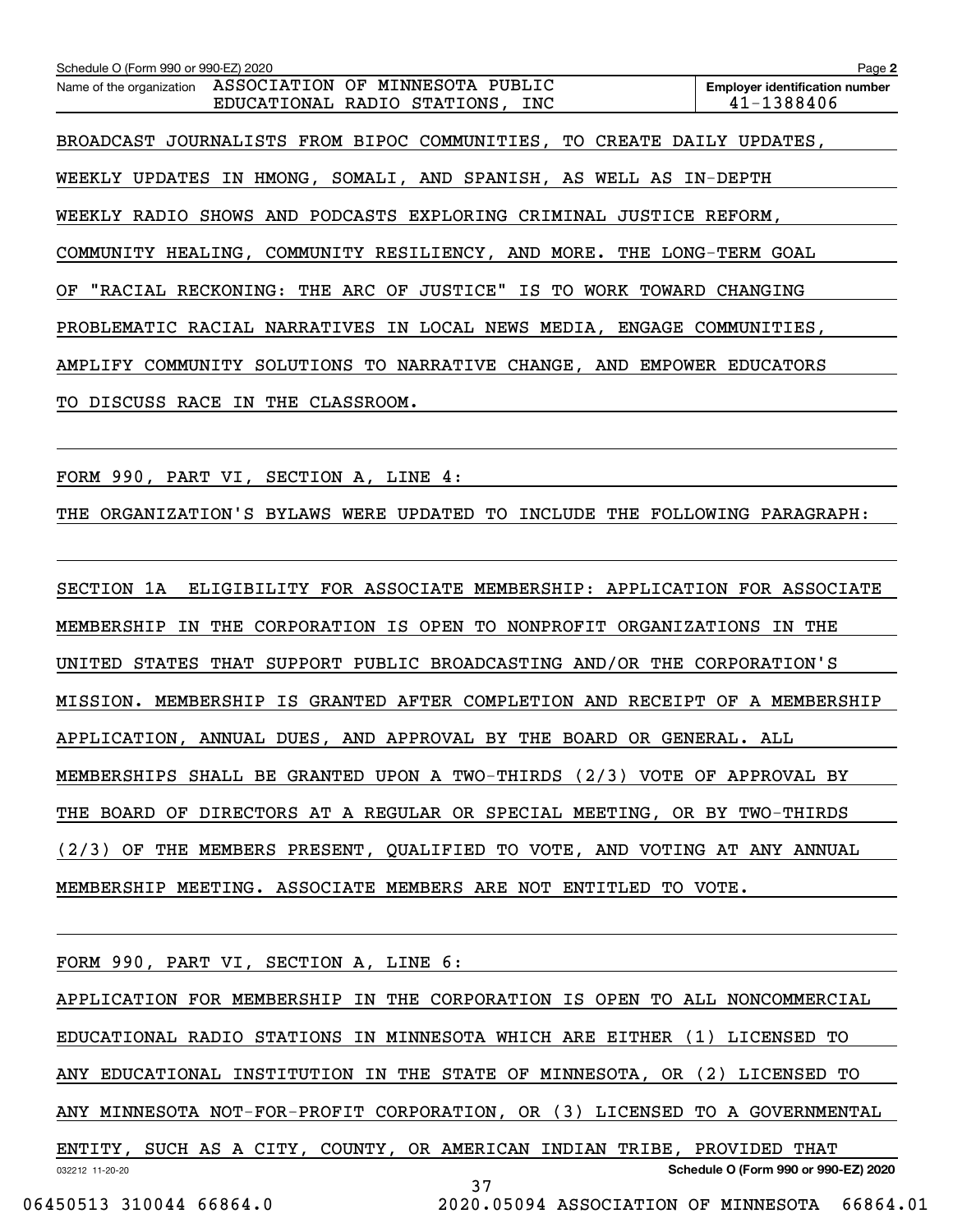**2Employer identification number** Schedule O (Form 990 or 990-EZ) 2020 Page Name of the organization ASSOCIATION OF MINNESOTA PUBLIC STATIONS LICENSED TO ANY ONE SINGLE INSTITUTION OR CORPORATION SHALL COMPRISE NO MORE THAN ONE-THIRD (1/3) OF THE VOTING MEMBERSHIP. STATIONS WITH AN FCC SERVICE DESIGNATION OF FL (OR LOW POWERED FM) ARE INELIGIBLE FOR REGULAR MEMBERSHIP. MEMBERSHIP IS GRANTED AFTER COMPLETION AND RECEIPT OF A MEMBERSHIP APPLICATION, ANNUAL DUES, AND APPROVAL BY THE BOARD OR GENERAL MEMBERSHIP. ALL MEMBERSHIPS SHALL BE GRANTED UPON A TWO-THIRDS (2/3) VOTE OF APPROVAL BY THE BOARD OF DIRECTORS AT A REGULAR OR SPECIAL MEETING, OR BY TWO-THIRDS (2/3) OF THE MEMBERS PRESENT, QUALIFIED TO VOTE, AND VOTING AT ANY ANNUAL MEMBERSHIP MEETING. EDUCATIONAL RADIO STATIONS, INC 41-1388406

FORM 990, PART VI, SECTION A, LINE 7A:

EACH MEMBER STATION SHALL APPOINT ONE VOTING REPRESENTATIVE TO REPRESENT SAID MEMBER STATION AT THE ANNUAL MEETING OR ANY OTHER MEETINGS OF THE MEMBERSHIP. CORRESPONDINGLY, EACH MEMBER STATION SHALL BE ENTITLED TO ONE VOTE AT ANY SUCH MEETING.

FORM 990, PART VI, SECTION A, LINE 7B:

PER STATE LAW, CERTAIN BYLAW CHANGES REQUIRE APPROVAL OF THE MEMBERSHIP.

38

FORM 990, PART VI, SECTION B, LINE 12C:

032212 11-20-20

**Schedule O (Form 990 or 990-EZ) 2020**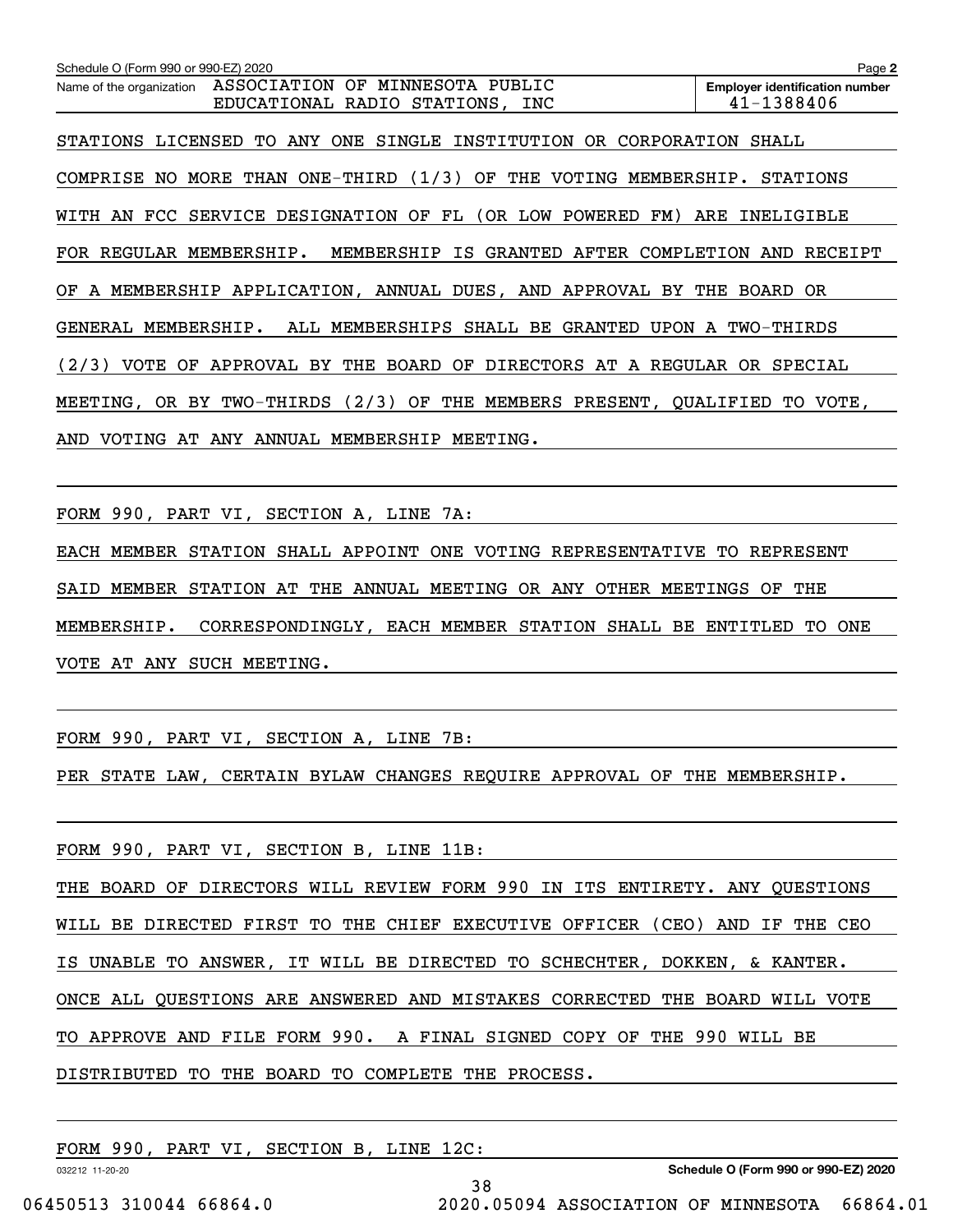| Name of the organization ASSOCIATION OF MINNESOTA PUBLIC<br><b>Employer identification number</b><br>41-1388406<br>EDUCATIONAL RADIO STATIONS, INC<br>EACH OFFICER, EMPLOYEE OR MEMBER OF THE BOARD OF DIRECTORS OF AMPERS SHALL<br>ANNUALLY COMPLETE A DISCLOSURE FORM IDENTIFYING ANY RELATIONSHIPS,<br>POSITIONS OR CIRCUMSTANCES IN WHICH THE RESPONSIBLE PERSON IS INVOLVED THAT<br>HE OR SHE BELIEVES COULD CONTRIBUTE TO A CONFLICT OF INTEREST<br>PRIOR TO A BOARD OR COMMITTEE ACTION ON A CONTRACT OR TRANSACTION<br>ARISING.<br>INVOLVING A CONFLICT OF INTEREST, A DIRECTOR OR COMMITTEE MEMBER HAVING A<br>CONFLICT OF INTEREST, AND WHO IS IN ATTENDANCE AT THE MEETING SHALL<br>DISCLOSE ALL FACTS MATERIAL TO THE CONFLICT OF INTEREST. SUCH DISCLOSURE<br>SHALL BE REFLECTED IN THE MINUTES OF THE MEETING.<br>A DIRECTOR OR COMMITTEE<br>MEMBER WHO PLANS NOT TO ATTEND A MEETING AT WHICH HE OR SHE HAS REASON TO<br>BELIEVE THAT THE BOARD OR COMMITTEE WILL ACT ON A MATTER IN WHICH THE<br>PERSON HAS A CONFLICT OF INTEREST SHALL DISCLOSE TO<br>THE CHAIR OF THE MEETING ALL FACTS MATERIAL TO THE CONFLICT OF INTEREST.<br>THE CHAIR SHALL REPORT THE DISCLOSURE AT THE MEETING AND THE DISCLOSURE<br>SHALL BE REFLECTED IN THE MINUTES OF THE MEETING.<br>A PERSON WHO HAS A CONFLICT OF INTEREST SHALL NOT PARTICIPATE IN OR BE<br>PERMITTED TO HEAR THE BOARD'S OR COMMITTEE'S DISCUSSION OF THE MATTER<br>EXCEPT TO DISCLOSE MATERIAL FACTS AND TO RESPOND TO QUESTIONS. SUCH PERSON |
|-------------------------------------------------------------------------------------------------------------------------------------------------------------------------------------------------------------------------------------------------------------------------------------------------------------------------------------------------------------------------------------------------------------------------------------------------------------------------------------------------------------------------------------------------------------------------------------------------------------------------------------------------------------------------------------------------------------------------------------------------------------------------------------------------------------------------------------------------------------------------------------------------------------------------------------------------------------------------------------------------------------------------------------------------------------------------------------------------------------------------------------------------------------------------------------------------------------------------------------------------------------------------------------------------------------------------------------------------------------------------------------------------------------------------------------------------------------------------------------------------------------------|
|                                                                                                                                                                                                                                                                                                                                                                                                                                                                                                                                                                                                                                                                                                                                                                                                                                                                                                                                                                                                                                                                                                                                                                                                                                                                                                                                                                                                                                                                                                                   |
|                                                                                                                                                                                                                                                                                                                                                                                                                                                                                                                                                                                                                                                                                                                                                                                                                                                                                                                                                                                                                                                                                                                                                                                                                                                                                                                                                                                                                                                                                                                   |
|                                                                                                                                                                                                                                                                                                                                                                                                                                                                                                                                                                                                                                                                                                                                                                                                                                                                                                                                                                                                                                                                                                                                                                                                                                                                                                                                                                                                                                                                                                                   |
|                                                                                                                                                                                                                                                                                                                                                                                                                                                                                                                                                                                                                                                                                                                                                                                                                                                                                                                                                                                                                                                                                                                                                                                                                                                                                                                                                                                                                                                                                                                   |
|                                                                                                                                                                                                                                                                                                                                                                                                                                                                                                                                                                                                                                                                                                                                                                                                                                                                                                                                                                                                                                                                                                                                                                                                                                                                                                                                                                                                                                                                                                                   |
|                                                                                                                                                                                                                                                                                                                                                                                                                                                                                                                                                                                                                                                                                                                                                                                                                                                                                                                                                                                                                                                                                                                                                                                                                                                                                                                                                                                                                                                                                                                   |
|                                                                                                                                                                                                                                                                                                                                                                                                                                                                                                                                                                                                                                                                                                                                                                                                                                                                                                                                                                                                                                                                                                                                                                                                                                                                                                                                                                                                                                                                                                                   |
|                                                                                                                                                                                                                                                                                                                                                                                                                                                                                                                                                                                                                                                                                                                                                                                                                                                                                                                                                                                                                                                                                                                                                                                                                                                                                                                                                                                                                                                                                                                   |
|                                                                                                                                                                                                                                                                                                                                                                                                                                                                                                                                                                                                                                                                                                                                                                                                                                                                                                                                                                                                                                                                                                                                                                                                                                                                                                                                                                                                                                                                                                                   |
|                                                                                                                                                                                                                                                                                                                                                                                                                                                                                                                                                                                                                                                                                                                                                                                                                                                                                                                                                                                                                                                                                                                                                                                                                                                                                                                                                                                                                                                                                                                   |
|                                                                                                                                                                                                                                                                                                                                                                                                                                                                                                                                                                                                                                                                                                                                                                                                                                                                                                                                                                                                                                                                                                                                                                                                                                                                                                                                                                                                                                                                                                                   |
|                                                                                                                                                                                                                                                                                                                                                                                                                                                                                                                                                                                                                                                                                                                                                                                                                                                                                                                                                                                                                                                                                                                                                                                                                                                                                                                                                                                                                                                                                                                   |
|                                                                                                                                                                                                                                                                                                                                                                                                                                                                                                                                                                                                                                                                                                                                                                                                                                                                                                                                                                                                                                                                                                                                                                                                                                                                                                                                                                                                                                                                                                                   |
|                                                                                                                                                                                                                                                                                                                                                                                                                                                                                                                                                                                                                                                                                                                                                                                                                                                                                                                                                                                                                                                                                                                                                                                                                                                                                                                                                                                                                                                                                                                   |
|                                                                                                                                                                                                                                                                                                                                                                                                                                                                                                                                                                                                                                                                                                                                                                                                                                                                                                                                                                                                                                                                                                                                                                                                                                                                                                                                                                                                                                                                                                                   |
|                                                                                                                                                                                                                                                                                                                                                                                                                                                                                                                                                                                                                                                                                                                                                                                                                                                                                                                                                                                                                                                                                                                                                                                                                                                                                                                                                                                                                                                                                                                   |
|                                                                                                                                                                                                                                                                                                                                                                                                                                                                                                                                                                                                                                                                                                                                                                                                                                                                                                                                                                                                                                                                                                                                                                                                                                                                                                                                                                                                                                                                                                                   |
|                                                                                                                                                                                                                                                                                                                                                                                                                                                                                                                                                                                                                                                                                                                                                                                                                                                                                                                                                                                                                                                                                                                                                                                                                                                                                                                                                                                                                                                                                                                   |
|                                                                                                                                                                                                                                                                                                                                                                                                                                                                                                                                                                                                                                                                                                                                                                                                                                                                                                                                                                                                                                                                                                                                                                                                                                                                                                                                                                                                                                                                                                                   |
| SHALL NOT ATTEMPT TO EXERT HIS OR HER PERSONAL INFLUENCE WITH RESPECT TO                                                                                                                                                                                                                                                                                                                                                                                                                                                                                                                                                                                                                                                                                                                                                                                                                                                                                                                                                                                                                                                                                                                                                                                                                                                                                                                                                                                                                                          |
| THE MATTER, EITHER AT OR OUTSIDE THE MEETING. A PERSON WHO HAS A CONFLICT                                                                                                                                                                                                                                                                                                                                                                                                                                                                                                                                                                                                                                                                                                                                                                                                                                                                                                                                                                                                                                                                                                                                                                                                                                                                                                                                                                                                                                         |
| OF INTEREST WITH RESPECT TO A CONTRACT OR TRANSACTION THAT WILL BE VOTED ON                                                                                                                                                                                                                                                                                                                                                                                                                                                                                                                                                                                                                                                                                                                                                                                                                                                                                                                                                                                                                                                                                                                                                                                                                                                                                                                                                                                                                                       |
| AT A MEETING SHALL NOT BE COUNTED IN DETERMINING THE PRESENCE OF A QUOROM                                                                                                                                                                                                                                                                                                                                                                                                                                                                                                                                                                                                                                                                                                                                                                                                                                                                                                                                                                                                                                                                                                                                                                                                                                                                                                                                                                                                                                         |
| FOR PURPOSES OF THE VOTE.<br>THE PERSON HAVING A CONFLICT OF INTEREST MAY NOT                                                                                                                                                                                                                                                                                                                                                                                                                                                                                                                                                                                                                                                                                                                                                                                                                                                                                                                                                                                                                                                                                                                                                                                                                                                                                                                                                                                                                                     |
| VOTE ON THE CONTRACT OR TRANSACTION AND SHALL NOT BE PRESENT IN THE MEETING                                                                                                                                                                                                                                                                                                                                                                                                                                                                                                                                                                                                                                                                                                                                                                                                                                                                                                                                                                                                                                                                                                                                                                                                                                                                                                                                                                                                                                       |
| ROOM WHEN THE VOTE IS TAKEN, UNLESS THE VOTE IS BY SECRET BALLOT.<br>SUCH                                                                                                                                                                                                                                                                                                                                                                                                                                                                                                                                                                                                                                                                                                                                                                                                                                                                                                                                                                                                                                                                                                                                                                                                                                                                                                                                                                                                                                         |
| PERSON'S INELIGIBILITY TO VOTE SHALL BE REFLECTED IN THE MINUTES OF THE                                                                                                                                                                                                                                                                                                                                                                                                                                                                                                                                                                                                                                                                                                                                                                                                                                                                                                                                                                                                                                                                                                                                                                                                                                                                                                                                                                                                                                           |
| MEETING.                                                                                                                                                                                                                                                                                                                                                                                                                                                                                                                                                                                                                                                                                                                                                                                                                                                                                                                                                                                                                                                                                                                                                                                                                                                                                                                                                                                                                                                                                                          |

032212 11-20-20